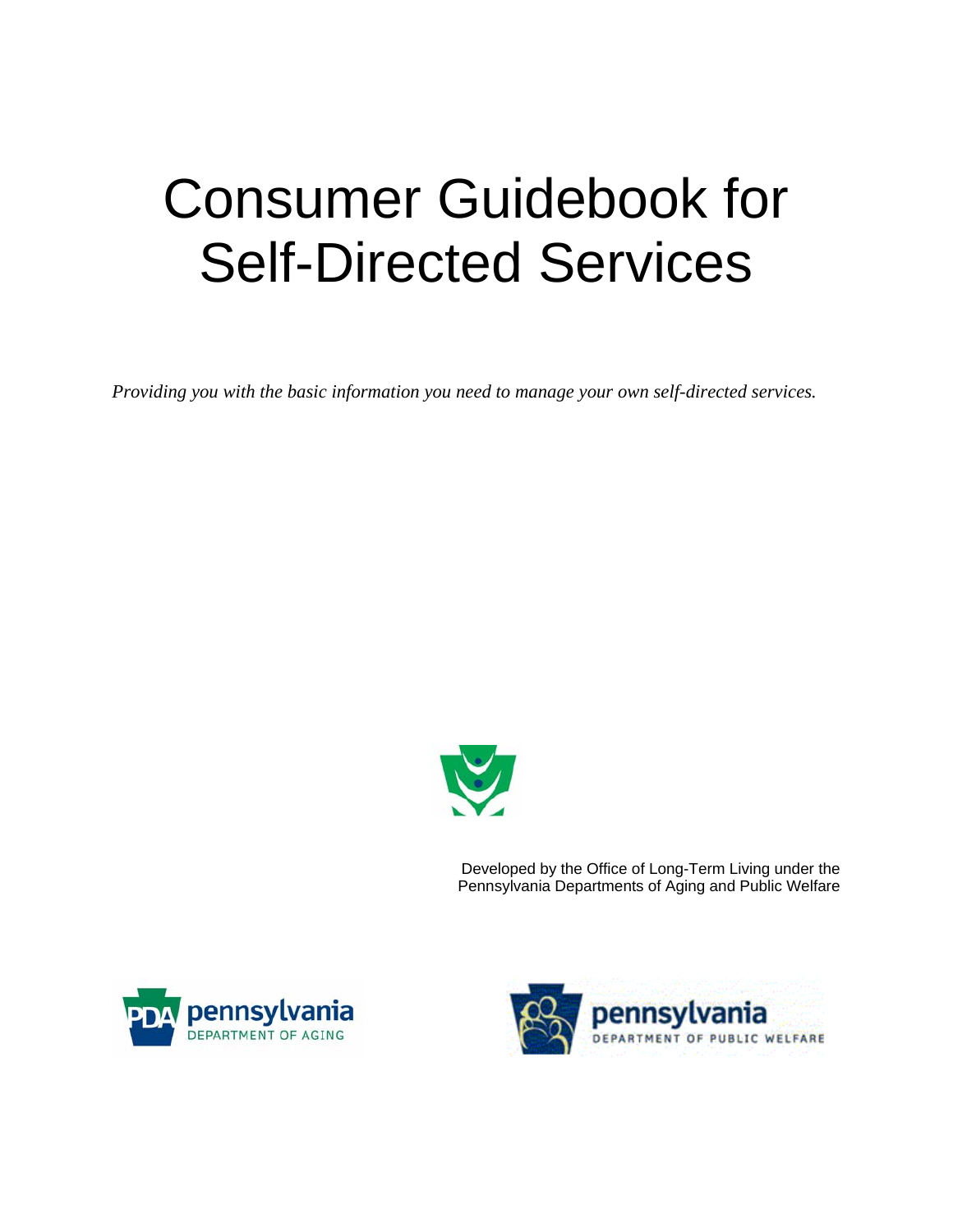## Table of Contents

| <b>ACKNOWLEDGEMENTS</b>                                  | Ш  |
|----------------------------------------------------------|----|
| <b>CHAPTER 1: INTRODUCTION TO SELF-DIRECTED SERVICES</b> |    |
| <b>CHAPTER 2: GETTING STARTED</b>                        | 8  |
| <b>CHAPTER 3: SPENDING PLAN DEVELOPMENT</b>              | 13 |
| <b>CHAPTER 4: PUTTING MY SPENDING PLAN INTO ACTION</b>   | 18 |
| <b>CHAPTER 5: BEING THE EMPLOYER</b>                     | 20 |
| <b>CHAPTER 6: OTHER INFORMATION</b>                      | 52 |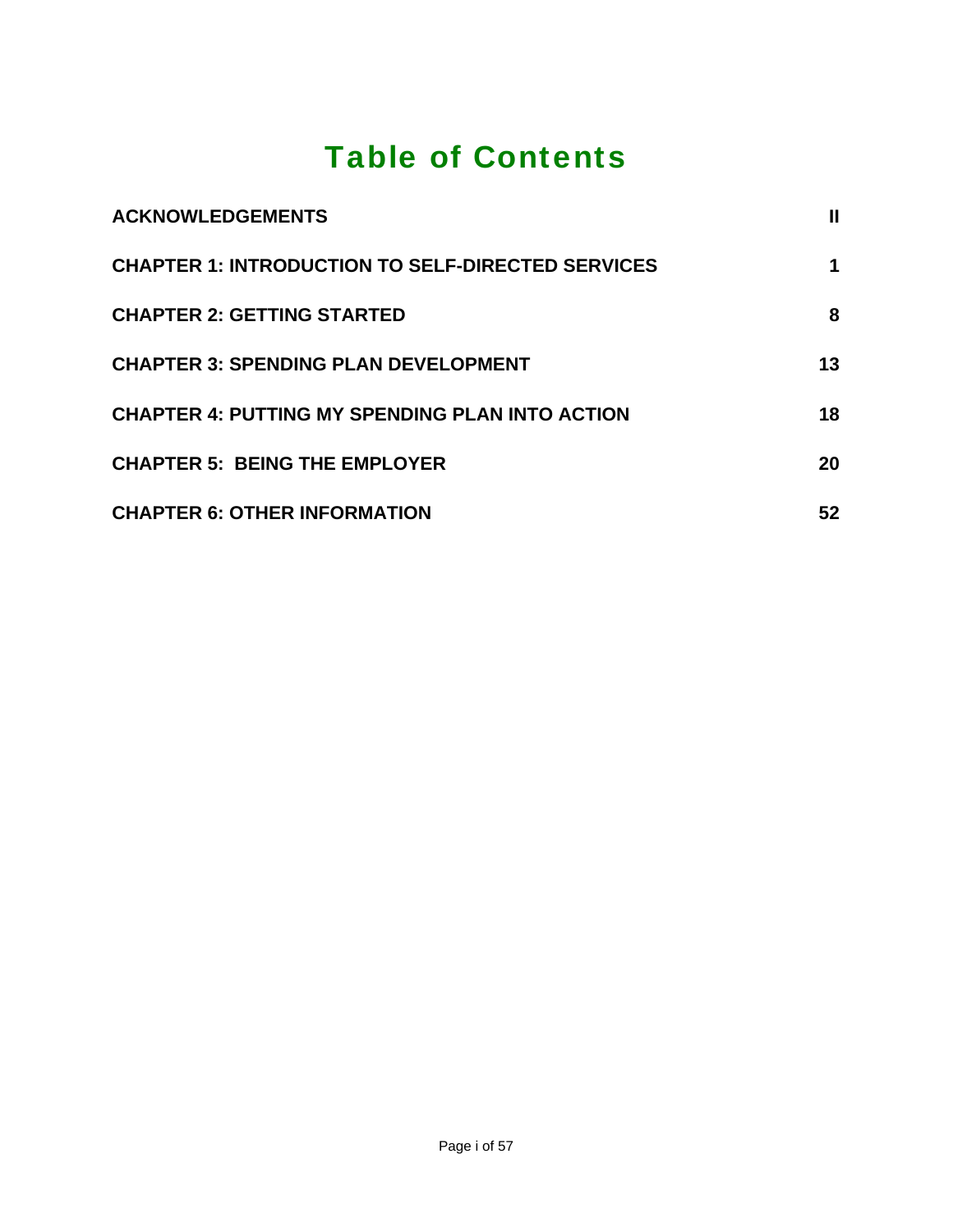# <span id="page-2-0"></span>Acknowledgements

Utting together a manual like this was not an easy task. Many great people have had a hand in developing this manual and it could not have been done without their help. Specifically, we would like to thank: P Utt has

The Services My Way stakeholder workgroup, whose members shared their remarkable knowledge on the participant employer process and the needs of consumers. The members of this workgroup led the way in reviewing and revamping numerous renditions of this manual.

Special recognition is due to the individual advocates and agencies that for many years have been providing consumers throughout Pennsylvania with real opportunities to direct their own services. Their success and determination directly led to the Services My Way model in Pennsylvania and subsequently, the creation of this manual.

The staff members at the Robert Wood Johnson Foundation are thanked for their assistance and patience with the Services My Way project. Their expertise and advice have made the Services My Way model a success throughout the nation and especially in Pennsylvania.

Most importantly, respect and admiration go to the thousands of participants who are already directing their own services in Pennsylvania. Their success has given us all the encouragement needed to continue self-directed services in Pennsylvania.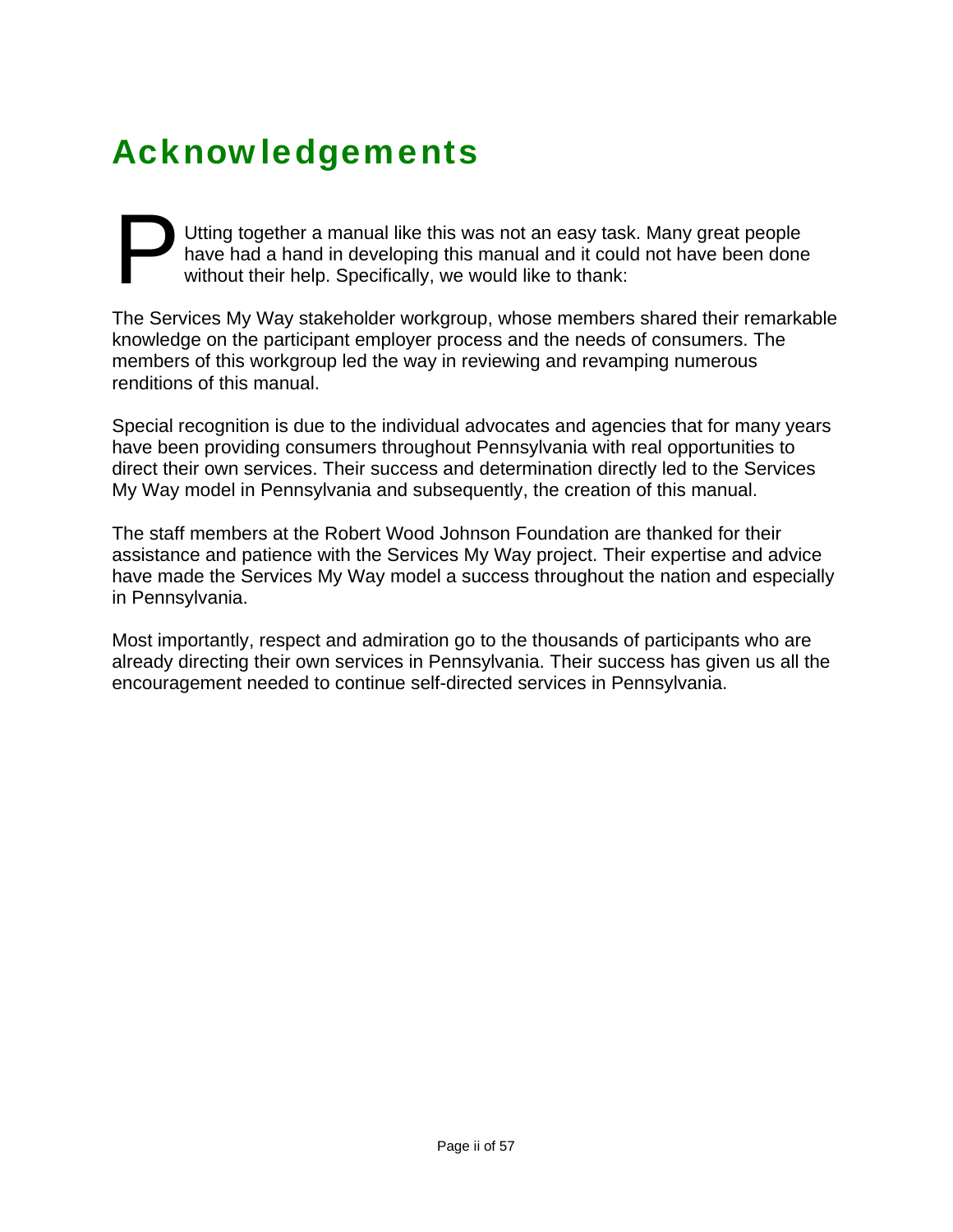## <span id="page-3-0"></span>**Chapter 1: Introduction** to Self-Directed Services

*You are the expert on your needs and how to address them.* 

- 
- 
- 
- 
- **1.5 What are the benefits of self-directed services? the end of the year?**
- 1.6 **Why should I choose the Services My Way** 1.13 **What if my direct care worker does not report option if I'm already directing my own personal to work?**
- **1.7 Can I have a combination of Services My Way fiscal year? and Consumer Employer or Agency model 1.15 Can I use Agency model services in an**
- **1.8 What are some examples of goods and services I available? can purchase under the Services My Way 1.16 What if I don't want to continue with the**
- 1.9 **What are some examples of goods and services I model? cannot purchase under the Services My Way 1.17 Who should I go to with additional questions? model?**
- **1.10 What if my Service Coordinator does not agree 1.1 What is the Consumer-Employer Model? on what I feel I need on my Spending Plan?**
- **1.2 What is the Services My Way Model? 1.11 What are my rights to appeal and dispute my 1.3 What is the Agency Model? Individual Service Plan or Individual Budget?**
- **1.4 Am I Eligible for self-directed services? 1.12 What will happen if I run out of money before** 
	-
	- **assistance services? 1.14 Does my Individual Budget roll over to the next**
	- **services? emergency if my back-up worker is not**
	- **model? Consumer-Employer or Services My Way** 
		-

ennsylvania has a rich history of offering "self-directed services" under our home and community based programs. You know best about your own needs and how to address them. Self-directed services let you take more control of your services and give you the power to manage your own services and support service worker.  $\sum_{\substack{\text{hon} \\ \text{and} \\ \text{vol}}}$ 

Pennsylvania's self-directed services are offered via two service models that allow you varying degrees of control based on your needs and preferences. The two models are Consumer-Employer (CE) and Services My Way (SMW).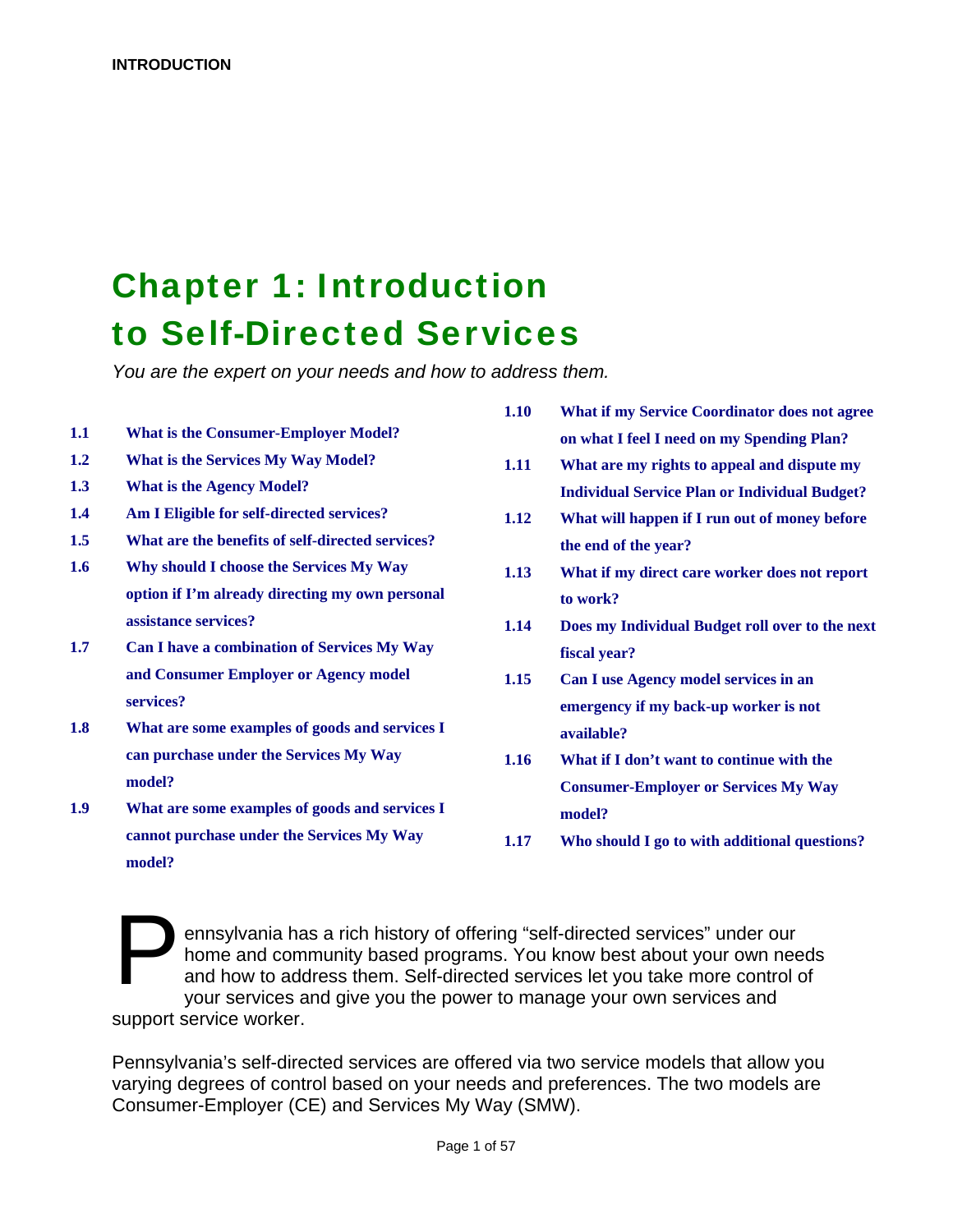This guidebook has been designed to provide you with the basic information you need to manage your own self-directed services. In addition, the guidebook will point out

| <b>ICON KEY</b>      |
|----------------------|
| Valuable information |
| <b>Sample Tool</b>   |
| Make it Yours!       |

some additional resources that are available to you. As you find additional information and resources, write them down in your guidebook and share them with your coordinator and other participants. The more experience you have, the better you will become at managing your own services.

#### *1.1 What is the Consumer-Employer Model?*

The Consumer-Employer model is a service model designed to give you control over your workers. In the Consumer-Employer model, you are the employer of your support service workers. You may hire a friend, neighbor, or other trusted individual to be your worker.

 $\blacktriangleright$  As the employer, you are responsible for:

- Recruiting and hiring your worker;
- Training your worker;
- Determining your worker's job duties and schedule;
- Supervising your worker;
- Reviewing your worker's performance; and
- Firing your worker when necessary

#### *1.2 What is the Services My Way Model?*

Services My Way is a service model designed to give you control over your services. Services My Way allows you to design your own Spending Plan in order to purchase goods and services related to a need identified in your Individual Service Plan (ISP). In Services My Way you get to choose the goods and services you need based on your Individual Budget. You will develop your own flexible Spending Plan to purchase the goods and services that will assist you in meeting your needs and goals.

In Services My Way, you are the employer of your direct care worker. You may hire a friend, neighbor or other trusted individual to be your worker. You decide how much to pay your employees based upon your Individual Budget.

You may include goods and services in your Spending Plan that are not typically available through the Aging or Attendant Care waiver but are supportive of your Individual Service Plan.

Services My Way is not a new service. It's a different way of delivering services that gives you more choices.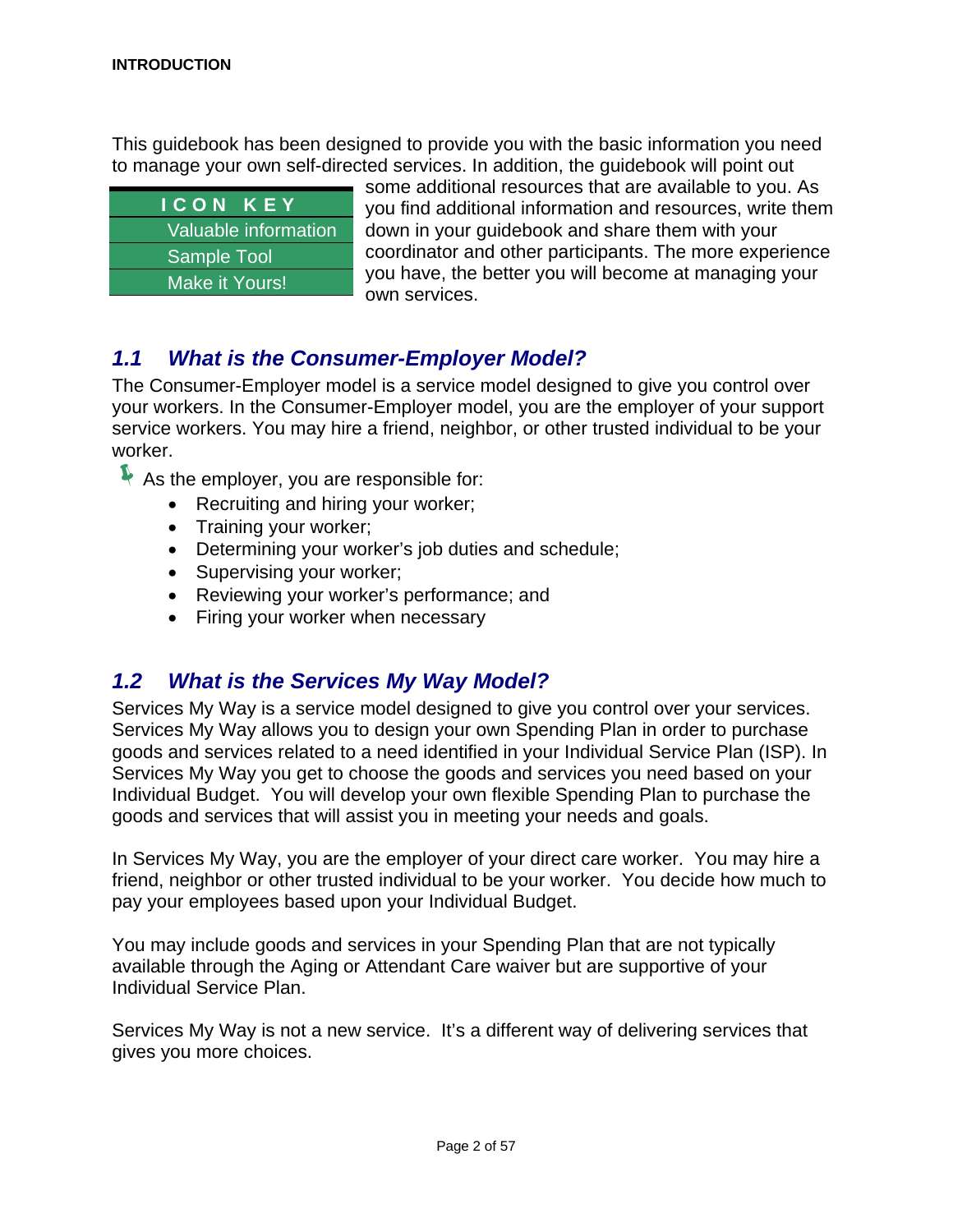#### *1.3 What is the Agency Model?*

The Agency Model of service is available for participants that do not wish to self-direct their services. In the agency model, you would select a provider from an approved list of agencies to provide your services. The provider that you select recruits, hires, and manages your support service workers.

#### *1.4 Am I Eligible for self-directed services?*

To use self-directed services, you need to be:

- Willing to participate and interested in self-direction
- Willing to accept risks, rights and responsibilities of self-direction
- Willing to accept the responsibilities as an employer

In addition, to be eligible for Services My Way, you need to live in a participating county. Your service coordinator can give you a list of participating Services My Way counties.

#### *1.5 What are the benefits of self-directed services?*

Self-directed services offer you more control of your services and *Ultimately,*<br>workers. Self-directed services allow you to lead your service *selecting a* workers. Self-directed services allow you to lead your service planning process; determine how and when your services are planning process; determine how and when your services are *model of service* delivered; and recruit, hire, and manage your support service workers. *is a personal* 

There are pros and cons to all models of service, and you should **up to you.**<br>
choose a model that best meets your needs and goals. Your service

*decision that is* 

coordinator can provide additional information and guidance regarding the various models. Ultimately, selecting a model of service is a personal decision that is up to you.

#### *1.6 Why should I choose the Services My Way option if I'm already directing my own personal assistance services?*

With Services My Way you get more choices than in any other service model. You will participate in developing your Individual Budget and a Service Coordinator will help you achieve your goals. You will design your Spending Plan for what you need to continue living in your own home. You decide what to pay your workers and when to give them a raise. You can buy the things you need that aren't offered through other service models.

#### *1.7 Can I have a combination of Self-Direction and Agency model services?*

Yes. For example, if you normally use a direct care worker from an agency on the weekend and your own direct care worker during the week, this arrangement could continue.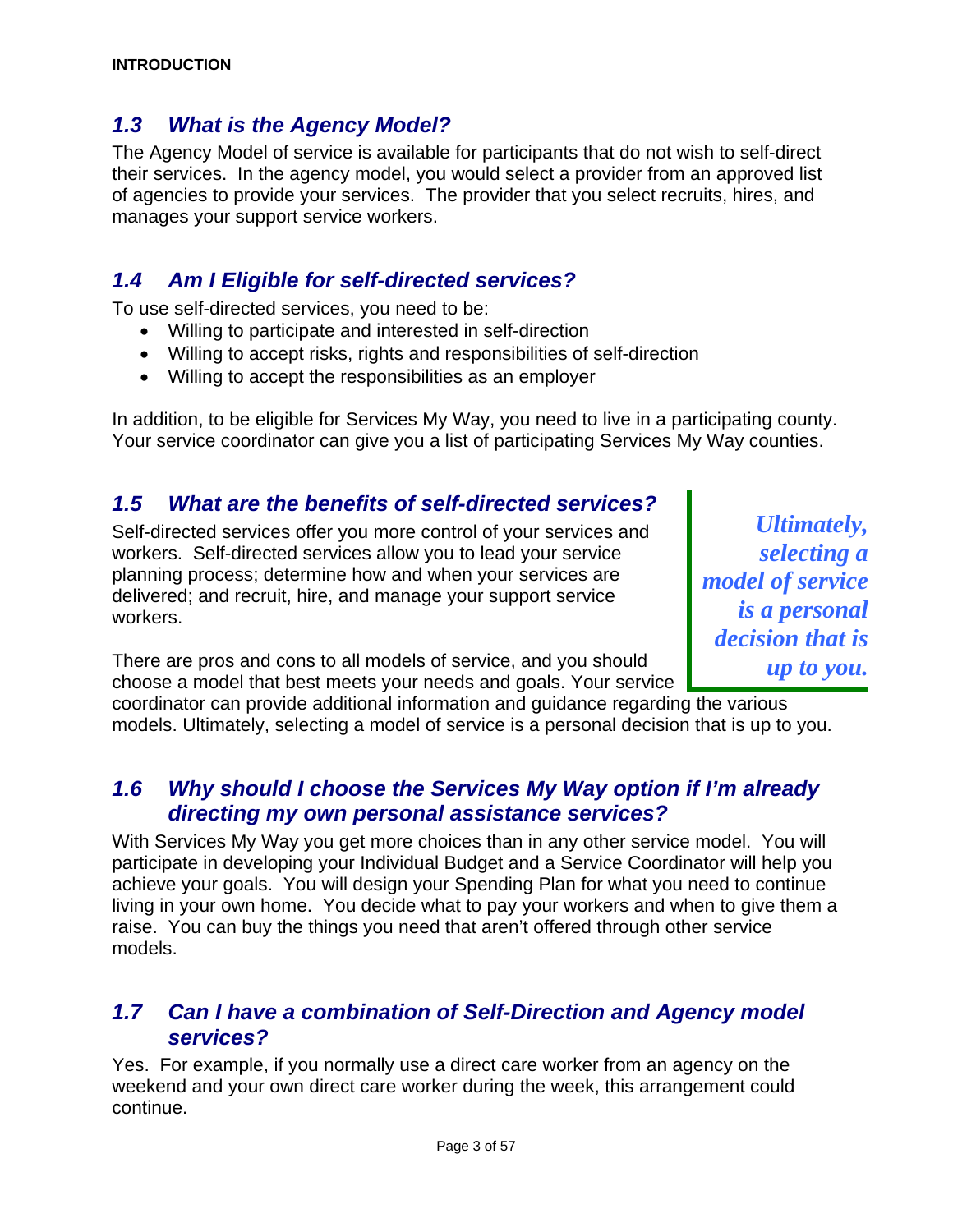#### *1.8 What are some examples of goods and services I can purchase under the Services My Way model?*

- Employment of support service workers, including family members, to provide personal assistance;
- Help with cleaning , laundry, meal preparation, and other household chores;
- Assistance with personal care like bathing, hair washing, bladder and bowel care, and care of your teeth;
- Purchase of services from home care providers or temporary help agencies;
- Chores services, including outside chores that provide for a safe environment and access in and out of the home;
- Home modifications and/or equipment not currently paid for by other program resources;
- Supplies and equipment that promote or enhance independence that are not currently paid for by the other program resources;
- Repairs to adaptive equipment;
- Savings for your back-up plan;
- Savings for a special purchase which you cannot afford to make from one monthly budget; and
- Services or purchases which support your ability to live as independently as possible and avoid the need for admission to a long-term care facility.

#### *1.9 What are some examples of goods and services I cannot purchase under the Services My Way model?*

- Services covered by the State Plan, Medicare, other third-parties, including education, home-based schooling, and vocational services;
- Services, goods, or supports provided to or benefiting persons other than you;
- Personal items and services not related to your disability;
- Experimental treatments;
- Vehicle maintenance (unless the maintenance is to modifications related to the disability)
- Vacation expenses;
- Gifts for workers, family or friends;
- Loans to your workers;
- Rent or mortgage payments;
- Payments to someone to be your representative;
- Clothing;
- Groceries (with the exception of special foods required to maintain nutritional status);
- Lottery tickets;
- Alcoholic beverages;
- Entertainment activities;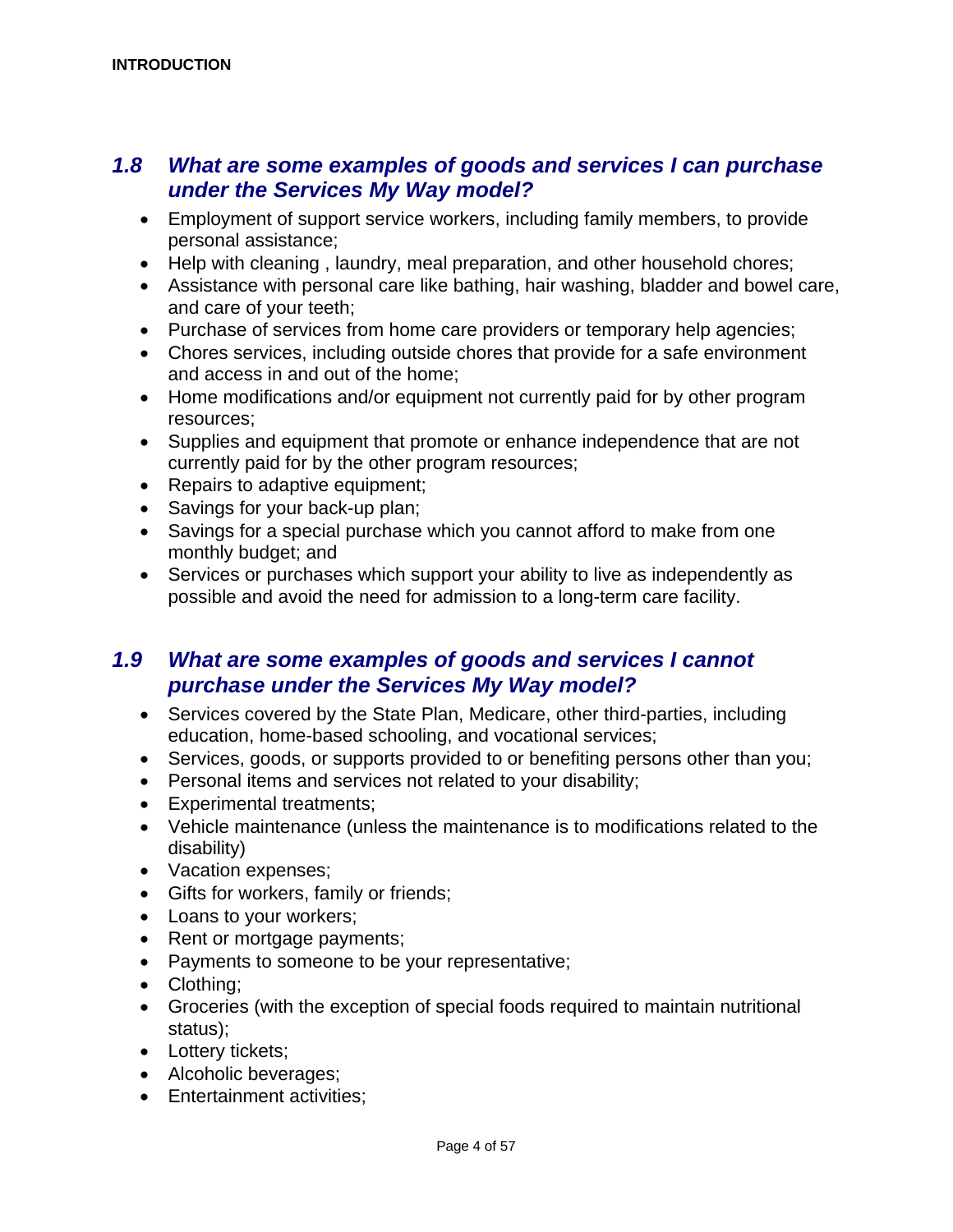- Televisions, stereos, radios, or VCRs;
- Utility payments (electric, gas, sewer, garbage services);
- Tobacco products;
- Pets and their related costs; (with the exception of training and certified service animals and their related costs); and
- Home delivered meals.

#### *1.10 What if my Service Coordinator does not agree on what I feel I need on my Spending Plan?*

Services My Way is a self-directed program which means you have the power to exercise decision making authority over some or all of your waiver services and accepting the responsibility for taking a direct role in managing them. The role of the Service Coordinator is to provide guidance throughout this process.

> Goods and services are appropriate purchases when they are reasonably necessary to meet at least one of the following outcomes:

- Maintain your ability to remain in the community;
- Enhance your community inclusion and family involvement;
- Develop or maintain your personal, social, physical, or work-related skills;
- Decrease your dependency on formal support services and lead to a reduction of the number of units of service or costs in your service plan;
- Increase your independence; or
- Increase the ability of your unpaid family members and friends to receive training and education needed to provide support.

#### *1.11 What are my rights to appeal and dispute my Individual Service Plan or Individual Budget?*

Regardless of the model you choose, you have the opportunity to request a fair hearing and appeal when your request for an adjustment to your Individual Service Plan or Individual Budget is denied or the amount of the Individual Service Plan or Individual Budget is decreased. You have the same rights to a fair hearing and appeal as originally set forth in the waiver or program in which you participate.

#### *1.12 What will happen if I run out of money before the end of the year?*

Your Spending Plan is allocated on a monthly basis. This allows for your money to last throughout the year. Your Fiscal/Employer Agent and Service Coordinator will assist in monitoring your Spending Plan. Your Fiscal/Employer Agent will provide you with written financial reports on a monthly and quarterly basis and as requested by you, the Service Coordinator or the Office of Long-Term Living. Your Service Coordinator will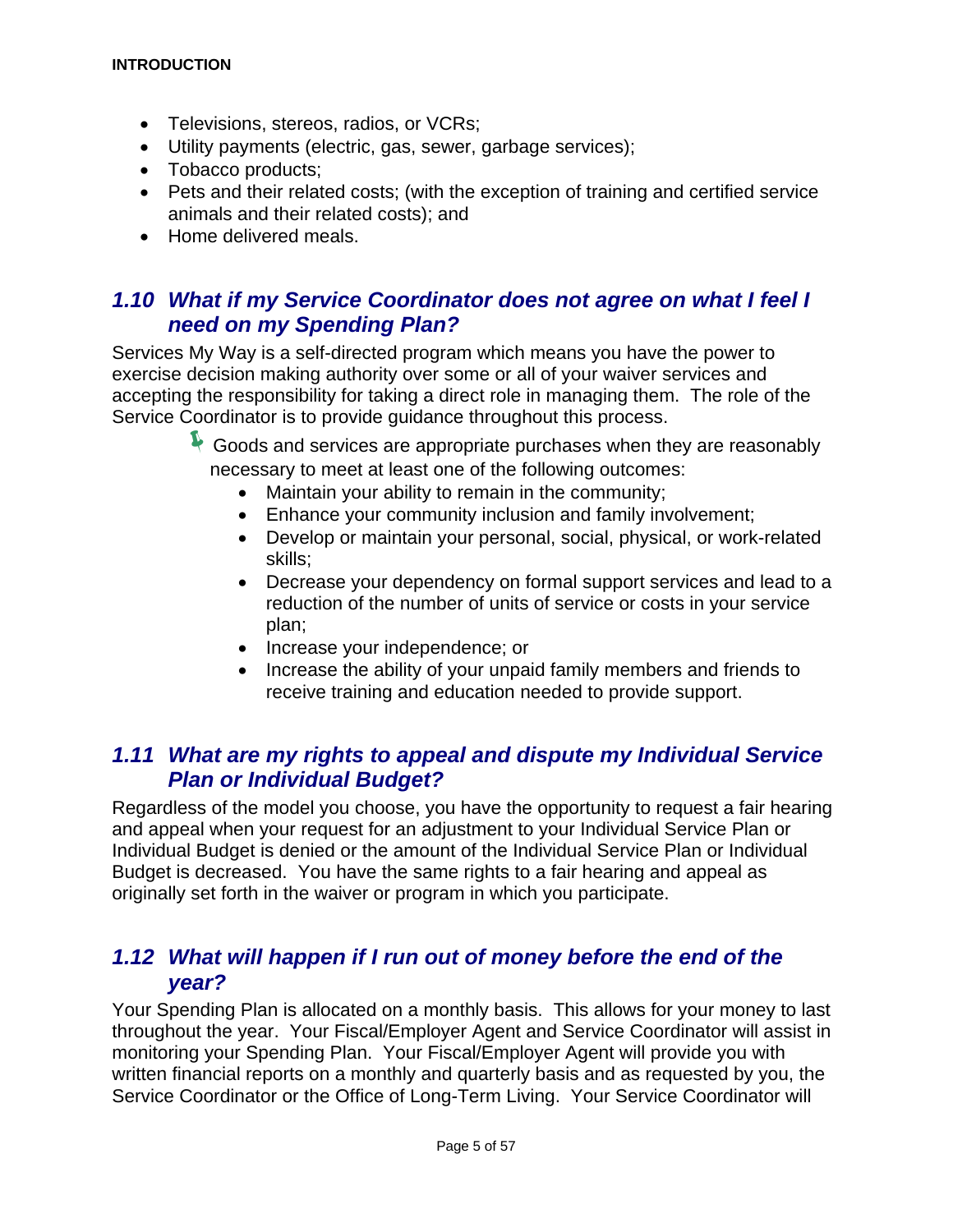track under spending and over spending and contact you to resolve potential service delivery problems.

#### *1.13 What if my direct care worker does not report to work?*

You will need to have a back-up plan.

- The use of family, friends, and neighbors is encouraged and usually available on short notice.
- A Back-up Support Service Worker Designation form describing your arrangement of back-up services will be completed when you enroll in the Services My Way model and be maintained with your individual service plan.
- In the event that your back-up plan fails, your Service Coordinator will be responsible to coordinate immediate, non-routine basic services to you until your regular support service worker or back-up worker returns.
- The back-up plan will be responsive to your needs and goals as specified in your individual service plan.



### *1.14 Does my Individual Budget roll over to the next fiscal year?*

No, your savings must be spent within the state fiscal year which starts on July 1<sup>st</sup> and ends on June  $30<sup>th</sup>$  of each year.

#### *1.15 Can I use Agency model services in an emergency if my back-up worker is not available?*

Yes, if your back-up plan fails, you can use an agency model attendant to provide backup coverage. Service providers may provide emergency back-up coverage in order to meet your immediate needs in a timely manner as well as to ensure your health and welfare. The Service Coordinator is responsible for confirming that your strategies and back-up plans are working and are still current. In order to ensure your health and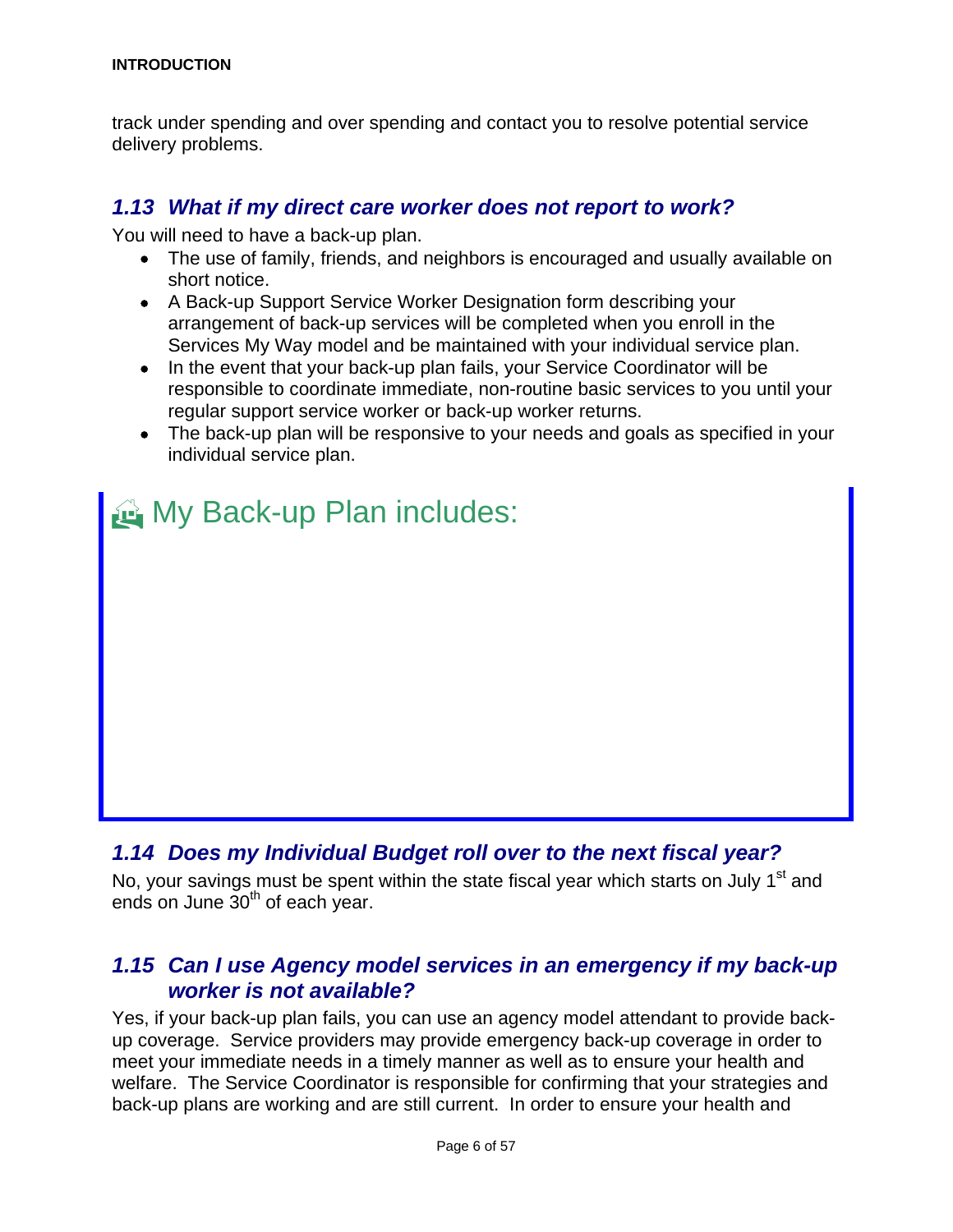safety it is recommended that you contact your Service Coordinator to report any disruptions of back-up plans or strategies.

#### *1.16 What if I don't want to continue with the Consumer-Employer or Services My Way model?*

You may discontinue participation in the either service model at any time and choose another model of service without an interruption in services. If you decide to return to the Consumer-Employer or Services My Way model, you may contact your Service Coordinator to discuss re-enrollment.

#### *1.17 Who should I go to with additional questions?*

Any additional questions concerning wages paid on your behalf and all that is required of you for requirements of local, state, and federal withholdings may be forwarded to your Fiscal Employer Agency. All other questions pertaining to your services should be referred to your Service Coordinator.

| Key Contacts:<br><b>My Service Coordinator is:</b><br>Name |
|------------------------------------------------------------|
| Agency                                                     |
| <b>Address</b>                                             |
|                                                            |
|                                                            |
| Phone                                                      |
| Email                                                      |
| My Fiscal/Employer Agency is:<br>Name                      |
| Agency                                                     |
| <b>Address</b>                                             |
|                                                            |
|                                                            |
| Phone                                                      |
| Email                                                      |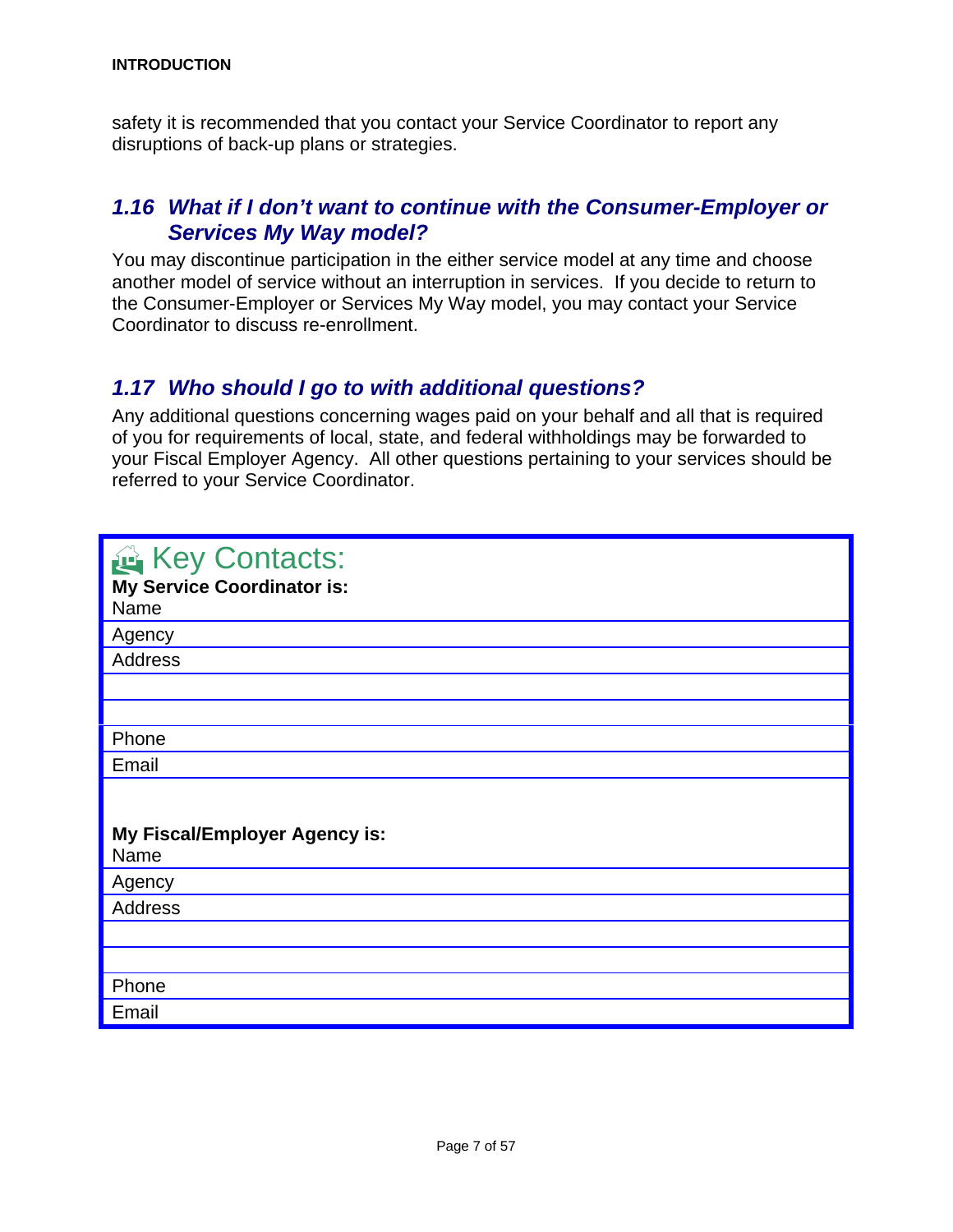# **Chapter**

## <span id="page-10-0"></span>**Chapter 2: Getting Started**

*Starting self-directed services is easy* 

- 
- **2.2 Can I have a Representative who speaks for me? 2.6 What is a Fiscal/Employer Agent?**
- 
- **2.4 What are my Responsibilities? 2.8 What is the Appeal Process?**
- **2.1 Where do I begin? 2.5 Will I Still Have a Service Coordinator?**
	-
- **2.3 What are my Rights? 2.7 What if I have a Complaint?**
	-

tarting self-directed services is easy and only takes a quick phone call to tarting self-directed services is easy and only tayour Service Coordinator to begin the process.

#### *2.1 Where do I begin?*

- You can contact your Service Coordinator and let them know you are interested in either the Consumer-Employer or Services My Way model. Your Service Coordinator will meet with you, your family and/or your advocates.
- In addition, you can call the Long-Term Living Helpline toll-free at 1-866-286-3636 for assistance on how to apply. You may also visit the Long-Term Living website at [http://www.ltlinpa.com](http://www.ltlinpa.com/)
- Your Service Coordinator will work with you to determine your Individual Budget based on your needs (Services My Way only).

#### *2.2 Can I have a Representative who speaks for me?*

Yes, if you are in the Aging waiver. Your representative can be a legal guardian or other legally appointed personal representative, an income payee, any family member, or friend of your choice who is acting in your best interest. Contact your Service Coordinator for additional details.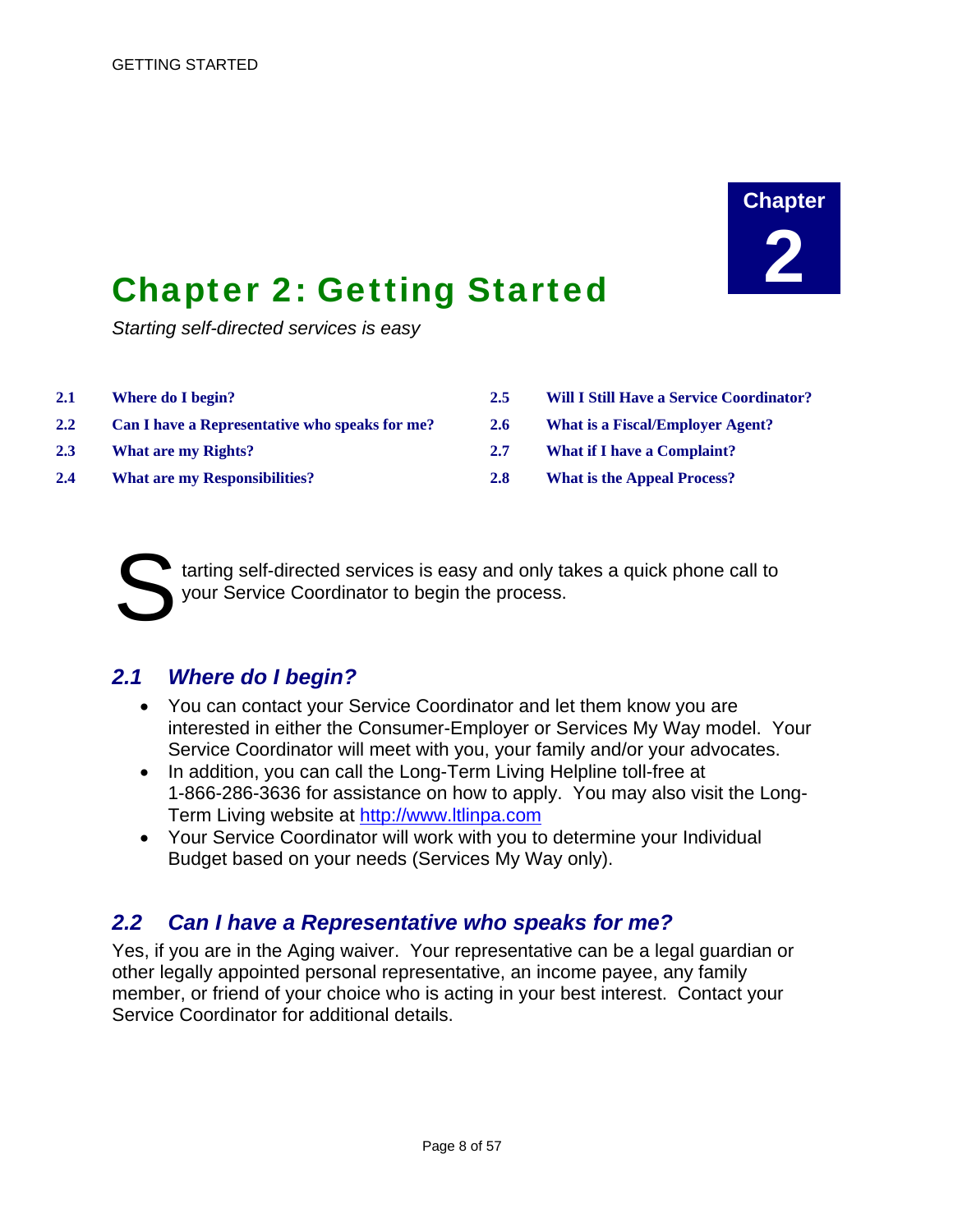#### *2.3 What are my Rights?*

As a consumer of the Office of Long-Term Living, you have the following rights:

*You have the* • You have the freedom to choose either the *freedom to* Consumer-Employer or Services My Way service model for some of your services. *choose.* • You have the right to be treated with dignity, courtesy, consideration and respect at all times.

- You have the right to have your privacy respected at all times.
- You have the right to withdraw from the Consumer-Employer or Services My Way model at any time.

#### *2.4 What are my Responsibilities?*

As a consumer of the Office of Long-Term Living, you also take on additional responsibilities when you choose self-directed services.

- Develop or change your Individual Service Plan, back-up plan, Individual Budget (SMW only) and *You have the right to make* Spending Plan (SMW only) with your Service *choices. You are* Coordinator.
- - o Treat all of your employees with dignity, courtesy, consideration and respect at all
	- o Decide what special knowledge or skills your employee must possess. **and informed choices. make informed choices.**

• Manage your employees.<br>
o Treat all of your employees with dignity, and asking questions on courtesy, consideration and respect at all *the information provided*<br>times.<br>Decide what special knowledge or skills your **to you so that you can** 

- o Decide who to hire and fire.
- Determine your employee's wages (SMW only) and work schedules.
	- o Review and submit all approved purchases, invoices and timesheets to your Fiscal/Employer Agent.
- Complete all the necessary paperwork required for your employees.
	- o Your Fiscal/Employer Agent will assist you as needed.
- Make decisions about the best way to meet your needs, receive and use goods and services and then judge how those goods and services work for you, making changes as needed (SMW only).
- Provide training for your employees.
- Appeal any decision made if you have problems with your services.
- Voluntarily withdraw from self-directed services model at any time.
- Use your Individual Budget responsibly; your Spending Plan must reflect your assessed service needs identified in your Individual Service Plan (SMW only).
- Review and ask questions on all information provided to you regarding the Consumer-Employer or Services My Way model.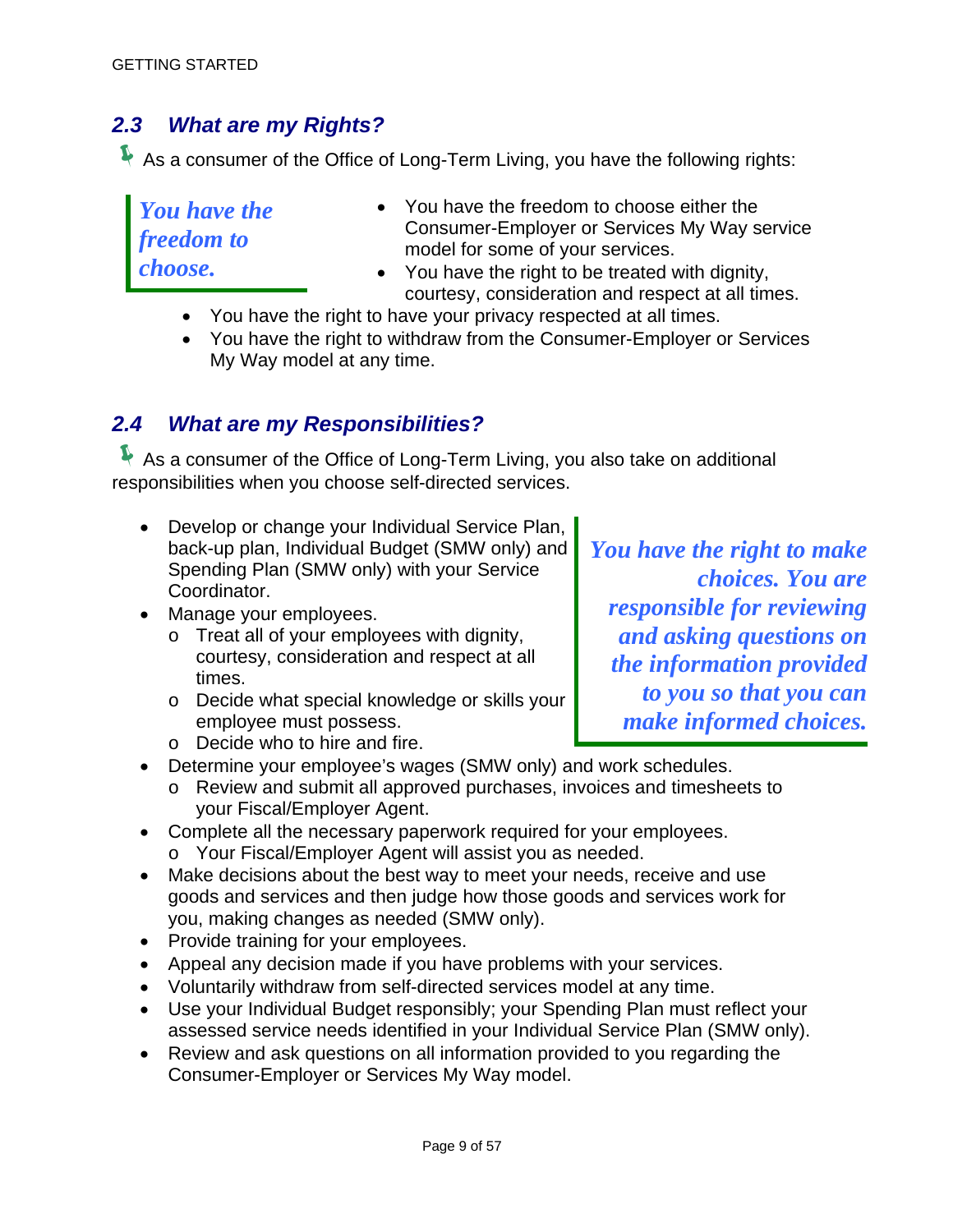#### *2.5 Will I Still Have a Service Coordinator?*

Yes, you will still have a Service Coordinator who will:

*will collaborate with you to* informed choice on how your services. *develop your Individual* <br>*Service Plan. develop your Individual* **•** Inform you of your rights and responsibilities under each see

- Provide you with necessary information on *Your Service Coordinator* each service model so you can make a fully<br>will collaborate with you to informed choice on how you would like to
	- responsibilities under each service model.

• Collaborate with you to develop your

Individual Service Plan based on your personal, social, and educational needs and goals.

- Determine the value of your Individual Budget (SMW only).
- Facilitate and assist you as necessary with the development of your Spending Plan.
- Monitor and assist with revisions to your Individual Service Plan, Individual Budget (SMW only), and Spending Plan (SMW only).
- Assist you in selecting traditional providers, if you choose.
- Monitor provision of services including such things as interviews or monitoring visits with you and your service providers.
- Link you with training that you request and that is specific to your Individual Service Plan.
- Review monthly budget reports from your Fiscal/Employer Agent (SMW only).
- Assist you in developing and implementing your back-up plan as necessary.
- Inform you of available community resources and peer support opportunities.

### *2.6 What is a Fiscal/Employer Agent?*

 A vendor who acts as your agent or representative for the purpose of receiving and disbursing program funds; withholding, filing and depositing your employee's federal and state employment taxes; collecting, verifying and processing your employee's time sheets; preparing and disbursing your employee's payroll checks; and processing and paying non-labor related invoices included in the your Spending Plan. The Fiscal/Employer Agent also assists in verifying your employee's citizenship/legal alien status, providing technical assistance and generating standardized reports for you and the state program agencies.

#### *2.7 What if I have a Complaint?*

If you have a complaint, there are a variety of options available to you to try to resolve it:

- Speak to a supervisor at your provider agency
- Speak to your Service Coordinator
- Speak to the complaint department (sometimes available in larger agencies)
- Contact the OLTL Helpline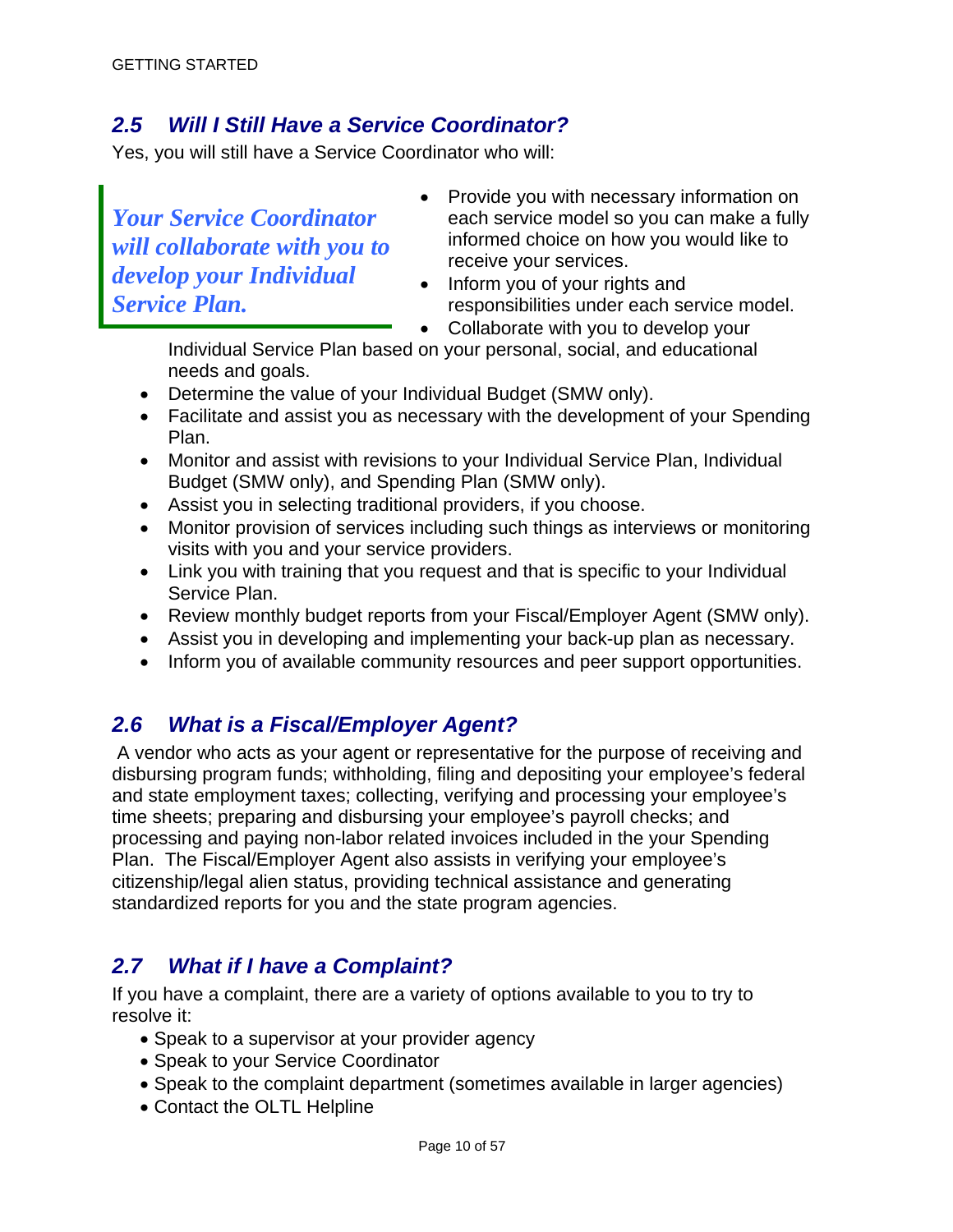- Switch providers
- Terminate your employee

The best option for you will depend on your individual situation and the nature of your complaint.

| Numbers to Call if I have a Complaint:<br><b>My Service Coordinator:</b><br>Name |
|----------------------------------------------------------------------------------|
| Agency                                                                           |
| Phone                                                                            |
| My Service Coordinator's Supervisor:<br>Name                                     |
| Phone                                                                            |
| <b>My Service Coordinator's Complaint Department:</b><br>Phone                   |
| <b>My Fiscal/Employer Agency:</b><br>Name                                        |
| Agency                                                                           |
| Phone                                                                            |
| <b>Contacts at Another Provider I Use:</b><br>Name                               |
| Agency                                                                           |
| Phone                                                                            |
| <b>Contacts at Another Provider I Use:</b><br>Name                               |
| Agency                                                                           |
| Phone                                                                            |
| The OLTL Helpline:<br>Phone 1-800-757-5042                                       |

#### *2.8 What is the Appeal Process?*

• When a decision is made to deny, reduce, change or stop your services, you will receive a letter that tells you about the appeal process. If you don't agree with a decision, you may file an appeal.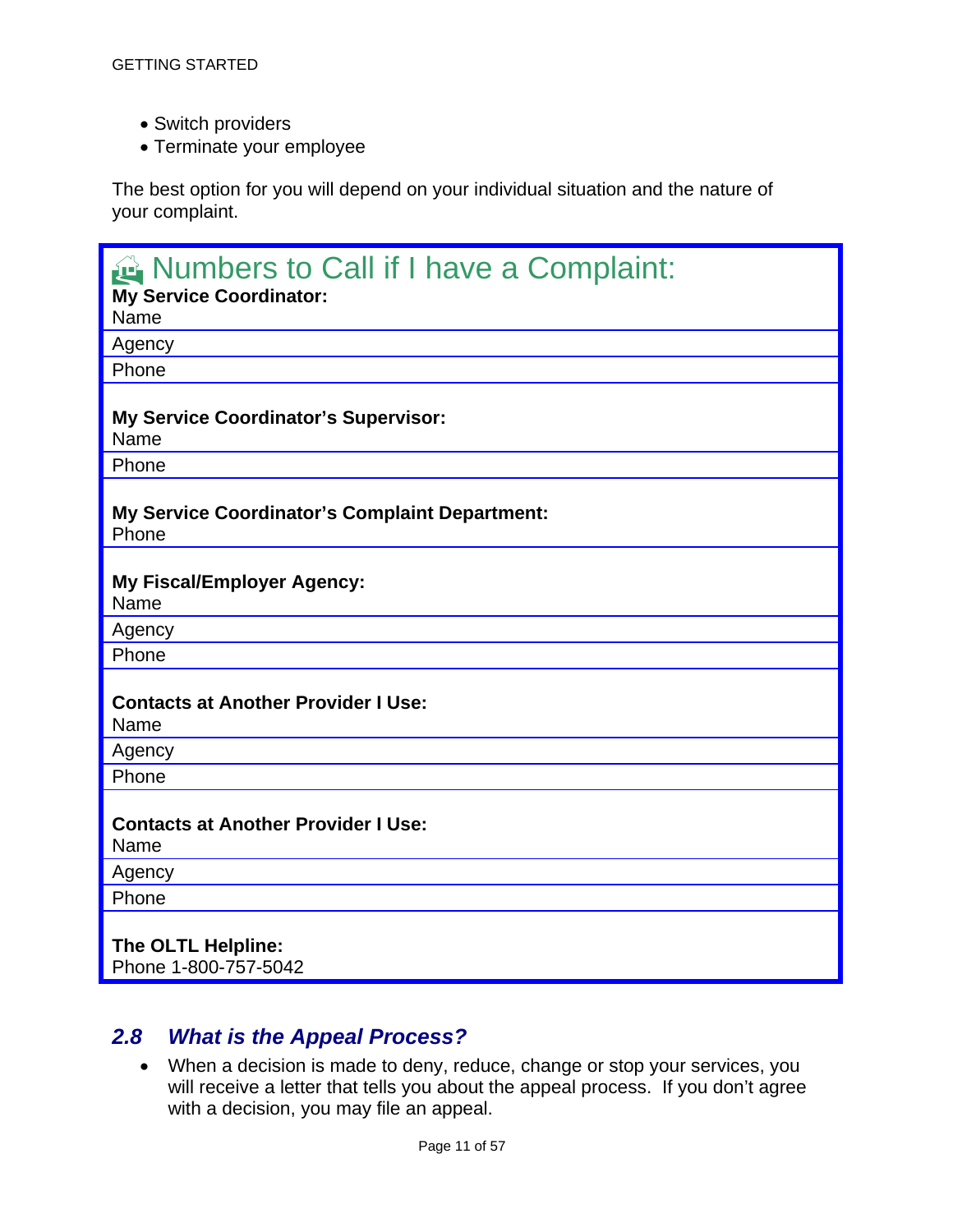#### GETTING STARTED

- If the services you currently receive are being stopped or reduced, you can continue to receive the service while your case is in the appeal process.
- Please consult with your local Area Agency on Aging or your Service Coordination Agency for more details on the appeal process, as each waiver or program handles the process in a different manner.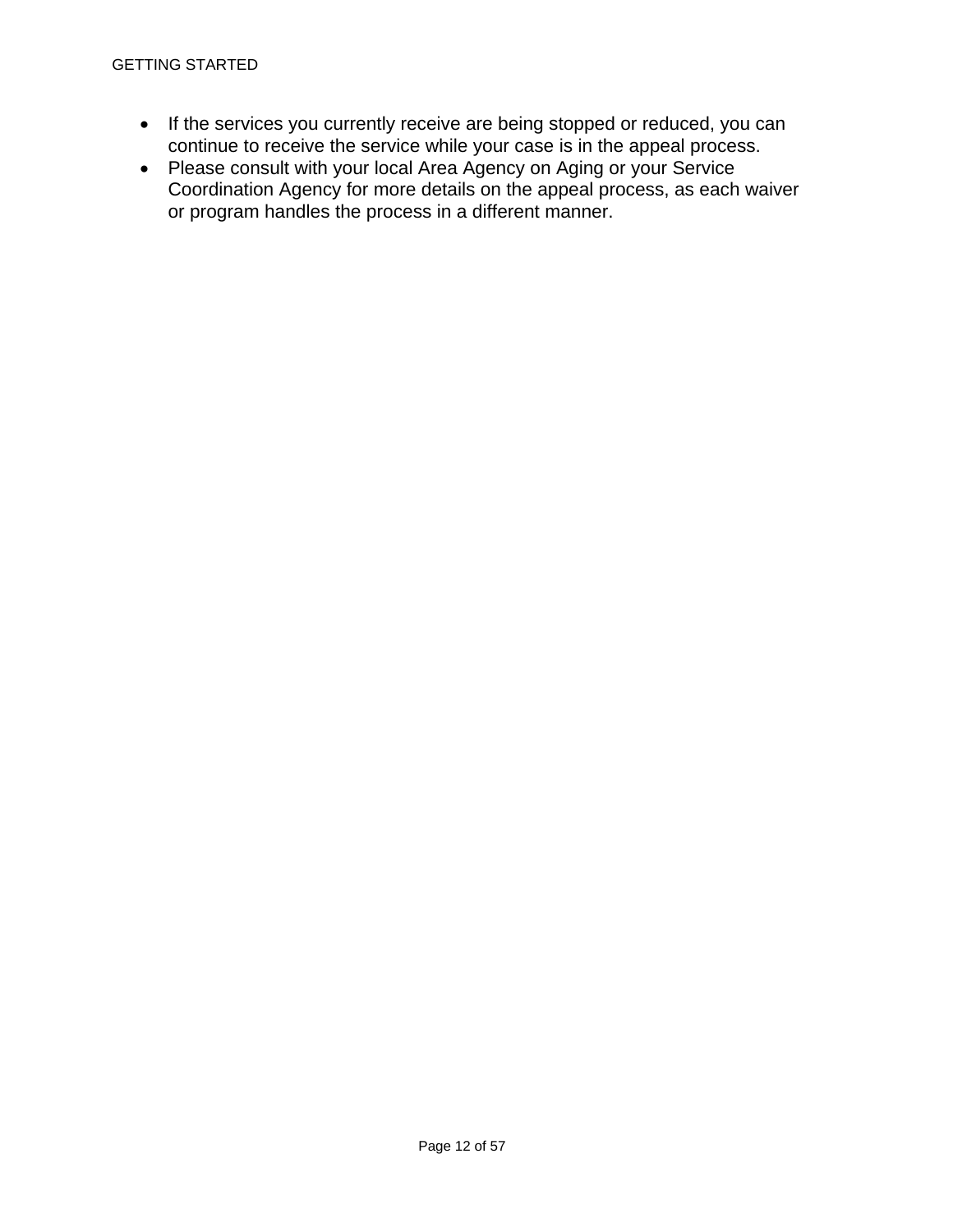# **Chapter**

## <span id="page-15-0"></span>**Chapter 3: Spending** Plan Development

- **3.1 How is my Individual Budget determined? 3.5 Who approves my spending plan?**
- 
- **3.3 Who can I hire?**
- **3.4 Can I purchase services from a local business which specializes in providing these services, such as a Visiting Nurse Association?**
- **3.2 What goods and services can I buy? 3.6 What if my needs change?**

I f you have chosen the Services My Way model, you will have an Individual Budget and Spending Plan to help determine how to best meet your service needs and Spending Plan to help determine how to best meet your service needs

#### *3.1 How is my Individual Budget determined?*

You will be assessed to determine what type of services you need to help you complete your routine for daily living. You and your Service Coordinator will develop your Individual Service Plan based upon your needs as identified through the assessment process. Your Individual Service Plan is the plan that details the services you want and need and the provision of these services. Your Service Coordinator will ask for approval from the Office of Long Term Living for your Individual Service Plan.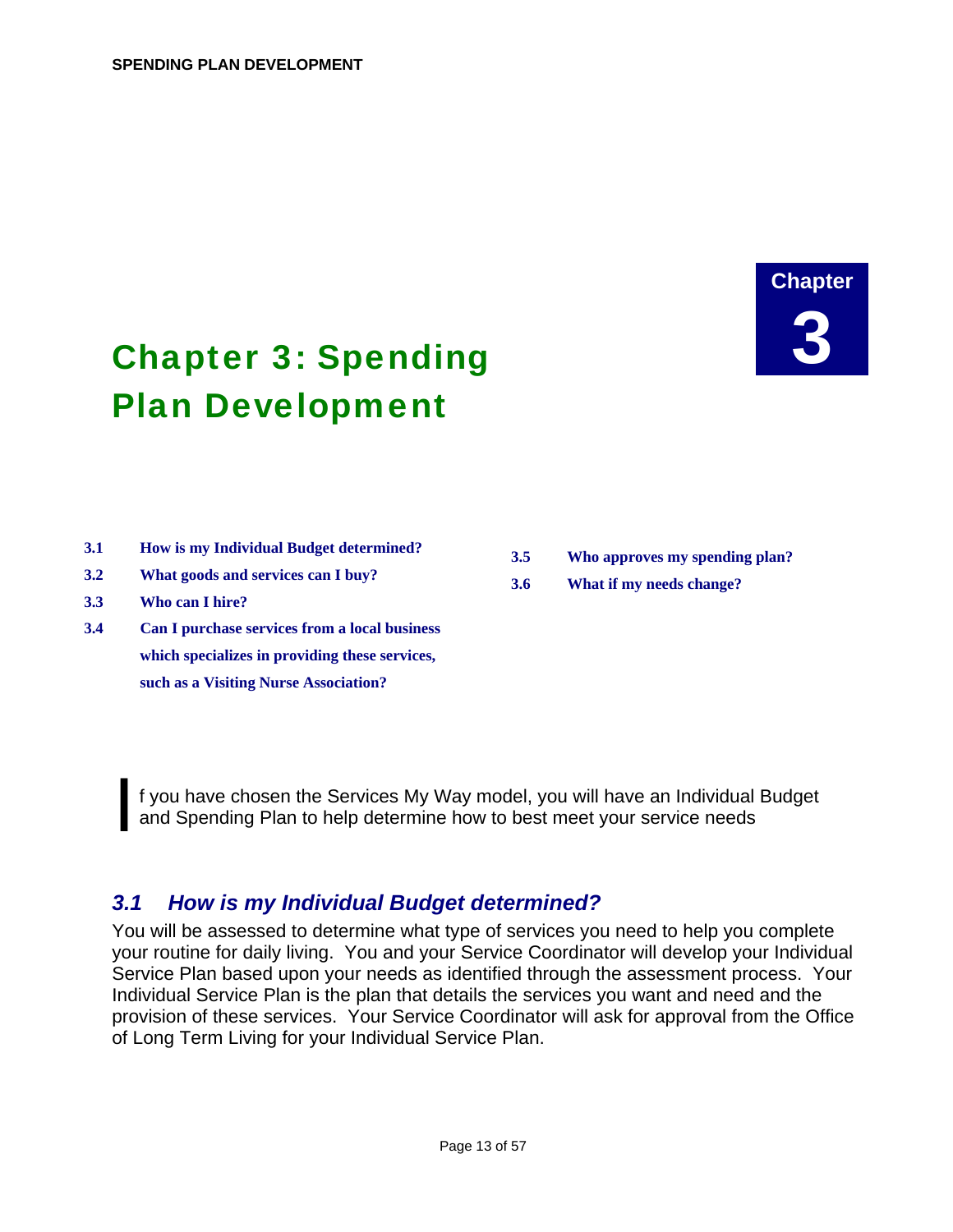Needs and Goals I Want Included on My Service Plan:

(Self-directed services may not be able to cover all of your needs and goals, but it is important to identify them.)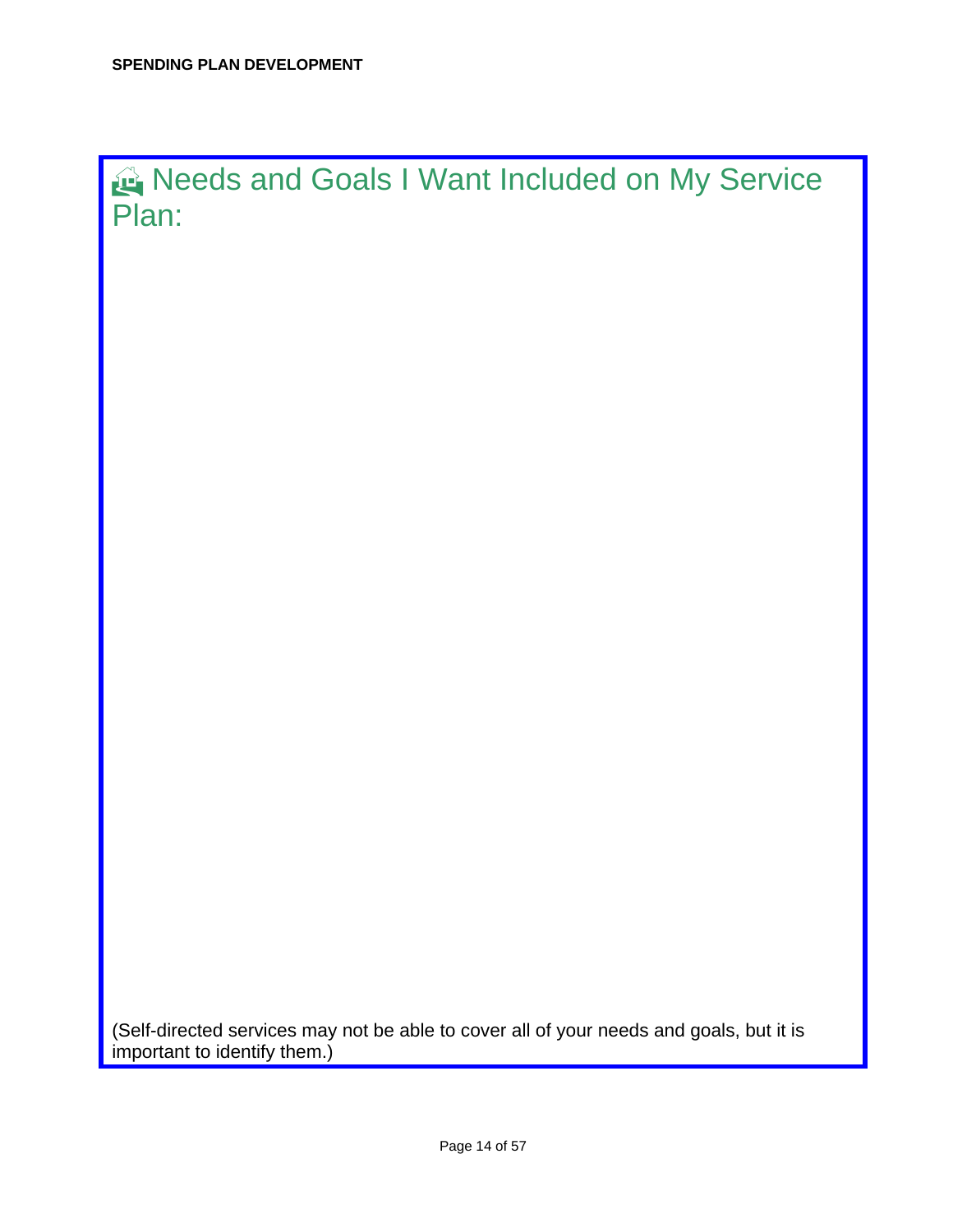Your Service Coordinator will determine the value of your Individual Budget based on your assessed needs during the development of your Individual Service Plan. Your Individual Budget is the calculated value of your Individual Service Plan.

You will develop your Spending Plan to determine how your Individual Budget is spent. Your Spending Plan is the detailed budget that describes what, how much and from whom you will obtain goods and services that meet your needs as identified in your Individual Service Plan. Your Service Coordinator can help you develop your Spending Plan and is responsible for initially approving it. Your Fiscal/Employer Agent will pay the invoices in accordance with your Spending Plan as authorized by you.

The cost of the monthly Fiscal/Employer Agent service fee is deducted from the Individual Budget amount and is not reflected in your Spending Plan.

This flowchart depicts the process you will go through to determine your Spending Plan.

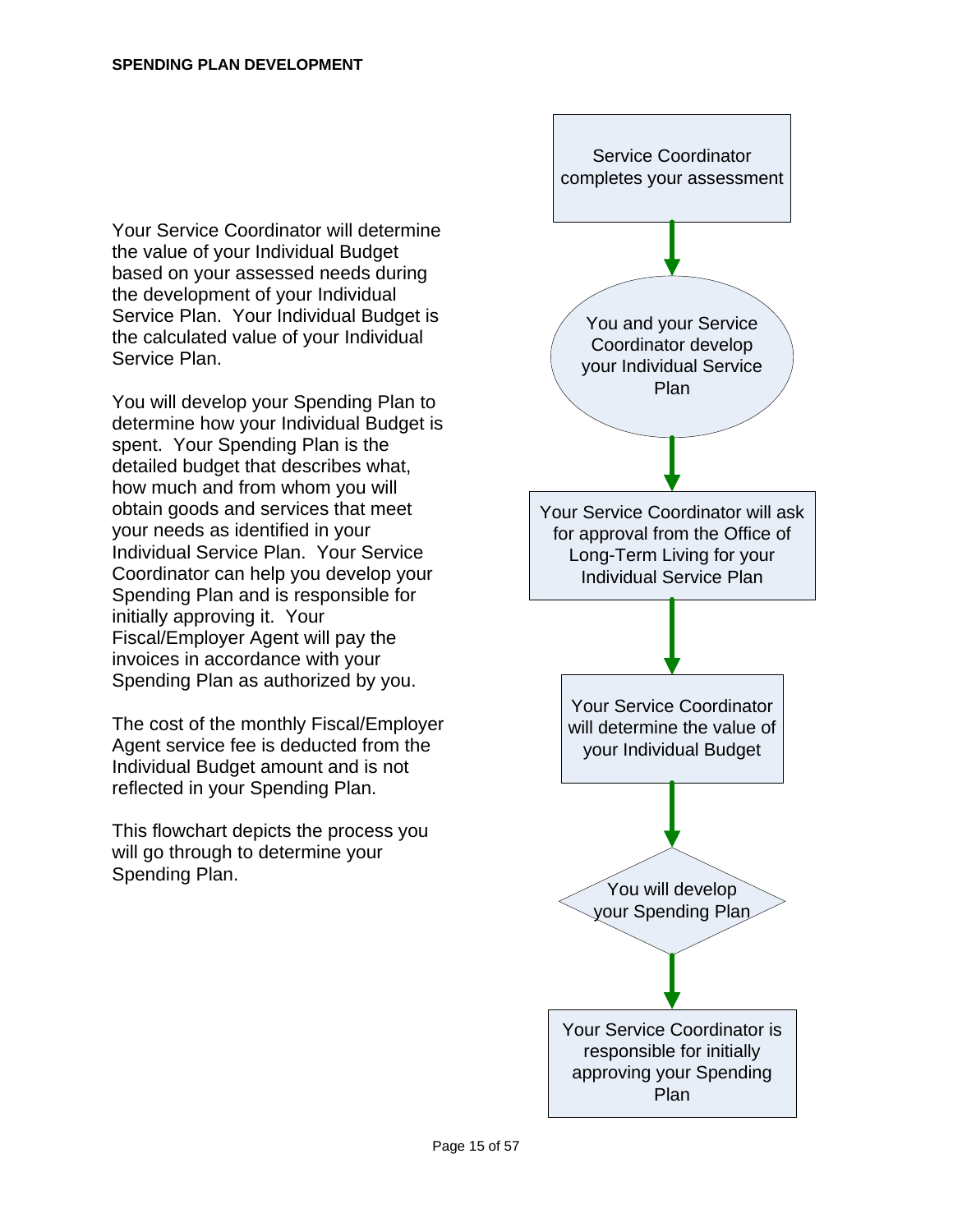#### *3.2 What goods and services can I buy?*

You may purchase services, equipment, supplies, or *Goods and services will* goods not otherwise provided through the Aging or *address a need identified* Attendant Care Waivers, or through the Medicaid<br>State Plan or other third party payers. These items in your Individual Service will address an identified need in your Individual *Plan* Service Plan, including improving and maintaining opportunities for full participation in the community,

and will meet one or more of the following requirements. The item or service would:

- Decrease your need for other Medicaid services;
- Promote or maintain your inclusion in the community;
- Promote your independence;
- Increase your health and safety in your home environment;
- Develop or maintain your personal, social, physical, or work-related skills;
- Increase the ability of your unpaid family members and friends to receive training and education needed to provide support; or
- Fulfill your need as identified in your Individual Service Plan.

Self-directed goods and services are purchased from the Individual Budget as outlined in your Spending Plan.

### *3.3 Who can I hire?*

You may hire a friend, neighbor, relative (other than your spouse) or just someone you trust.

 $\blacktriangleright$  The person you choose must meet the following requirements:

- Be 18 years of age or older;
- Have the required skills to perform community support services as specified in your Individual Service Plan or be willing to receive such training;
- Be able to communicate with you;
- Possess a valid Social Security number;
- Have a criminal history background check performed;
- Not be your designated representative or legally authorized guardian or power of attorney.

#### *3.4 Can I purchase services from a local business which specializes in providing these services, such as a Visiting Nurse Association?*

Yes. You may identify local businesses in your Spending Plan as long as the overall cost is within your Individual Budget.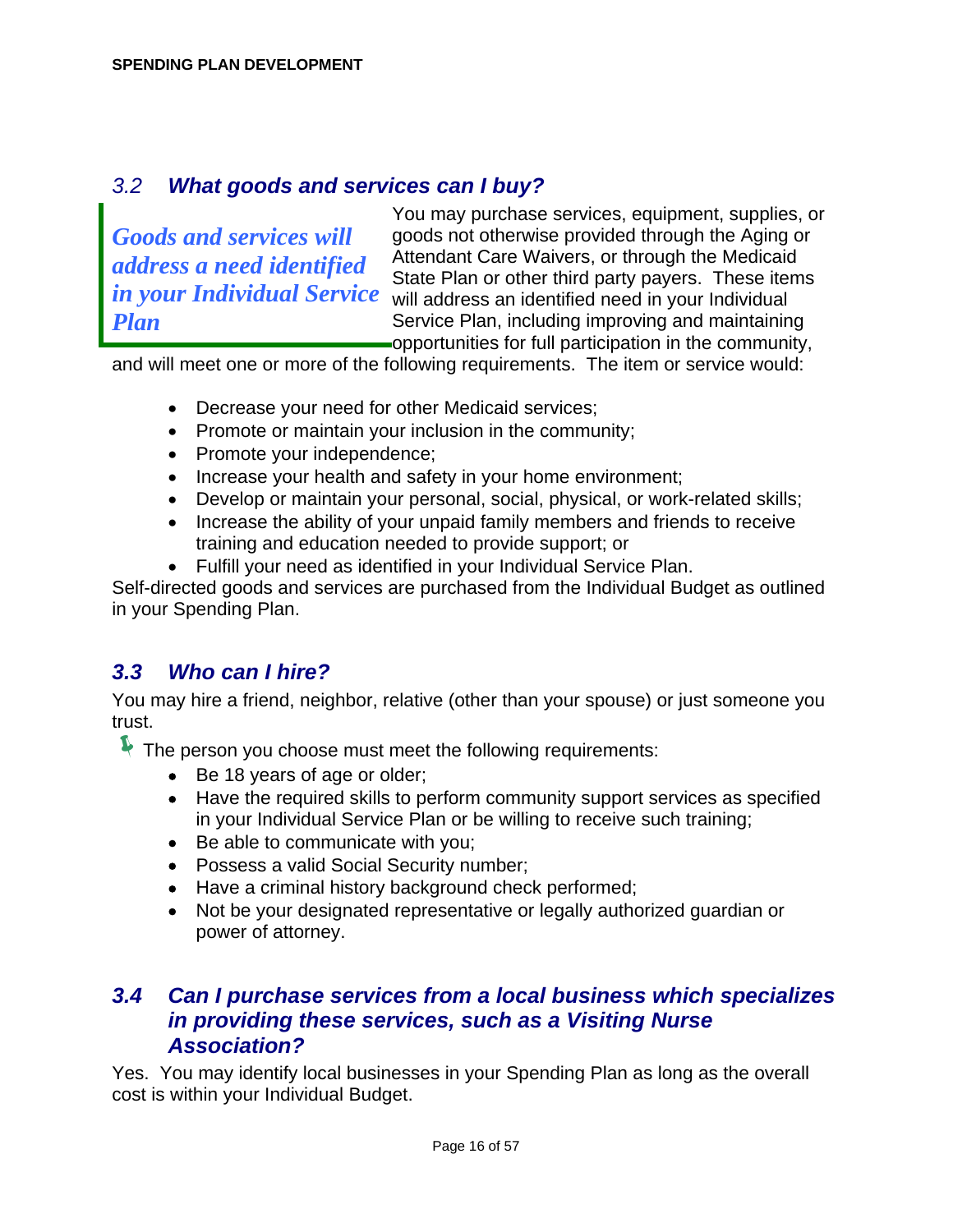#### *3.5 Who approves my spending plan?*

Your Spending Plan is initially approved by your Service Coordinator.

- Í Your Spending Plan should:
	- Be within your Individual Budget.
	- Include a back-up plan.
	- Meet the needs identified on your Individual Service Plan.
	- Contain goods and services allowed under the Services My Way model (See list in Chapter One).

#### *3.6 What if my needs change?*

If your needs or goals change, you will meet with your If your needs or goals change, you will meet with your<br>Service Coordinator to change your Individual Service *You may also request a*<br>Plan, Individual Budget and Spending Plan. You may *review of your Individual* Plan, Individual Budget and Spending Plan. You may also request a review of your Individual Budget at any *Budget at any time.* time.

## Goods and Services I Would Like to Include on My Spending Plan: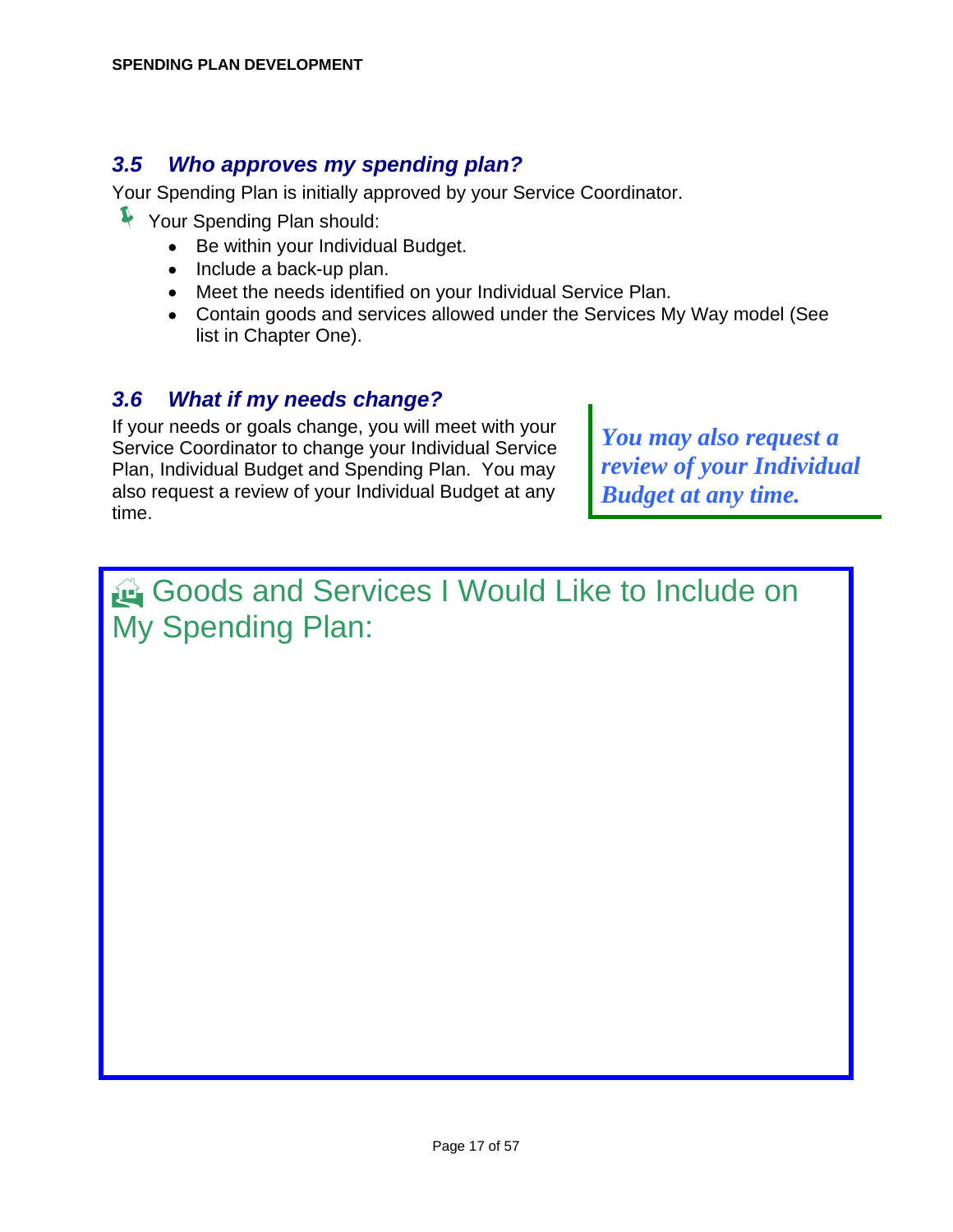# **Chapter 4**

# <span id="page-20-0"></span>Chapter 4: Putting My Spending Plan into Action

**4.1 How do I monitor my Spending Plan? me? 4.2 How do I make changes to my Spending Plan?** 

**4.3 What if Services My Way is not working for** 

I is the last chapter, you learned how to create a Spending Plan if you have chosen the Services My Way model. Now that you have a Spending Plan, it's time to make that plan work for you! the Services My Way model. Now that you have a Spending Plan, it's time to make that plan work for you!

### *4.1 How do I monitor my Spending Plan?*

Your Fiscal/Employer Agent and Service Coordinator will Four Fiscal/Employer Agent and Scribe Socialitator will<br>assist in monitoring your Spending Plan. Your *Your Fiscal/Employer*<br>Fiscal/Employer Agent will provide you with written financial *Agent will provide you* Fiscal/Employer Agent will provide you with written financial reports on a monthly and quarterly basis and as requested reports on a monthly and quarterly basis and as requested<br>by you, your Service Coordinator or the Office of Long-Term<br>Living Pour Service Coordinator will track under-spending *reports while your Service* Living. Your Service Coordinator will track under-spending *reports while your Service*  and over spending and contact you to resolve potential service delivery problems. **spending. spending. spending.** 

#### *4.2 How do I make changes to my Spending Plan?*

In order to make changes to your Spending Plan, you will need to contact your Service Coordinator for any of the following modifications: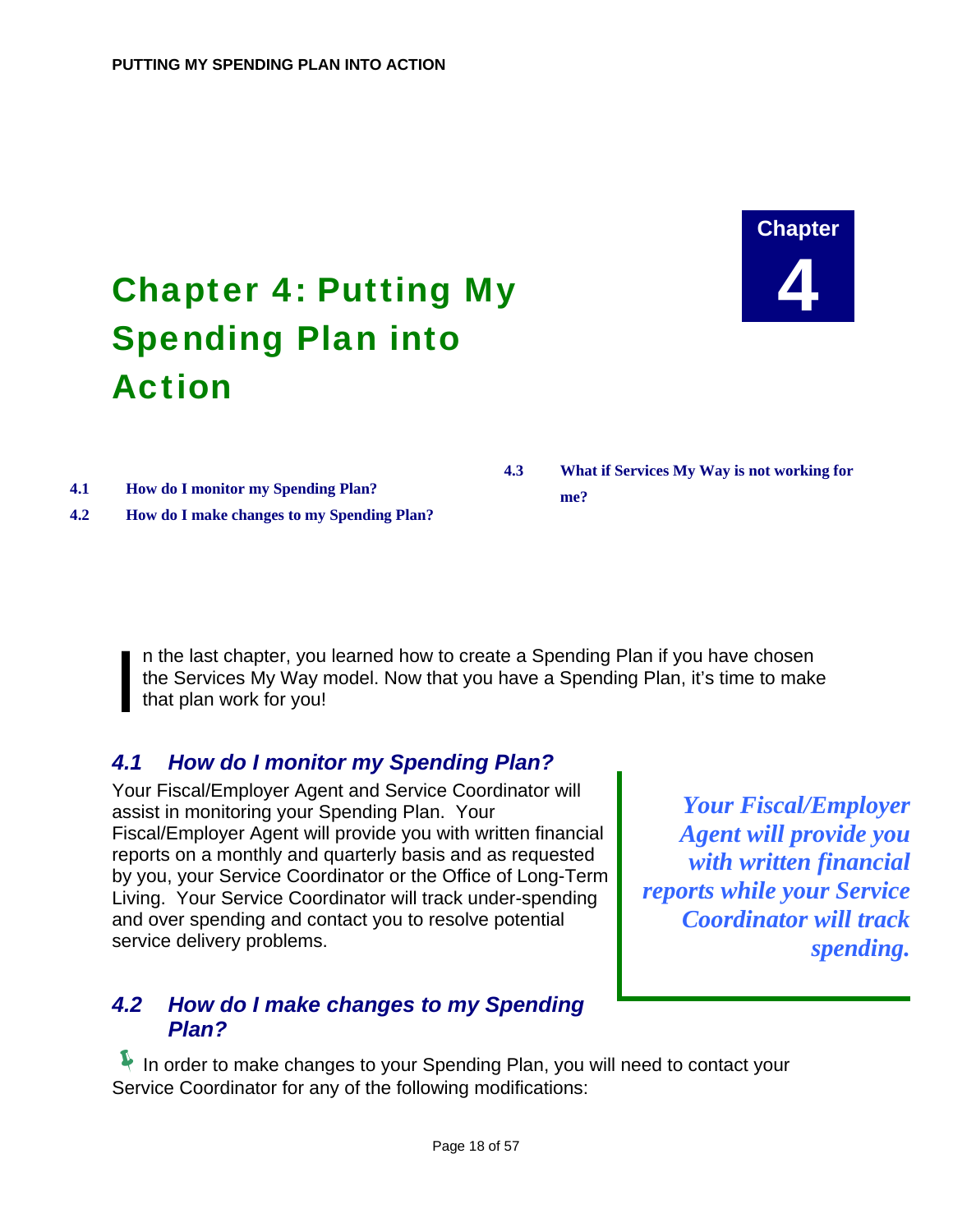#### **PUTTING MY SPENDING PLAN INTO ACTION**

- There is a change in your personal circumstances that require a reassessment.
- You are hospitalized.
- You want to pay the employee more.
- You want to modify your Individual Budget.
- You want to change the purpose for what your savings may be used.
- You want to change your Individual Service Plan, back-up plan, Individual Budget, or Spending Plan.
- You used your savings to make a special purchase and now want to continue saving for another item which will support independence.

 $\blacktriangleright$  It is not necessary to contact the Service Coordinator for any of the following modifications:

- You want to change an employee's start time.
- You want to distribute work hours more evenly by assigning more hours to one employee, and this change will not exceed your Individual Budget limit.
- You want to change how an employee will do assigned tasks.
- You want to reschedule an employee from one day to the next.
- You need to use your back-up plan.

#### *4.3 What if Services My Way is not working for me?*

You may discontinue participation in the Services My Way service model at any time and choose another model of service without an interruption in services. If you decide to return to the Services My Way model, you may contact your Service Coordinator to discuss re-enrollment.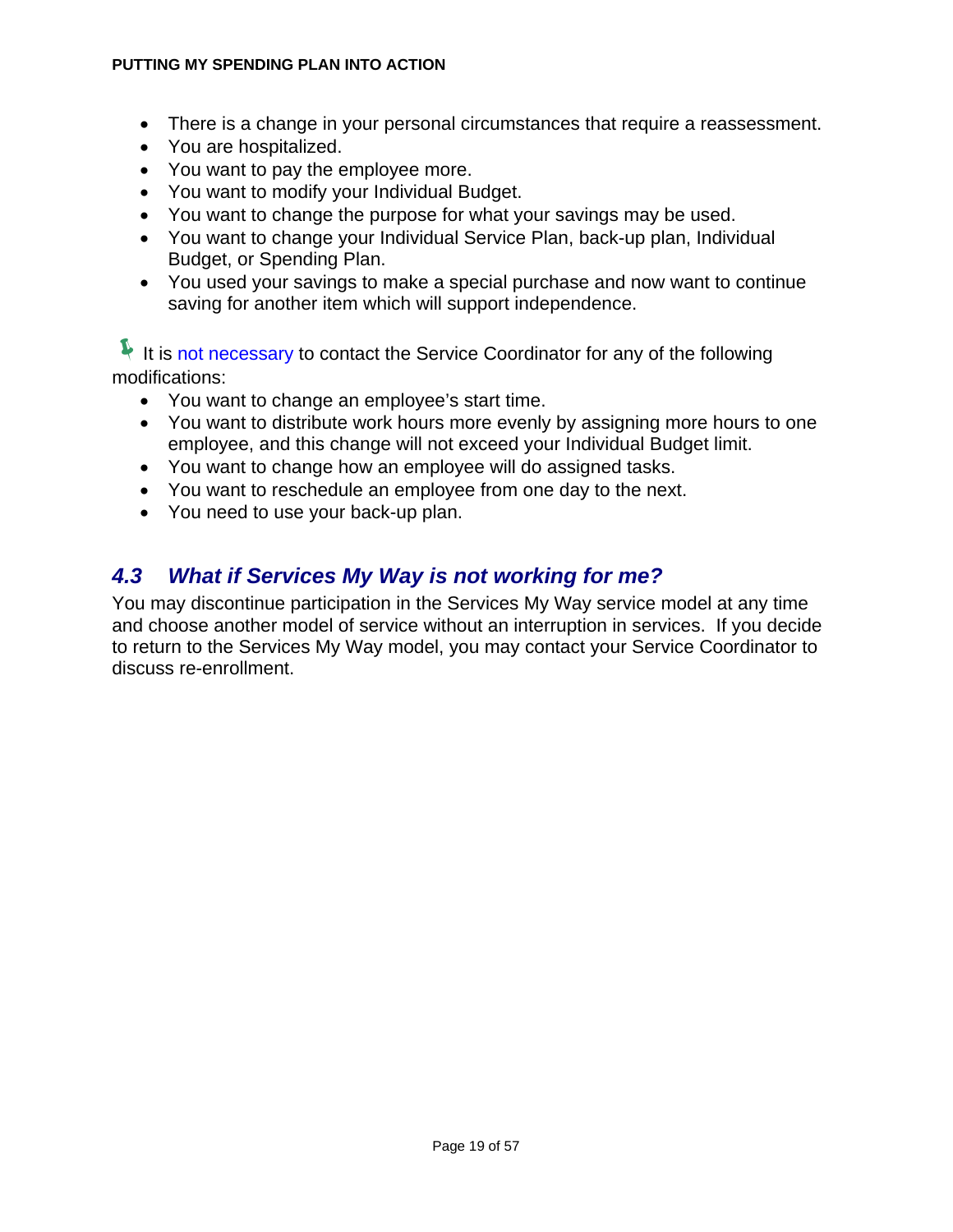# <span id="page-22-0"></span>**Chapter 5: Being** the Employer

# **Chapter**

- 
- 
- **5.3 How Do I Recruit and Choose My Direct Care Worker?**
- 
- 
- 
- **5.7 How Do I Perform a Criminal Background of a Theft? Check on My Direct Care Worker? 5.15 Tips to Effective Communication**
- **5.8 How Do I Schedule My Direct Care Worker?**
- **5.9 How Do I Train My Direct Care Worker?**
- **5.1 Where Do I Start? 5.10 How Do I Pay My Direct Care Worker?**
- **5.2 How Do I Write a Job Description? 5.11 How Do I Fire My Direct Care Worker?**
	- **5.12 How Do I Provide a Safe Work Environment for My Direct Care Worker?**
- **5.4 How Do I Screen an Applicant? 5.13 How Do I Purchase Worker's Compensation 5.5 How Do I Interview an Applicant? Insurance for My Direct Care Worker?**
- **5.6 How Do I Check an Applicant's References? 5.14 How Do I Prevent Myself from Being a Victim** 
	-

anaging your own services is similar to running your own business. There are rules you must follow to comply with state and federal laws. There are also good practices you may want to use to make your experience as an employer better and to build a great service team.  $\prod_{\substack{\text{and} \\ \text{also good}}}$ 

#### *5.1 Where Do I Start?*

You should begin by assessing your needs. This will assist you in developing a job description and interview questions that can be used for screening and interviewing applicants, and for developing schedules. If you don't know what your own needs are, how can you list them for someone else? Don't just think of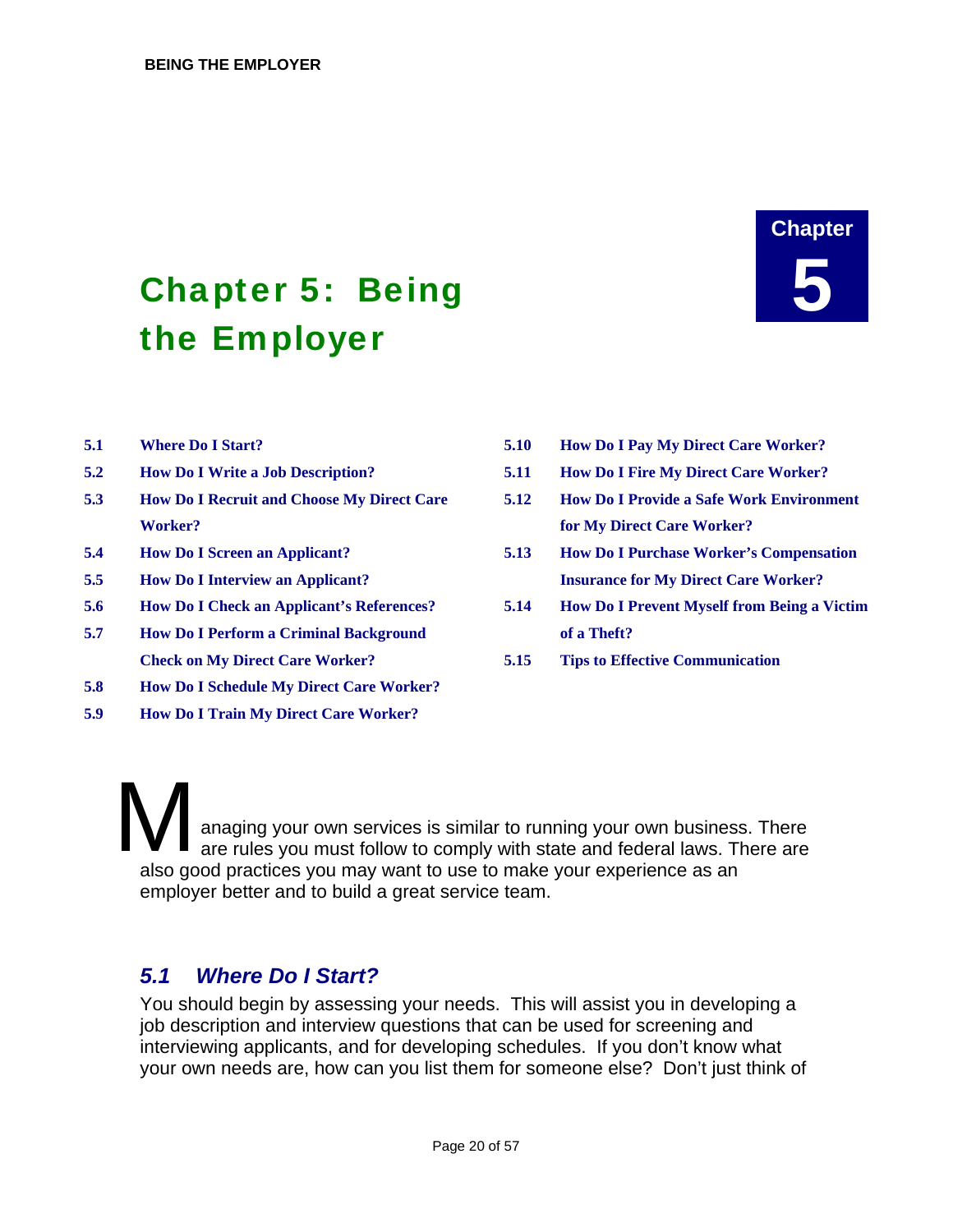your physical needs. You also want to consider your likes and dislikes – Your Life Style!

Here are some things you may want to consider:

- How do you like your home to look?
	- o Some duties may include cleaning your home and should be included in the contract. What duties and how often you want them done could be but are not limited to – dusting, vacuuming, sweeping/mopping, sanitizing the bathroom/kitchen, etc.
- What foods do you like to eat?
	- o Do you have any special dietary needs?
	- o What your expectations are regarding your attendant sharing your food?
	- o Do you want them to bring their own food?
	- o Any limits you may have on use of the kitchen?
- What you expect when there is a call off.
	- o What you expect if coverage is needed? This should be arranged prior to any calls off occurring. A home health agency may be used as back-up, so any requirements of that agency should be done in advance so there is no interruption in your services.
	- o Define calls off and what people you want notified in the event a worker is not available for their shift.
	- o Be sure your employees know how to tell you when they need to call off. Do they need to call within a certain time frame?
- How do you feel about your direct care worker using tobacco, or smoking while on the job?
	- o If you smoke, will you allow your attendants to smoke on duty? You need to be considerate if they don't smoke.
	- o If you don't smoke will you allow your attendants to smoke while on duty and if so where do you expect them to smoke. If you don't want them to smoke in your residence, don't let them!
	- o You want to set these guidelines during the interview and incorporate them in the contract between you and your attendant.
- When do you like to go to bed and get up in the morning?
	- o If you need assistance getting into and out of bed you are responsible for developing this schedule and you must adhere to it unless a change in times is agreed on prior to the occurrence.
		- If your direct care worker comes at the scheduled time to assist you in getting up and you decide that you want to sleep in, it is not fair to your attendant that had to get up and be available. They could have slept in too if it was agreed on prior to the occurrence. You should also consider when you may want to sleep in and build it into your schedule.
	- o Don't forget to schedule time for turning in bed during the night, if necessary.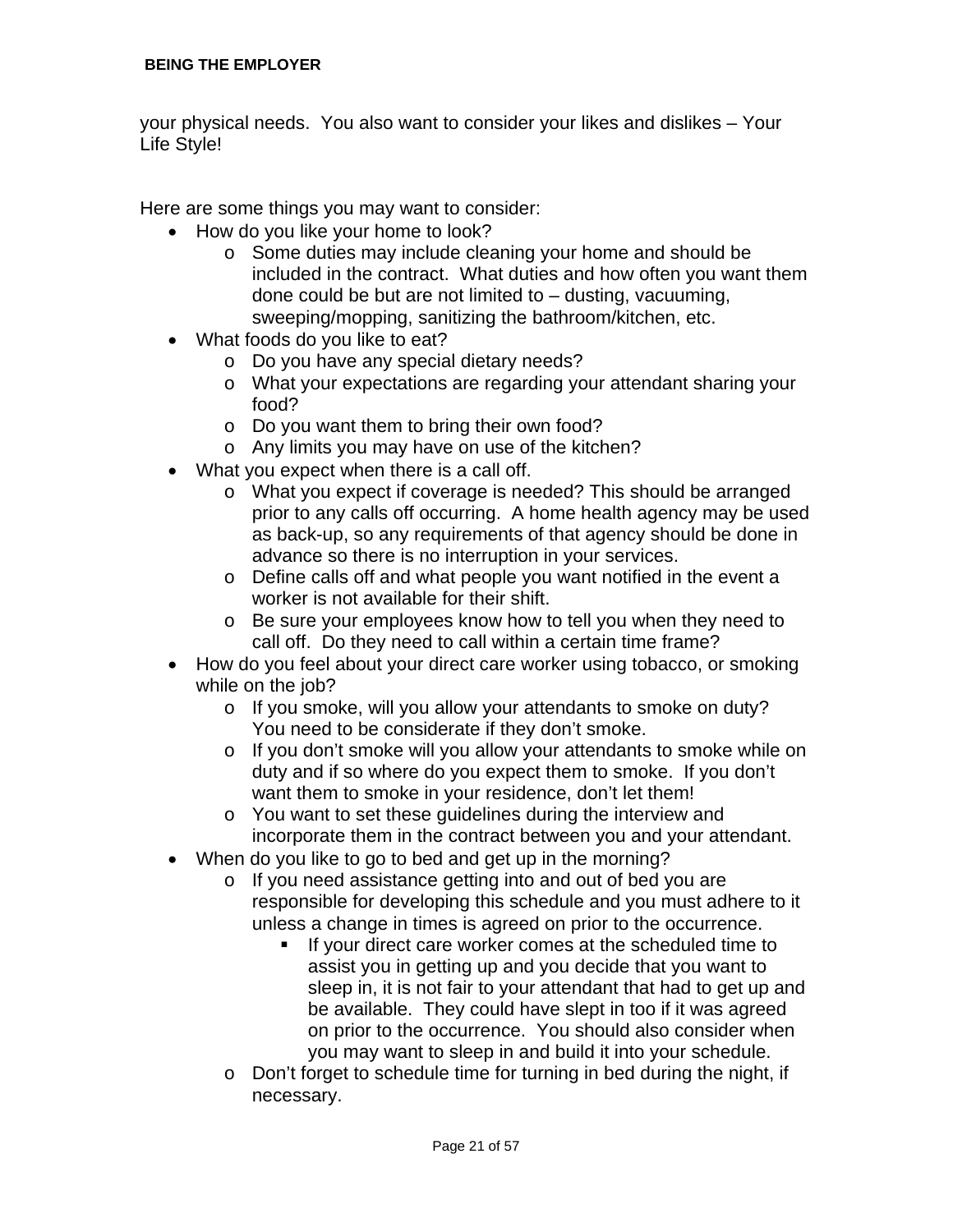- You want to mention as many of your daily activities as you can think of prior to hiring.
	- o This may include telephone messages, meals for guests, use of motor vehicles, participation in religious holidays, attendance in gatherings with friends and family, the temperature of the house, use of the television and stereo, etc.

You can use the Individual Service Plan that you *Your Individual Service*  and your Service Coordinator developed to help<br>assess your own needs. You should have a copy of **Plan can help you assess**<br>this for your files. If you don't have one, your this for your files. If you don't have one, your Service Coordinator can give you a copy. *should have a copy from* 

You can also assess your own needs by making your Service Coordinator. checklists. The following lists are some ideas for starting your checklists.

## **X** TASKS

| <b>Bathing</b>        | Eating/Feeding                      | Shopping                        |
|-----------------------|-------------------------------------|---------------------------------|
| Grooming<br>$\bullet$ | Meal Clean Up                       | • Transfers/                    |
|                       |                                     | Repositioning                   |
| <b>Dressing</b>       | <b>House Cleaning</b>               | • Communication                 |
| • Toileting           | Exercising                          | • Transportation for<br>Errands |
| Meal<br>Preparation   | <b>Assistance with</b><br>Equipment | • Household<br>Management       |

Break each task into steps based on how you like things to be done such as:

Set up Bathroom Daily tasks Lay out clothes you chose Meekly tasks Prepare your bath water Monthly tasks Assist you to bath area Assist as directed by you Dry you as directed Apply deodorant, skin cream, powder etc. Assist you with dressing

#### **Bathing: House Cleaning:**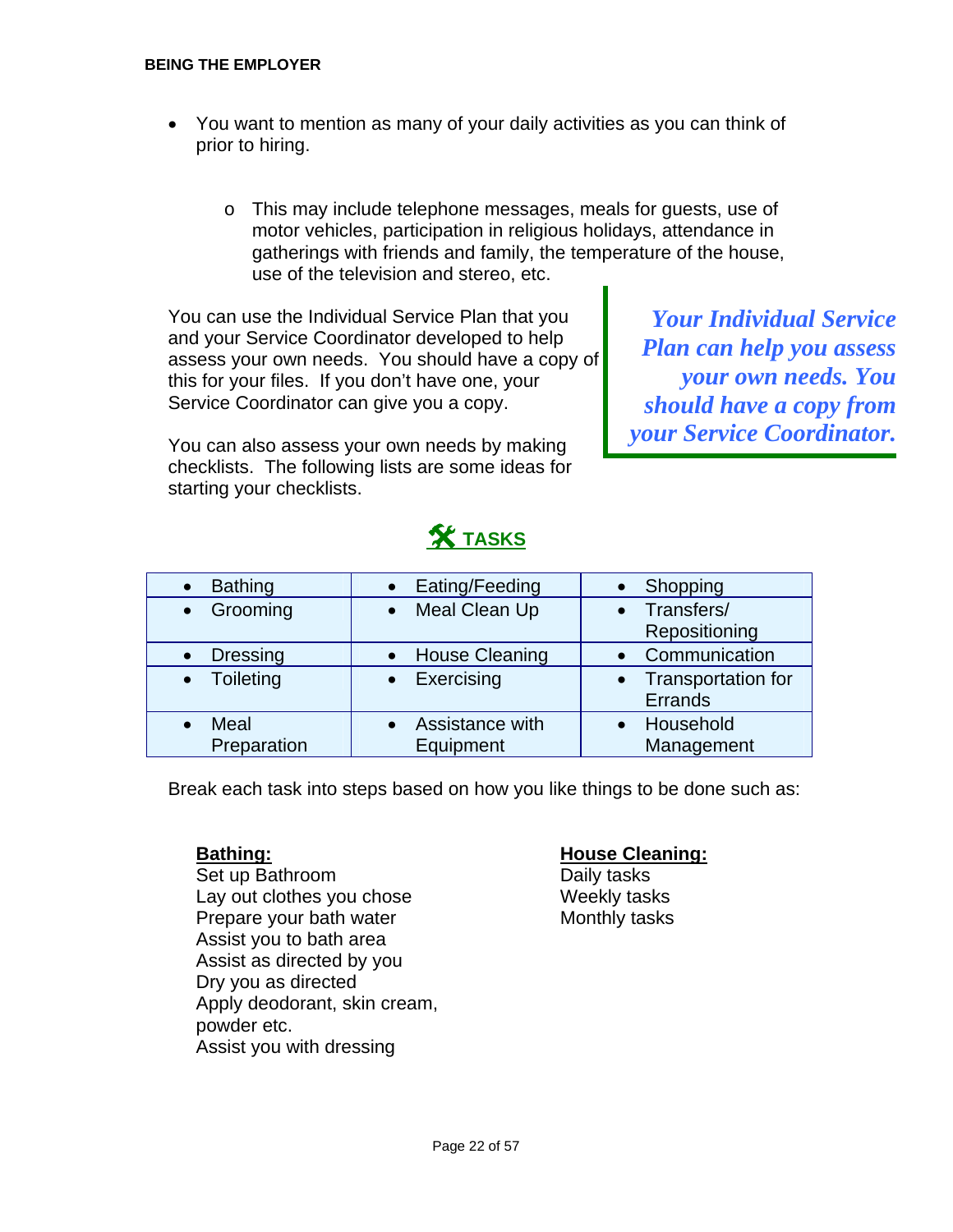| I Need Help with These Tasks:<br>1. |
|-------------------------------------|
| 2.                                  |
| 3.                                  |
| 4.                                  |
| 5.                                  |
| 6.                                  |
| 7.                                  |
| 8.                                  |
| 9.                                  |
| 10.                                 |
| 11.                                 |
| 12.                                 |
| 13.                                 |
| 14.                                 |
| 15.                                 |
| 16.                                 |
| 17.                                 |
| 18.                                 |
| 19.                                 |
| 20.                                 |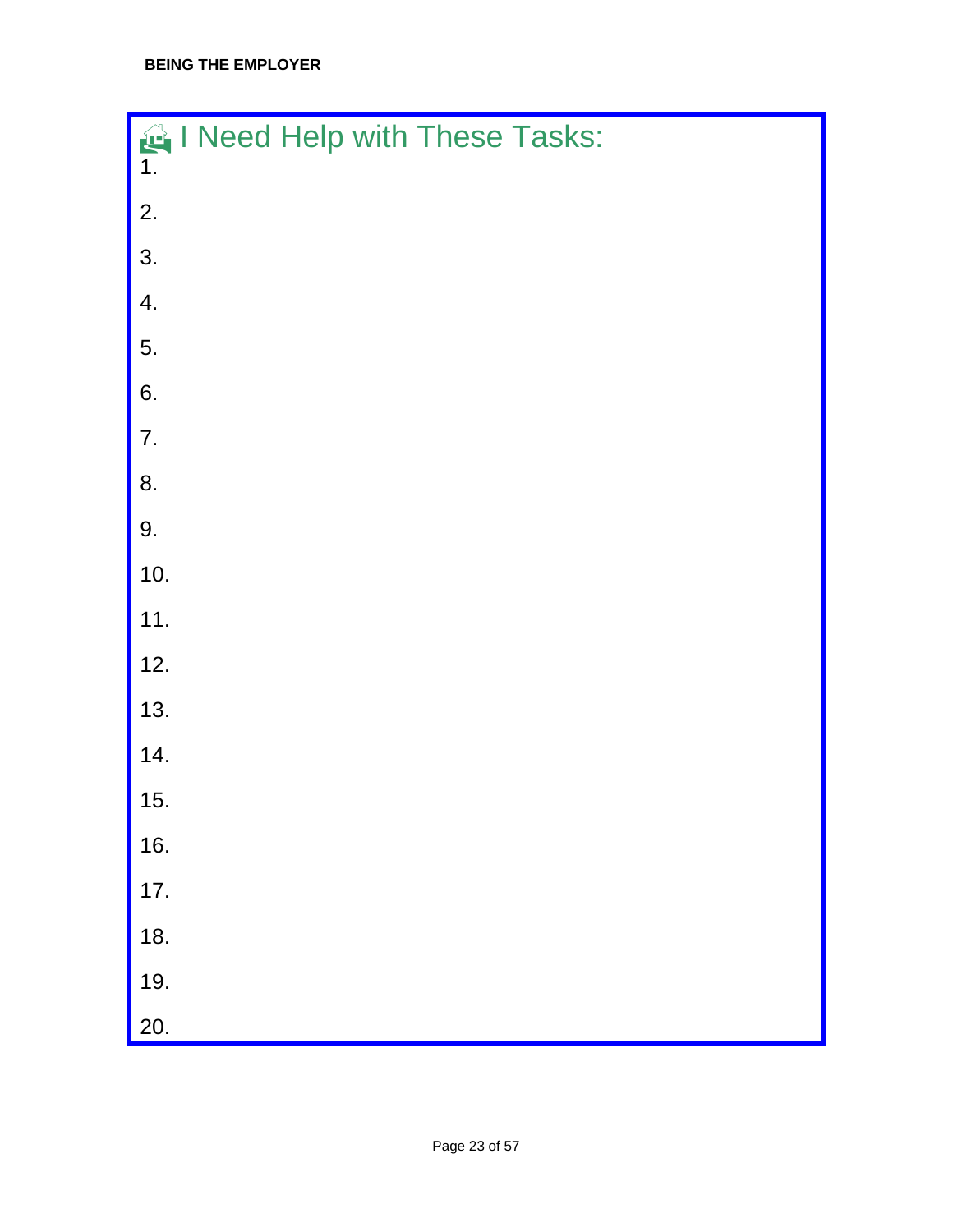| Task Checklists |         |         |  |
|-----------------|---------|---------|--|
| Task 1          | Task 6  | Task 11 |  |
| Task 2          | Task 7  | Task 12 |  |
| Task 3          | Task 8  | Task 13 |  |
| <b>Task 4</b>   | Task 9  | Task 14 |  |
| Task 5          | Task 10 | Task 15 |  |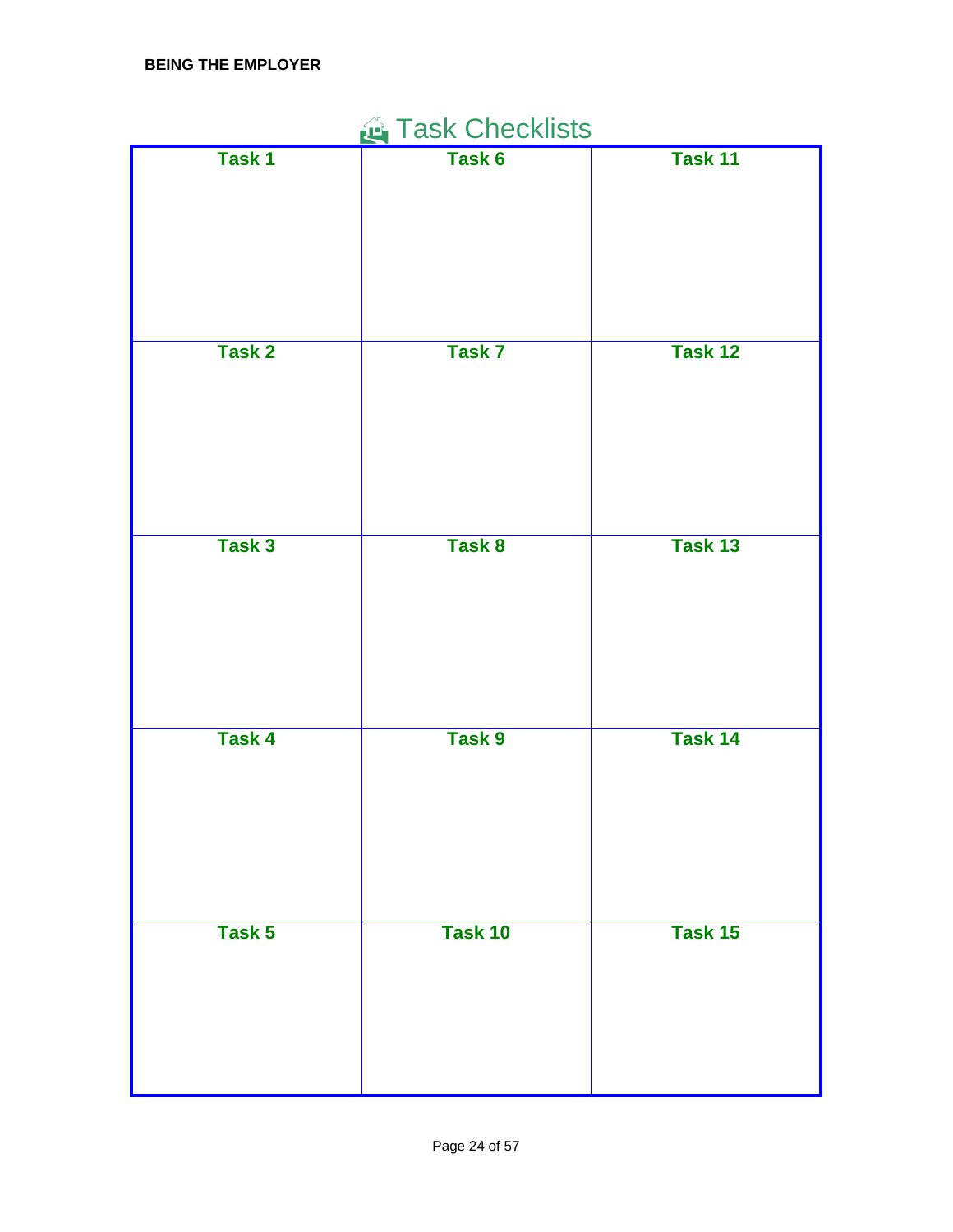Once you have completed your self assessment you are ready to look for a direct care worker.

#### *5.2 How Do I Write a Job Description?*

Before you start looking for someone to provide services for you, it is a good idea to write a job description for that service or job. A job description is important and gives you, as an employer, the opportunity to clearly define the type of person you would like to hire.

A job description has several uses:

- A job description gives potential workers a good idea of what the job requires.
- It can be used as a guideline for asking questions during the interview.
- It can be used as a checklist of duties and responsibilities after a worker has been hired and is being trained.
- It can be helpful when deciding if you are happy with the way a worker is doing the job.

The job description should be written with your personal needs in mind and should include:

- Basic job duties
- Required qualifications
- The way you want the job done
- The number of hours and days needed

The information on the job description does not have to be permanent. It is fine to change the job description later if you change your mind about what you need. However, if you change the job description after you hire someone, you should discuss the changes with the worker to make sure they understand. If you change the job duties too much, the worker may not be qualified, agree to continue, or want to work unless pay is increased.

Job descriptions can be written in a lot of different ways. The most important thing is that the information be shared with the worker before he or she agrees to accept the job.

### *5.3 How Do I Recruit and Choose My Direct Care Worker?*

 $\blacktriangleright$  When recruiting and choosing your direct care worker, there are requirements that you must follow. The Department of Public Welfare requires that direct care workers MUST:

- Be 18 years of age or older
- Have the required skills to perform services as specified in your service plan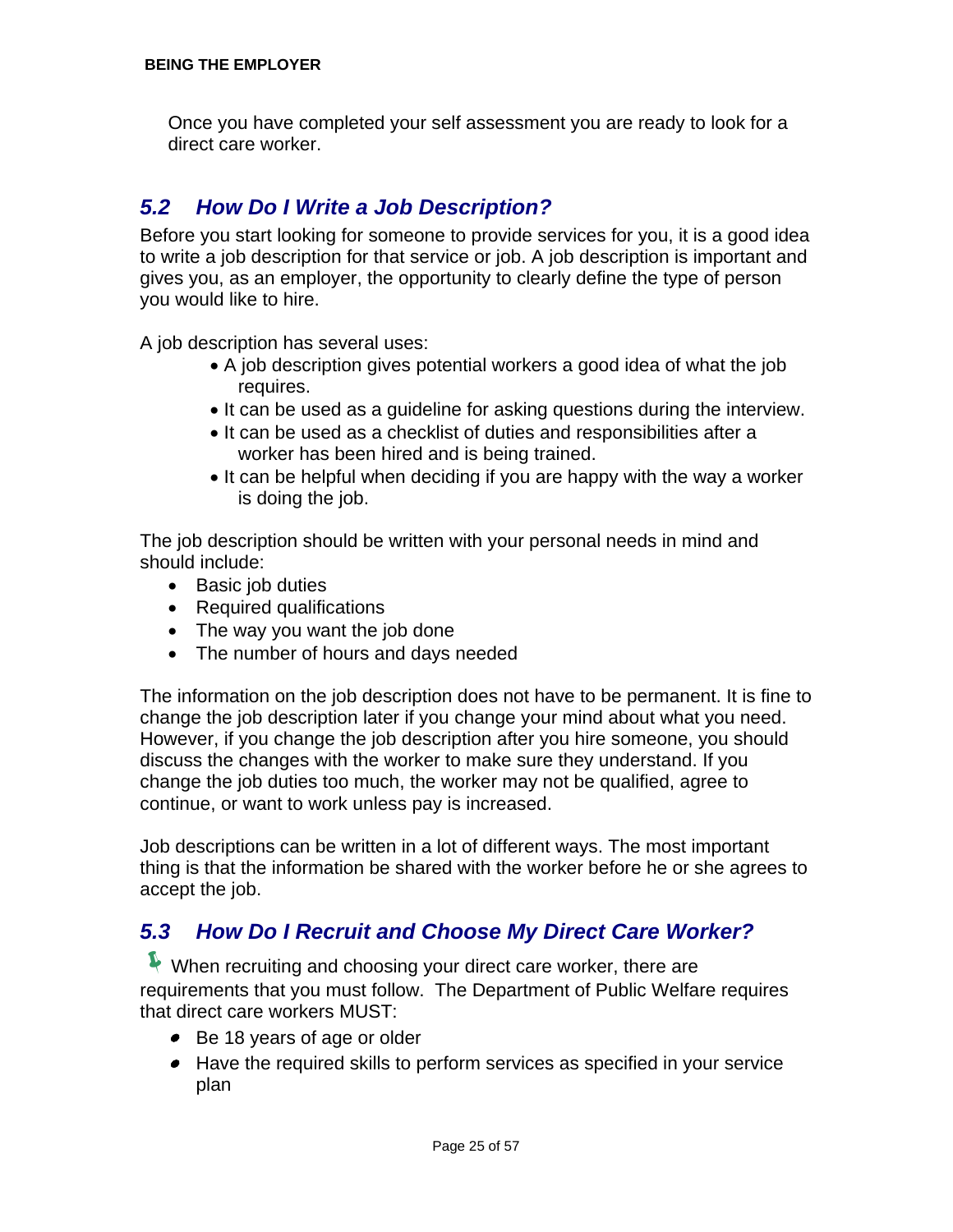- Possess basic math, reading, and writing skills
- Possess a valid social security number
- Be willing to submit to a criminal record check
- If you require it, be able to demonstrate the capability to perform health maintenance activities specified in your service plan or be willing to receive the training to provide the activities.
- You **cannot** hire your spouse, power of attorney, legal or designated representative, or guardian.

The first steps you need to take as an employer is recruiting your direct care worker(s). At first, this may seem like an extremely difficult task. The *The first step you need to* 

following information can assist you in this process.<br>
• One way to find a direct care worker is to let *recruiting your workers.*<br> *vour friends know you are looking for one.* They may be able to recommend someone.

- You could also contact local employment services. Many people who are doing a job search begin there.
- Another way to find a direct care worker is to advertise. You can advertise in the newspaper, local free ad magazines, newsletters (at universities, churches and community groups), community bulletin boards, employment agencies, social service agencies and even on the internet (can also search ads on the internet).

### Í**Caution:**

- o Listing your phone number increases your risk of unwanted or harassing calls.
- o Including your address can open you up to unwanted visitors and criminal elements.
- o For safety, you could use a phone number of another person who will take messages for you. Another option is to establish an e-mail account to use specifically for applicants. You can also use a post office box. Most newspapers will offer a box number to you if you place an ad with them.
- Saturday and Sunday are the days the papers are most read.
	- o Bold type heading makes your ad more noticeable
	- o You can also check the situations wanted section.
- When writing your ad you can list what the job is and the duties. You can also list the shifts you require and any training or experience you want in a prospective direct care worker. Including the hourly pay may be helpful. Decide if you want mail or phone responses and include that contact information.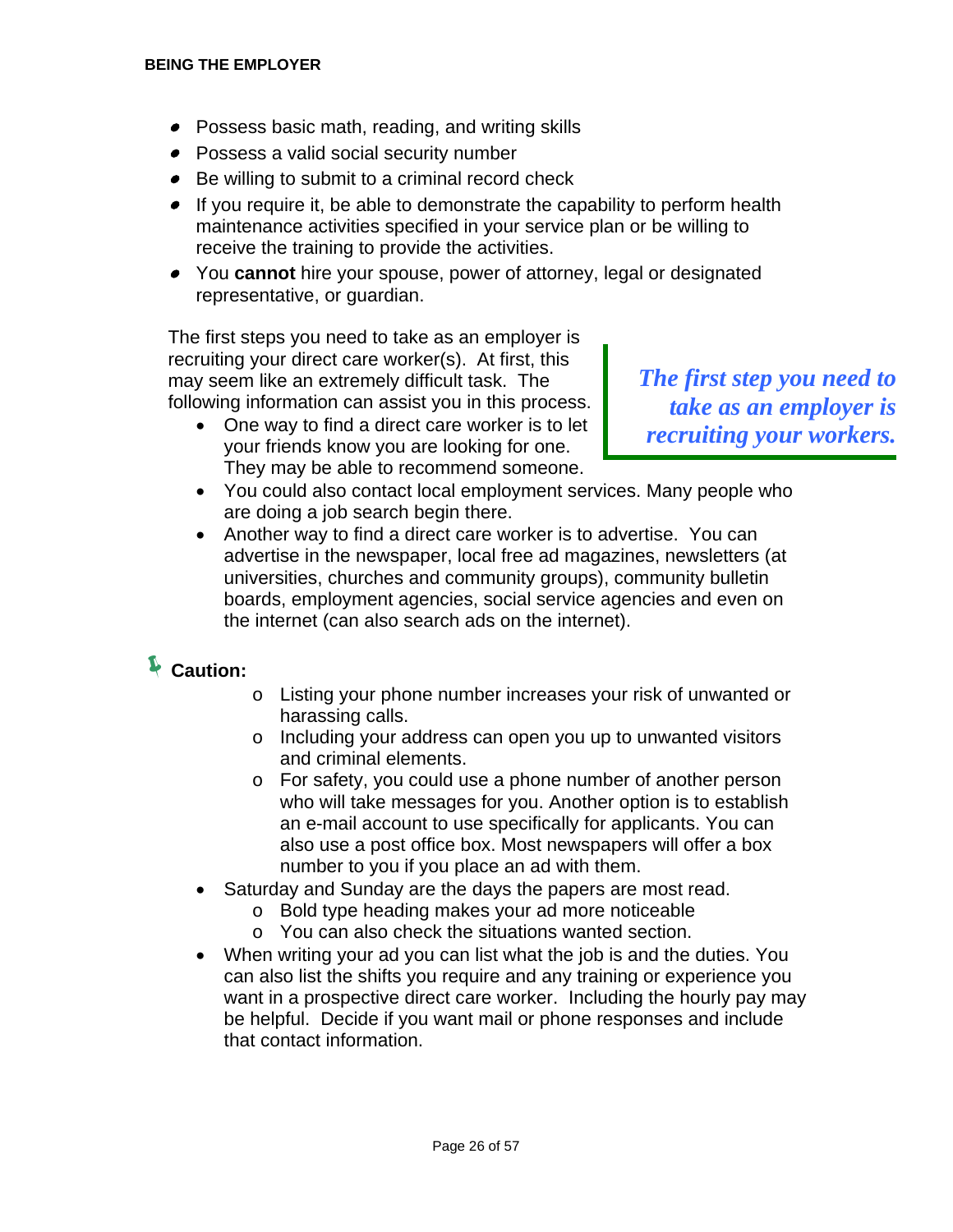## **X** Here are some sample newspaper ads

## **EARN EXTRA MONEY**

9.50/hr PT personal care/household work for female with disability Evening hours on West side, no experience necessary, will train. Call Dot at 555-1234

FT POSITION/\$10/HR DAYLIGHT HOURS PERSONAL CARE FOR QUADRAPLEGIC ON BUSLINE E-MAIL RESUME TO RESPONSE@GMAIL.C OM

Information for My Newspaper Ad: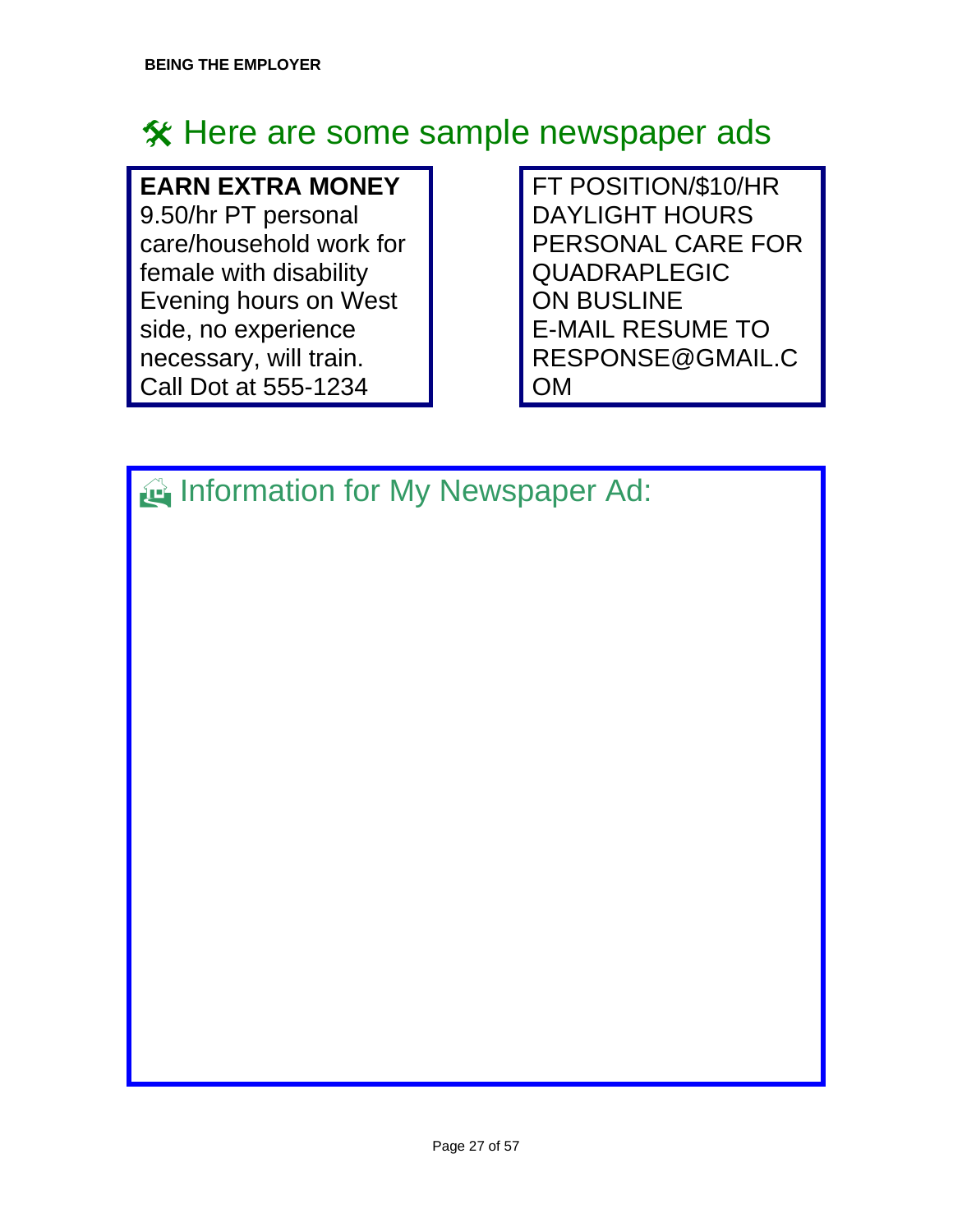### *5.4 How Do I Screen an Applicant?*

Screening applicants is an important step as it will eliminate applicants that you feel wouldn't be qualified for the position. Screening saves you time in the long run.

- You should screen applicants over the telephone to determine if an interview is worth both yours and the applicant's time.
	- o Always be friendly and pleasant on the telephone.
	- o Call people back as soon as possible
- You should do the following when screening an applicant:
	- o Give a brief job description of the duties, hours/schedule, and pay they can expect
		- Write this description out so it is the same for every applicant that calls.
- You want to ask questions about their experience with the description you gave. Applicants can disqualify themselves if they don't meet the requirements to meet your needs.
	- $\circ$  Some possible questions could be  $-$ 
		- Why are you interested in this type of work? What kind of experience/training do you have? Do you have reliable transportation? You may want to tell applicants if you smoke or have pets as this may eliminate some people. Ask if they smoke if that's a concern, or ask about their
		- ability to lift and transfer if that is an essential job function.
	- o Listen for specifics in their description of previous experiences instead of vague or general statement.
- You want to ask specifically what kind of schedule they prefer or their availability.
- You want to listen for a pleasant tone of voice and positive attitude on the phone.
- You should always take the name, address, and telephone number of all the people that call and let them know that you have several more telephone interviews and will call them to set up an interview.
	- o Schedule interviews with the applicants that you really liked. Even if the person does not seem suitable for the job, always thank them for their interest. You may want to file their name and address; it may come in handy in the future.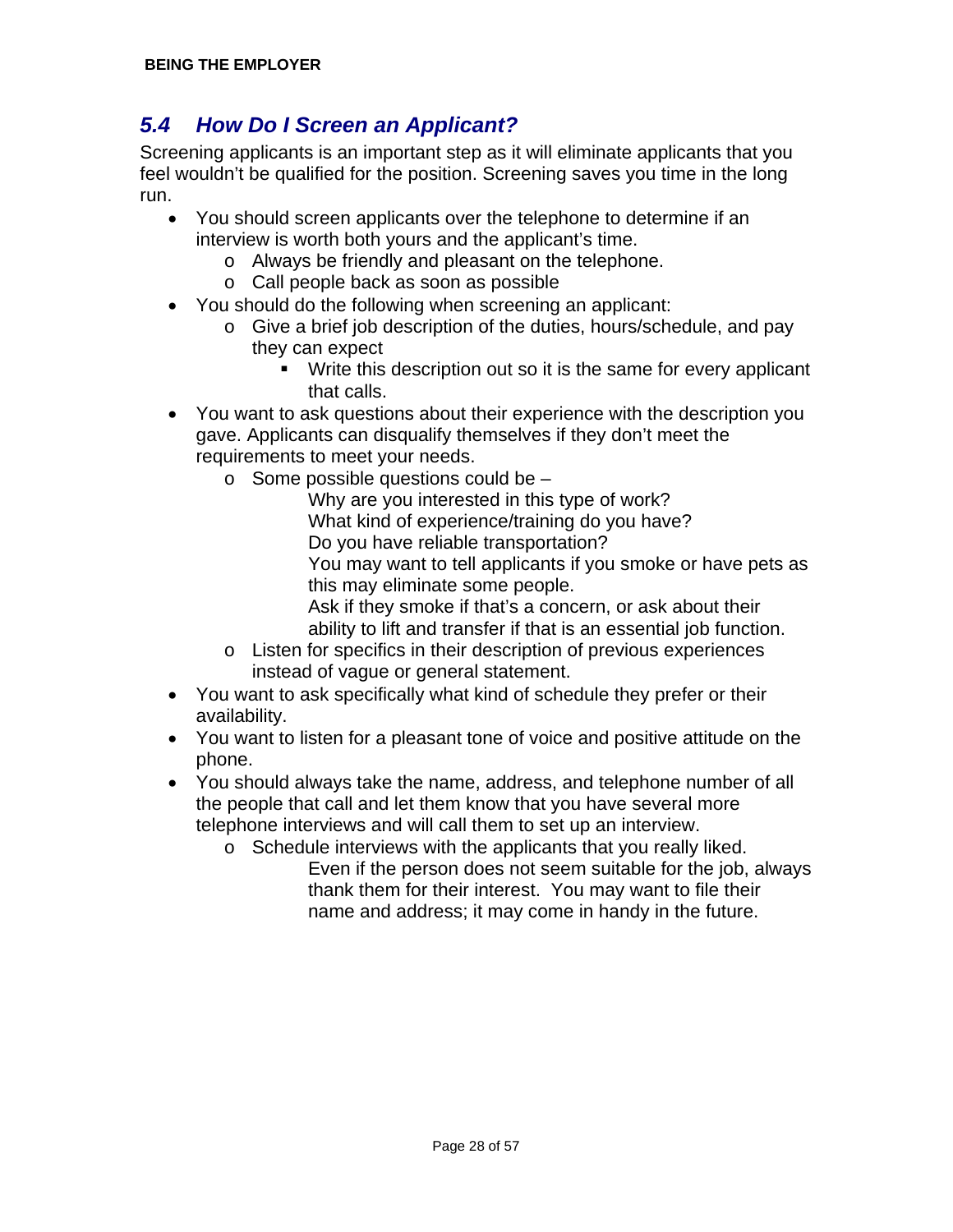### # Sample Telephone Screening

- 1. Introduce myself and provide a brief description of the position: I am looking for a personal assistant to assist me with performing routine tasks of daily living at my instruction. I have several workers and am looking to fill a late evening shift. The hours are 7:00 to 10:00 p.m. Wednesday through Sunday. The salary is \$8.00 to \$10.00 per hour. Some benefits may be available.
- 2. Does this sound like a position you would be interested in?
- 3. Can you describe your experience?
- 4. Do you have reliable transportation?
- 5. I have two cats. Are you allergic to cats?
- 6. I have your name and phone number. Can you confirm how you spell your name? Can you give me your address?
- 7. Thanks for taking the time to speak with me. I have several more people to do a phone interview with.
- 8. (If I'm interested) I will call you back to set up an in-person interview.

### *5.5 How Do I Interview an Applicant?*

After you pre-screen applicants, review all of the information and decide who you feel is the most qualified. You want to<br>schedule personal interviews with the most qualified<br>anolicants first. You want to set up interviews with as many always go better if applicants first. You want to set up interviews with as many qualified applicants as possible. The personal interview is *you are prepared!* your opportunity to learn as much as possible about the

applicant. You can give the applicant a detailed job description, based on your self-assessment, and the hours you need assistance.Interviews will always go better if you are prepared!

- If you are uncomfortable holding the interview in your home, then hold it in a neutral location such as your Service Coordinator's office, a coffee shop, library, or a community center.
	- $\circ$  You may choose to have the interview where you live as it gives the applicant a better understanding of what the job will require and what your expectations are.
	- o Having someone with you, such as a family member, friend, neighbor, or service coordinator, when you interview applicants is a good idea, especially if you hold the interview in your home.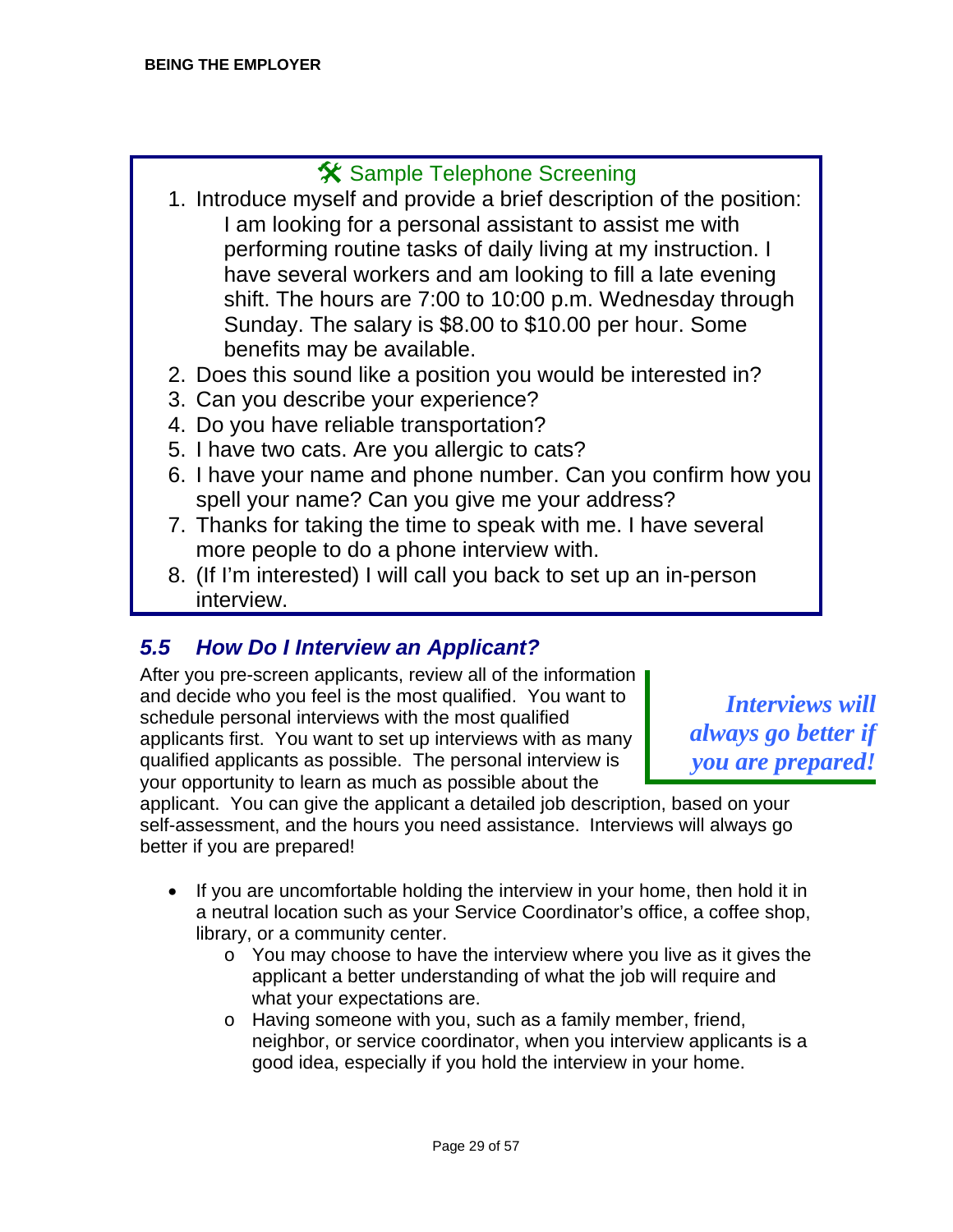- A second person may pick up on things you miss, or help you remember a question that you may have forgotten to ask.
- **You can discuss, with the other person in attendance, how** the interview went when deciding which applicant you felt was most qualified.
- You can expect that some applicants won't show up for the interview.
- Be friendly and get acquainted with the applicant to set the tone for the interview. First impressions are very important. Describe your disability and demonstrate your ability to direct your own care.
	- o If you decide to have another person at the interview, let the applicant know that you are the one interviewing them and you will be the one making the decision whether to hire them or not.
	- o You want to hold the interview in a quiet place that is free of distractions. Turn the TV and radio off and make sure any pets and/or children present will not be an interruption.
	- o Wear clothes that convey a sense of confidence.
	- o Sit in a location that allows you to have eye contact with the applicant. Be observant of eye contact and body language of the applicant as this will allow you to get a sense of how they are feeling as well as who they are.

ÍHave a folder for each interview that includes**:**

- o A blank job application.
- o A job description
- o Checklist of duties and shifts
- o Educational information about your disability
- o A list of the interview questions prepared ahead of time
- o The applicants resume and references
- Plan the interview questions:
	- o Decide ahead of time what questions you want to ask and write them down.
	- o Ask questions that will give you more than a yes/no answer. You want to get insight into what this person has to offer for the job.
	- o Use the same questions for each interview. This allows you to compare the applicants equally.
	- o Make sure you do not ask illegal questions. (see examples below)
	- o Have the applicant fill out the application and give them the job description to go over.

 While the applicant looks over the job description you can look at the application and see what needs to be clarified.

o Have a way to evaluate answers to the questions, whether in words or with a number corresponding to the value of the answer.

For example: 1 can mean poor and 10 can mean excellent.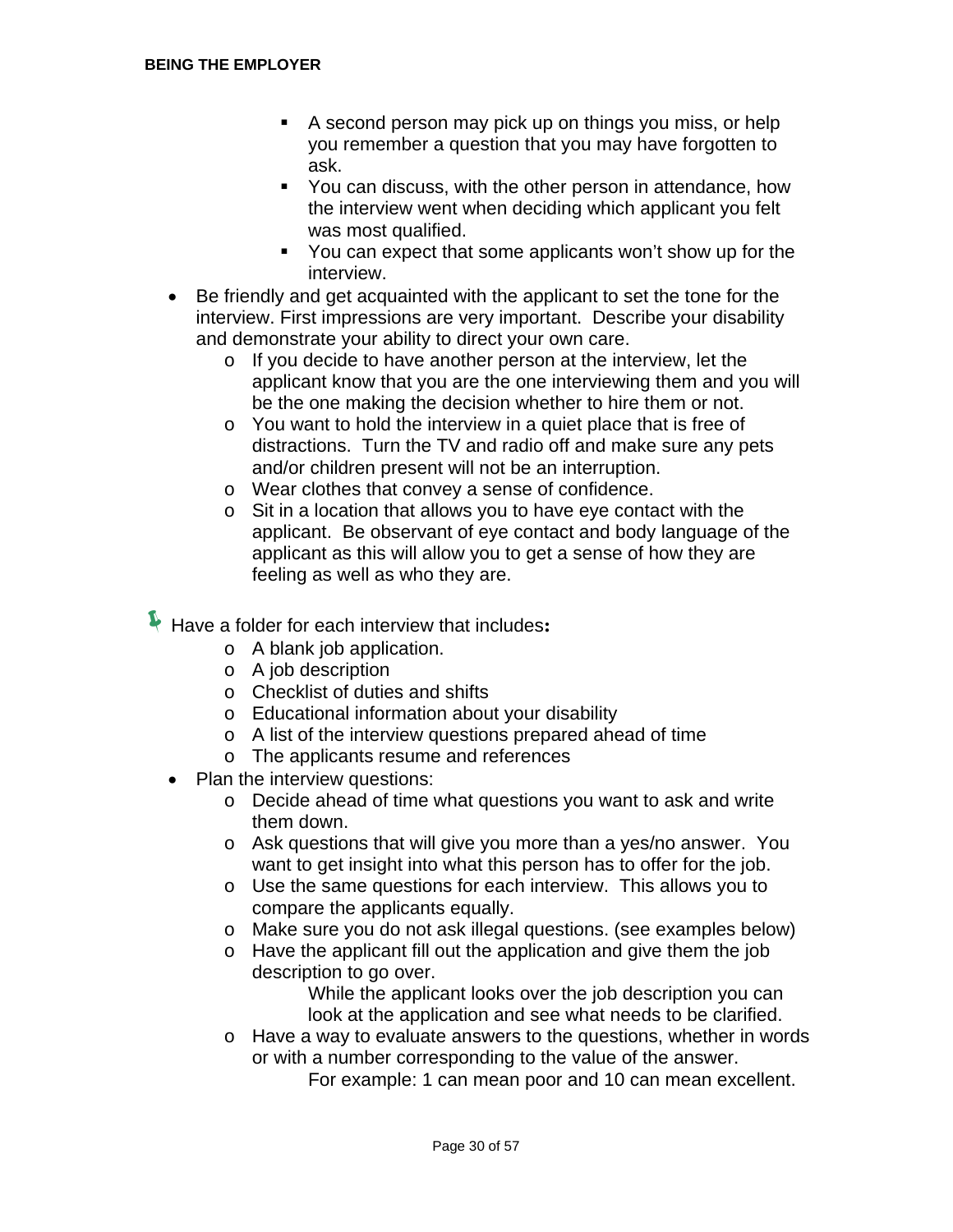- When you are done asking questions, always ask the applicant if they have any questions. Their questions can tell you how well they were listening and how well they understand the job.
- Avoid making these common interviewing mistakes.
	- o You do not dominate the interview. Let the interviewee do the majority of talking so you can learn more about them.
	- o When an applicant mentions information that may be relevant, don't forget to follow up on it.
		- For example, if they mention they had previous training that relates to the job, ask questions to find out how long ago, how long it lasted, and how much it pertains to being your attendant.
- Be aware of some signs that the person you are interviewing may not be right for the job. These could be signs you definitely don't want to hire the person.
	- o Has alcohol on the breath
	- o Has greasy hair and dirty fingernails
	- o Is rude
	- o Is late
	- o Discloses confidential information about previous employer
	- o Takes control of the interview
	- o Expresses sympathy, being overly considerate or hypertensive
	- o Stares or makes prolonged eye contact, which could be a sign of aggression
	- o Makes little eye contact
	- o Begins the interview by telling you all things he/she cannot do or all the times he/she cannot work
	- o Has no references (even if a person just moved to the area they should have friends or previous employers)
	- o Says he/she really needs a job and will take anything for now
	- o Looks to the non-disabled person in the room for instructions and/or verification as if they didn't hear what you were saying**.**

### Í**Questions NOT to ask**

- Ethnic Origin or Background
- 
- 
- 
- Individity of Indivital Origin<br>
 Religion<br>
o You MAY ask how the person feels about working **Employers are** o You MAY ask how the person feels about working on Sundays or other holidays if you need them on *legally not*
- - o You MAY ask if they are over 18.
- Sex

• Color/Race *Protect* • Nationality or National Origin those days.<br>Age allowed to ask if they are over 18.<br>*these questions!*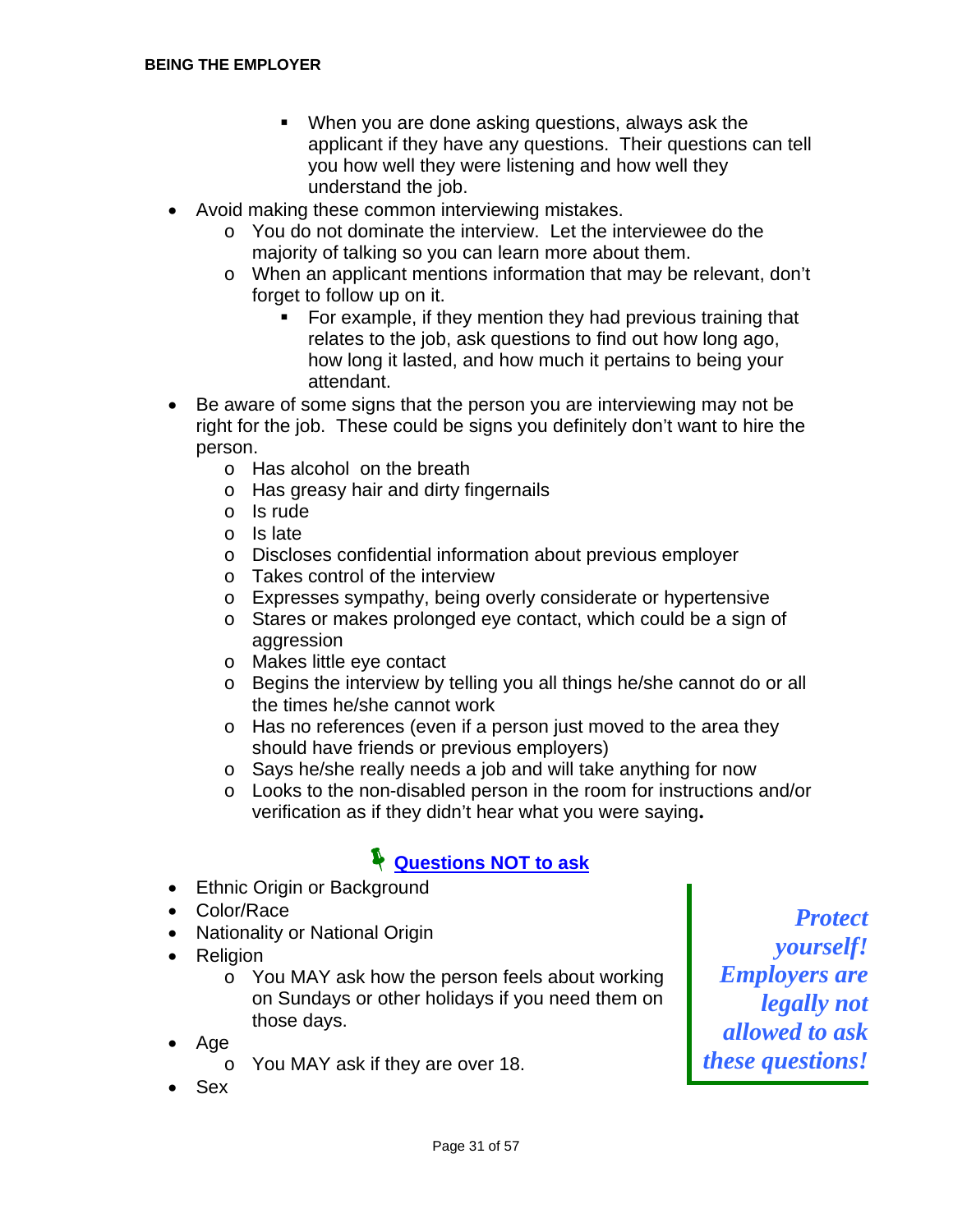- Disability
	- o You MAY state that lifting is a part of the job, primarily to help you transfer, and ask if there are any reasons they would not be able to perform this task?"
- Political Belief
- Family or Marital Status
	- o You MAY state that the job involves working on Weekends, Sundays, and even Holidays. And ask, "Are you available at those times?"
- Source of Income

## **K** Samples of Questions to Ask and Why

- 1. Does everything on the job description make sense to you? You ask this to know if the applicant understands the job.
- 2. What type of food do you like to cook? Know what they are good at cooking so you can have that to eat.
- 3. Why are you interested in this line of work? Compatibility, Attitude about the work
- 4. What qualities do you feel like you bring to this job? Persons feelings about themselves
- 5. How do you feel about taking direction from others? Will they be able to take direction from you?
- 6. What stresses you out and how do you deal with it? Ability to deal with stressful situations
- 7. What do you think confidentiality in this job means? Understand privacy issues
- 8. Would you be willing to drive my car to run errands or transport me in your car?

Ability to adapt and run errands

### #**Situational Questions**

- A. You come to work and find that my refrigerator stopped working and all the food we planned for this weeks meals was spoiled, what would your next step be?
	- i. An answer will give you the personal ability to problem solve and come up with a new plan on the spot.
- B. It is a Sunday afternoon and another attendant calls off, so I call you and ask you to come in, how would you feel about that?
	- i. Shows the persons ability to change plans and come in when needed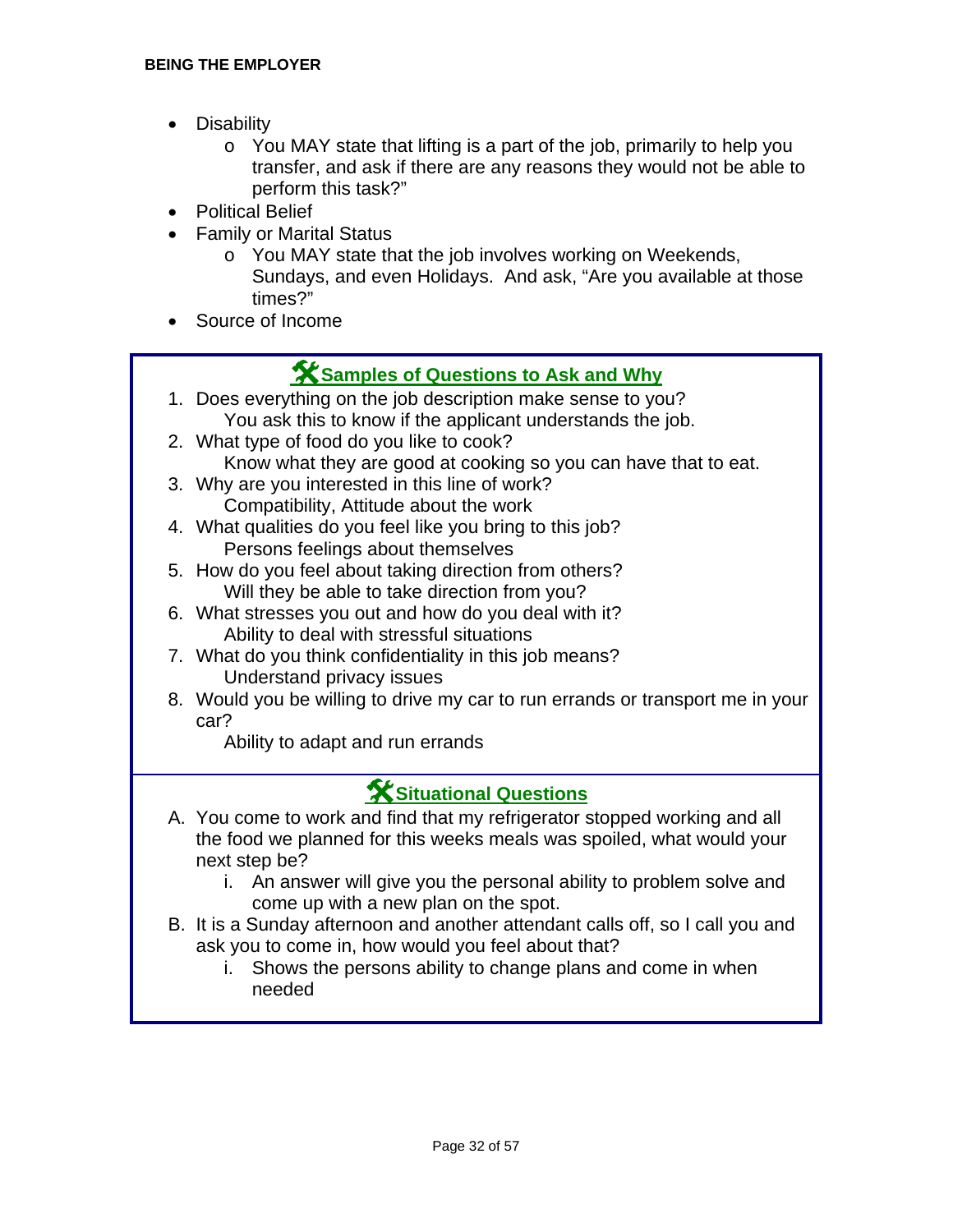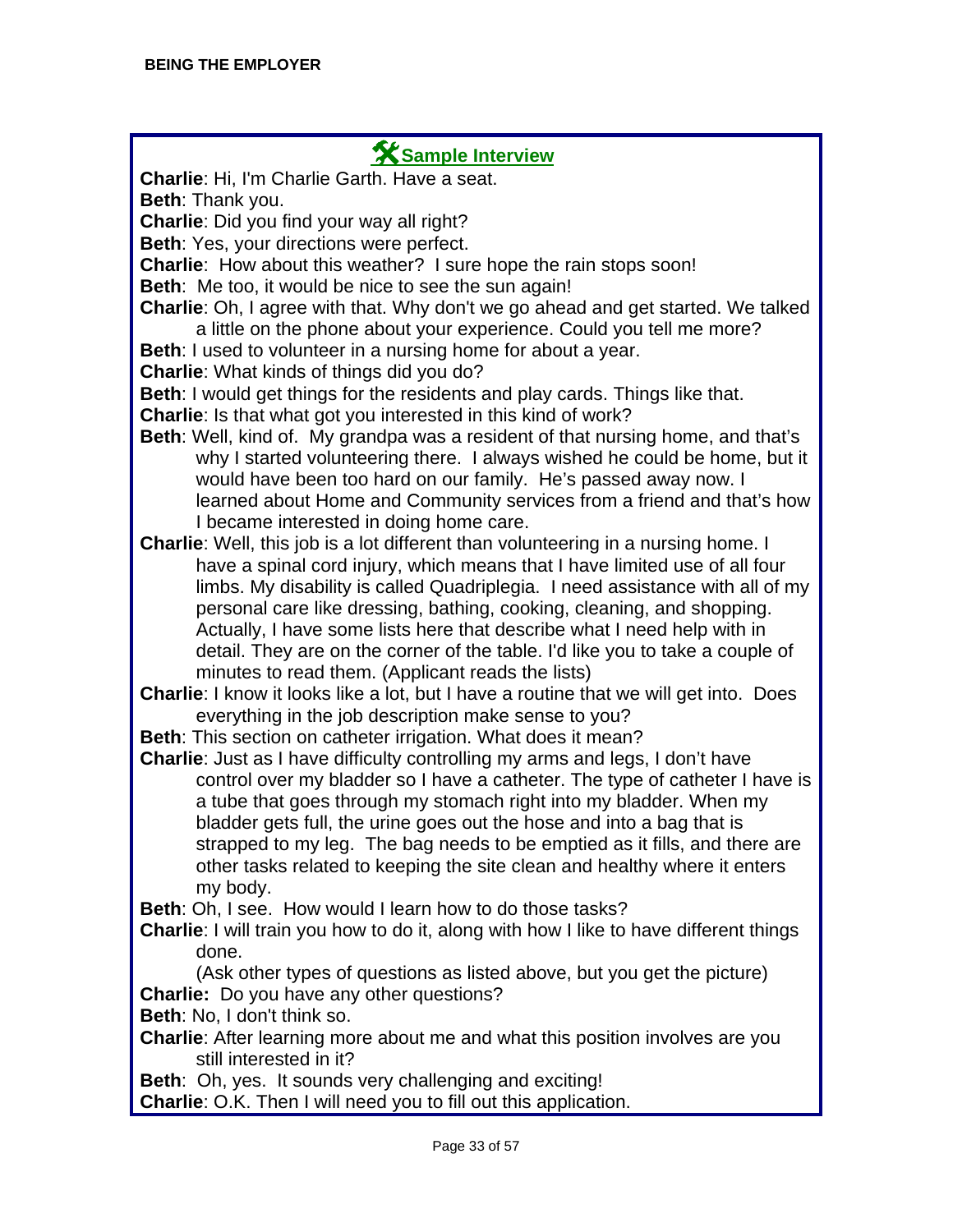**Charlie**: (After reviewing application) You forgot to list the address of your last employer. Do you know it?

**Beth**: I know the street, but I don't know the exact address.

**Charlie**: If you could just write in the street then. (After she writes in info.) Well, everything looks in order. I have a few more people to interview before I make a decision. I have your number, and I'll be contacting you either way. Thanks for coming. It was nice meeting you.

## $\bigoplus$  My Interview Questions: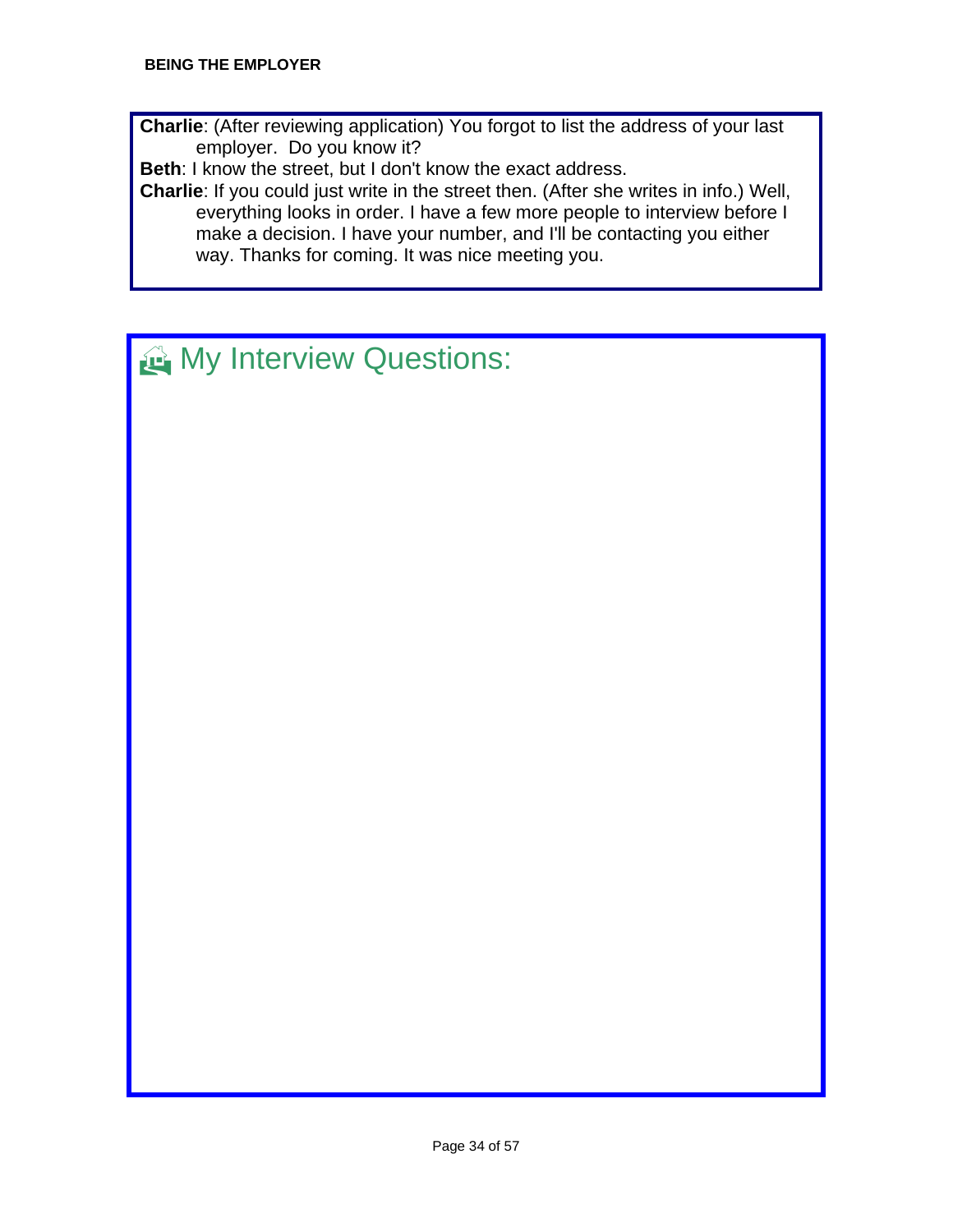#### *5.6 How Do I Check an Applicant's References?*

Checking references may save you a lot of trouble later on. This step only takes a few minutes for each applicant and can Filis step only takes a few filifides for each applicant and carr  $\begin{array}{cc} Use \space your \ best \end{array}$  give your valuable information about the individual. If a *Use your best*  $\begin{array}{cc} Use \space your \ best. \end{array}$ reference says they wouldn't hire the individual again that may be an indicator that the person may not be your best choice. Keep in mind that it may have just been a personality conflict

and that person may be perfect for your situation. Use your best judgment.

- It is very important to check the references of a potential direct care worker.  $\circ$  You can eliminate unsuitable candidates and prevent difficulties in the future.
	- o The applicant should supply at least three references. Usually references are professional references, not family or friends. If the person does not have work experience, you can recommend teachers, religious leaders, or non-family members that know the person well.
- You should start by developing a reference form for the applicant to complete.
	- o Include name of reference, address, business name if applicable, phone number and e-mail address.
	- o If the applicant requests that you do not contact their current employer this should be respected.

| <b>XApplicant Reference Check</b>                             |
|---------------------------------------------------------------|
| <b>Applicant's Name:</b>                                      |
| <b>Reference Information:</b>                                 |
| Name                                                          |
| <b>Business Name</b>                                          |
| Address                                                       |
| Phone                                                         |
| Email                                                         |
| How long have you known the applicant?                        |
| Is the applicant responsible?                                 |
|                                                               |
| Is the applicant on time and dependable?                      |
|                                                               |
| Is the applicant honest?                                      |
|                                                               |
| What are the applicant's strengths?                           |
|                                                               |
| What are the applicant's weaknesses?                          |
|                                                               |
| Would you recommend the applicant to be a direct care worker? |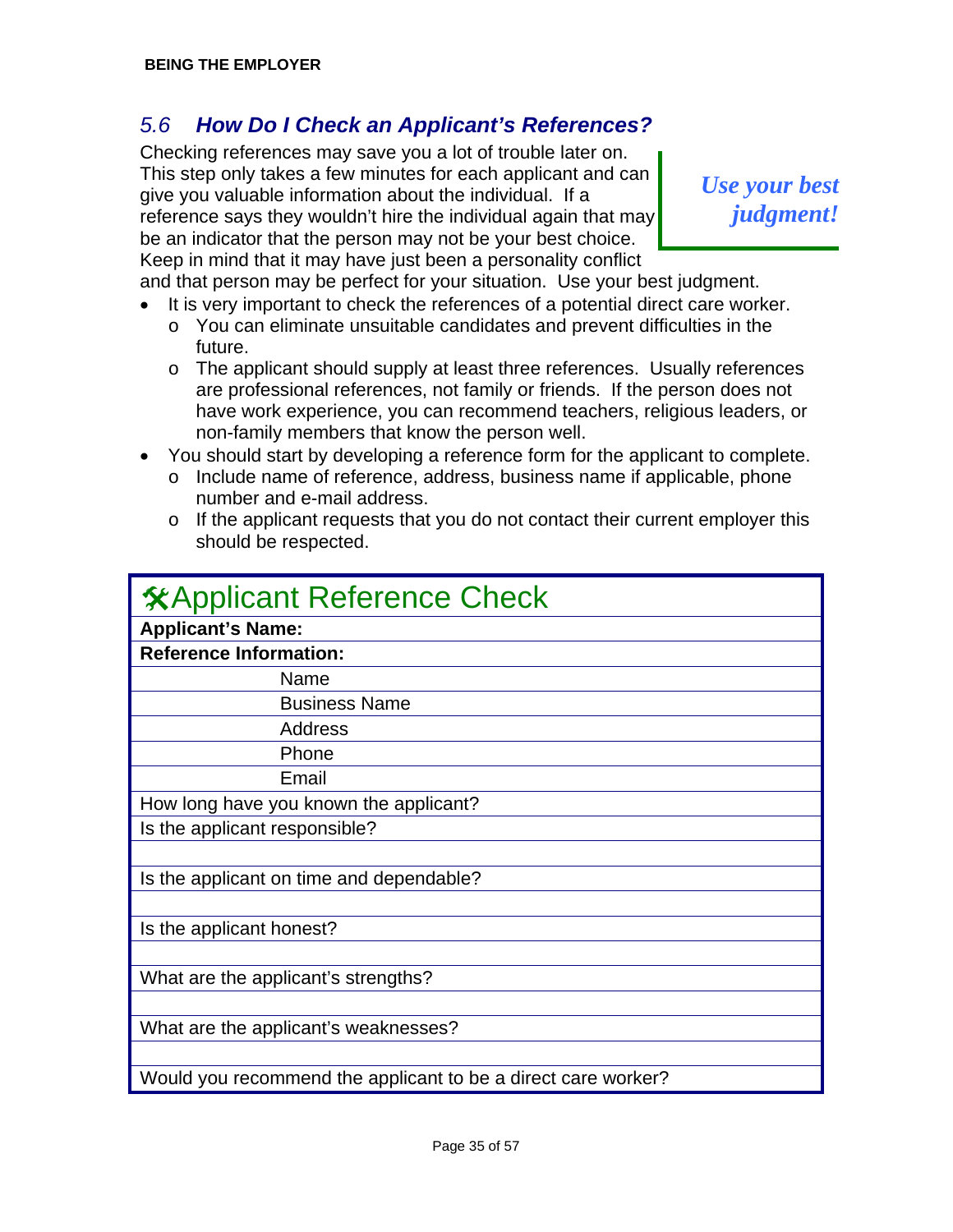- You can check references by phone, mail or e-mail.
	- o Using the mail will take longer than a phone call.
	- o Develop a list of questions regarding the applicant.
		- This list can be used as a guide when phoning a reference. You could also send it to the reference to complete.
- Most employers will not give out much information on former direct care workers due to legal issues.
	- o They will disclose when the person worked for them and if they would rehire.
	- o An option is to have a release of information form signed.
- Personal references usually will be more informative.
- Check the information you obtain against the persons resume for discrepancies.

#### *5.7 How Do I Perform a Criminal Background Check on My Direct Care Worker?*

You will be required to have a criminal history background check performed on the direct care workers that you hire even if the worker is a family member. The purpose of this is to protect your own personal health and safety in your own home. You will be informed of the results of the criminal history background check on your direct care worker. You may still choose to hire a direct care worker even if the worker is found to have a criminal history Your Fiscal Employer Agent will assist you in completion of the proper paperwork.

### *5.8 How Do I Schedule My Direct Care Worker?*

You need to develop your schedules based on the number of hours in your service plan. It is your responsibility to make sure<br>
your needs get met, first and foremost! You can consider your<br>
attendant's wishes when developing your schedule, but your *responsibility to* attendant's wishes when developing your schedule, but your

- 
- needs come first.<br>
 Base your schedule on when you need things done.<br>
 The self-assessment that you have already done is<br> *needs get met,*<br> **institution when deciding how to schedule your<br>** *first and* a useful tool when deciding how to schedule your *first and* direct care workers. Use your service plan to *foremost!* direct care workers. Use your service plan to *determine the number of hours per day based on*

your needs. If you need more or less hours in a day, you need to talk to your Service Coordinator to re-assess your needs.

o Try to think of every little detail of every day. Think about what has worked well and what hasn't worked. Even the smallest detail could become a big detail if you did not think about it. It cannot be stressed enough to think about everything you may need assistance with.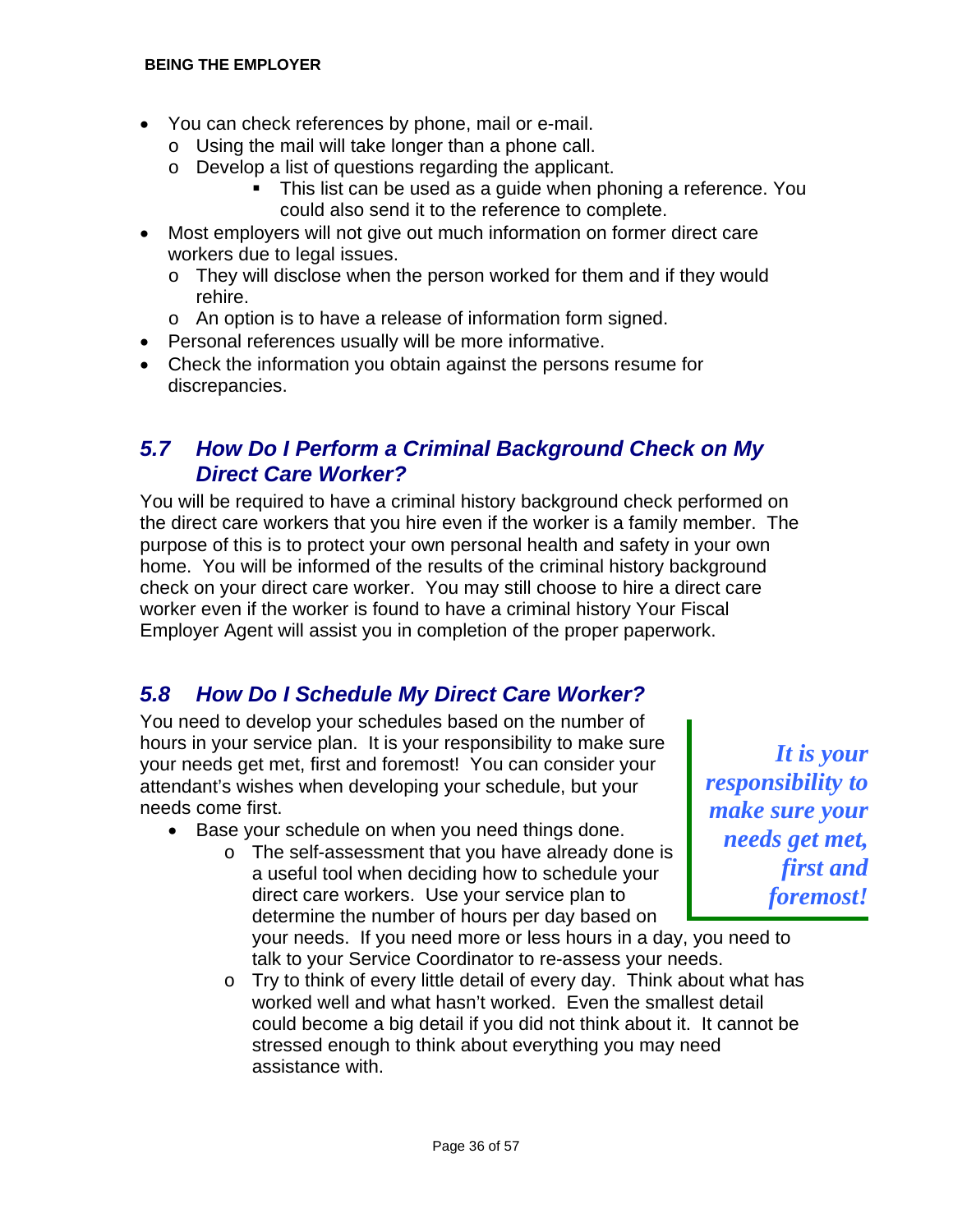If you go to school or work, how long will it take to get up and ready in the morning?

 If you need assistance with meals, how are those hours going to be covered?

 Is your attendant expected to be there the whole day or do you need your hours split into shifts?

 Will you need to run errands or have your attendant run errands? Any doctor appointments or the need for a hair cut.

 If you need assistance getting into bed, what time do you want to go to bed at night?

- If you have more than one employee, it is a good idea to have a monthly schedule so everyone knows exactly when he or she is working.
	- o You need to have a back-up plan in case your attendant has an emergency and can't work their scheduled time.

 Test your back-up plan to make sure it really works! Having an agreement with the person you want to use for your back-up plan is essential!

 If you plan to use an agency as your back-up plan make sure all the necessary paper work has been completed and the agency is ready to respond in the event they are needed at short notice.

o If your attendant wants time off, make sure you have a process in place so you can schedule other attendants or your back-up plan attendant for those times.

 You may want to use a request for time off form or post something similar in a visible location to remind you when you are developing your schedules.

- o No one should change this schedule but you, or with your permission to do so.
- o Using a calendar to do a schedule works very well. You can do this using a computer or writing names and hours on a calendar. See the following sample on next page.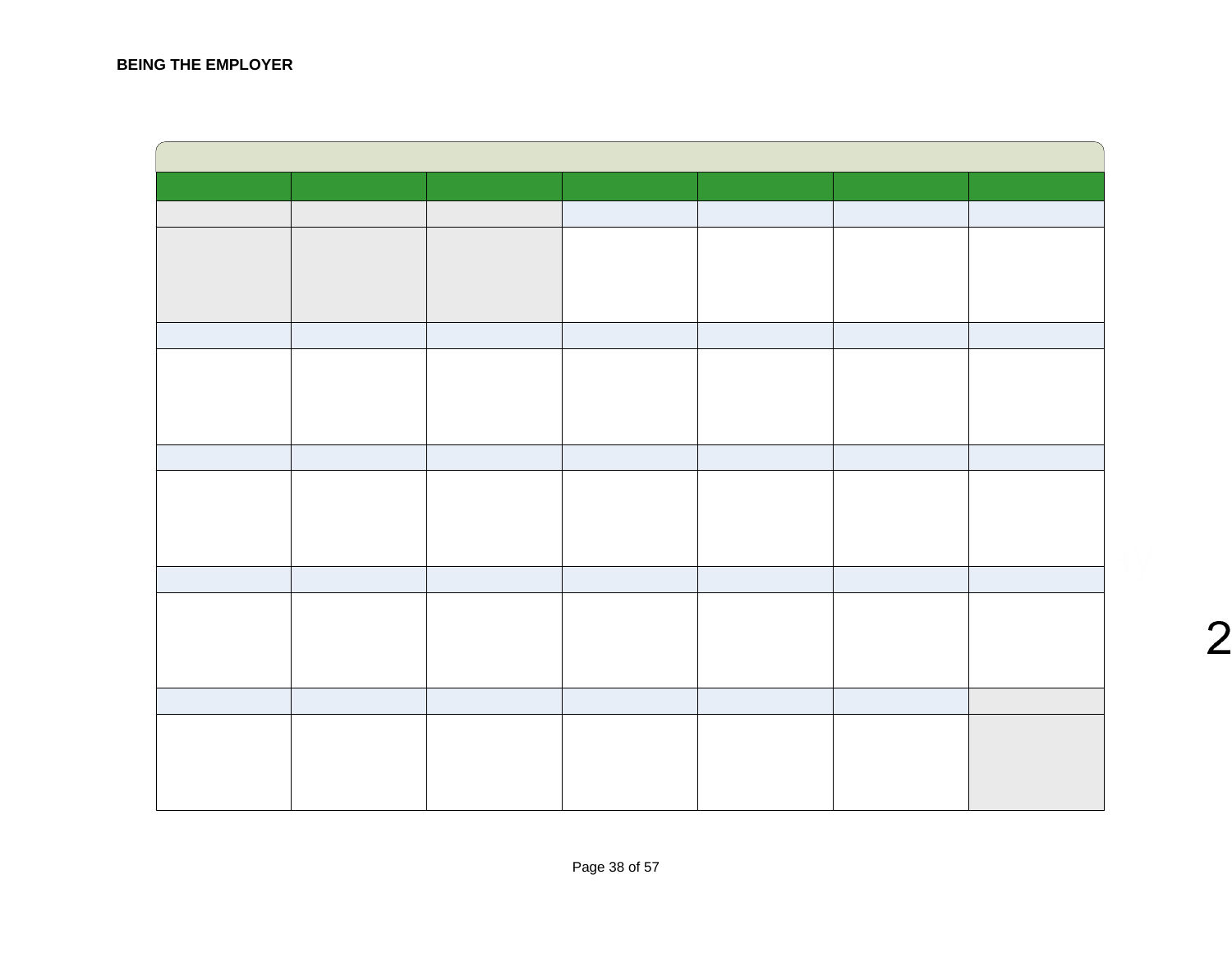#### *5.9 How Do I Train My Direct Care Worker?*

Before training a direct care worker you must determine their job duties. This can be done by using the checklists you developed in your self-assessment of your personal care routine, household duties and any errands to be performed. Break each task into steps.

- Be patient and communicate. Explain what you need assistance with and what you can do yourself. Be realistic about what you can do "safely" by yourself.
	- o Show your direct care worker exactly what, when, and how you want certain tasks performed.
	- o Encourage questions
	- o Tell the direct care worker what behaviors are unacceptable. For example: tardiness, not performing job duties, poor attitude, discussing personal problems, borrowing money, or not maintaining confidentiality.
	- o Explain your medical condition(s) and symptoms.
	- o Provide specific training on any equipment, as well as how to maintain it.
	- o Tell your direct care workers when you are pleased with their work.
- During training, you should take one task at a time. One **Full Line of the Tayle and T** way to do this is to have the new attendant follow along, on *new workers to* the checklist or (through verbal instruction) while watching a former or current attendant perform the activity.<br>
Encourage the new attendant to ask questions about any *ask questions* Encourage the new attendant to ask questions about any *about any*  details they need clarified. Discuss each task with the new *details they* direct care worker before they perform the activity.<br>New sexual proposable to be six an the isla training:

- You are now ready to begin on-the-job training.
	- o Have the attendant review the checklist and ask questions about any duties he or she is unsure of performing.
	- o This gives the attendant an outline of the general steps in the task and an idea of the expected outcome.
	- o While both you and the attendant refer to the checklist, begin the routine one-step at a time.
	- o Remember, checklists do not provide all the details about how a particular task should be performed. It's your responsibility to give instructions to make sure the attendant knows exactly how you want the job done.
- You may consider developing an agreement or contract with your direct care worker.
	- o See Sample Agreement/Contract in Chapter 6
- Make sure your direct care worker is aware of the following things: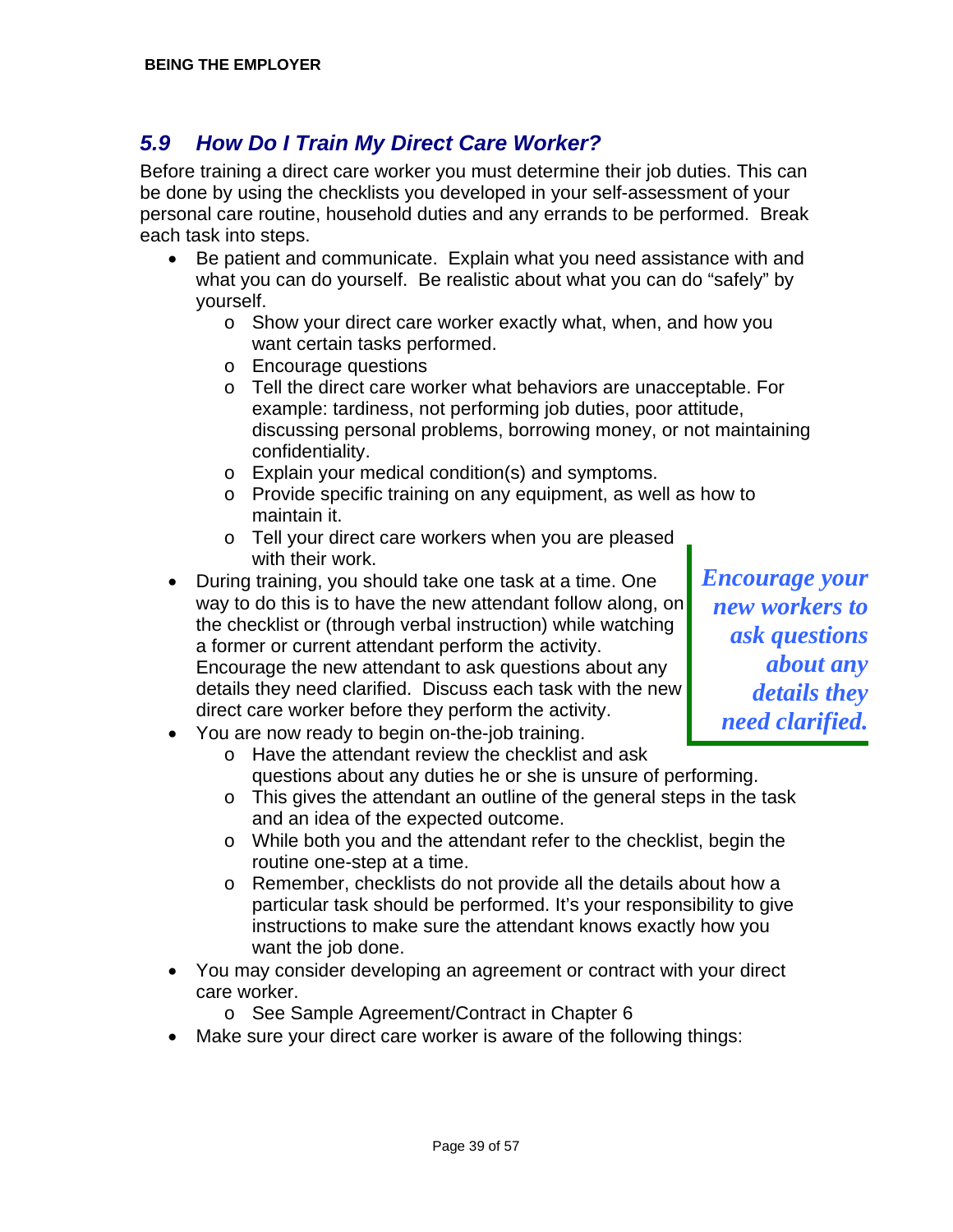#### **BEING THE EMPLOYER**

*.*

HNOTE: You should go over this verbally with the direct care worker and have it available in a visible location such as on the side of the refrigerator or on a bulletin board

|                                              | in a visible location such as on the side of the refrigerator or on a builetin board        |
|----------------------------------------------|---------------------------------------------------------------------------------------------|
| My Health Conditions are:                    |                                                                                             |
|                                              |                                                                                             |
|                                              |                                                                                             |
|                                              |                                                                                             |
| My Physician's Name is                       | My Physician's Phone number is:                                                             |
|                                              |                                                                                             |
|                                              |                                                                                             |
|                                              |                                                                                             |
|                                              |                                                                                             |
|                                              |                                                                                             |
| The Name of My Pharmacy is                   | My Pharmacy's Phone number is:                                                              |
|                                              |                                                                                             |
|                                              |                                                                                             |
|                                              |                                                                                             |
|                                              | I take the following medications: (You might consider making this a separate chart. Include |
| dose and frequency.)                         |                                                                                             |
|                                              |                                                                                             |
|                                              |                                                                                             |
|                                              |                                                                                             |
|                                              |                                                                                             |
|                                              |                                                                                             |
|                                              |                                                                                             |
|                                              |                                                                                             |
| I Should Not Eat the Following Foods:        | I am Allergic to the Following:                                                             |
|                                              |                                                                                             |
|                                              |                                                                                             |
|                                              |                                                                                             |
|                                              |                                                                                             |
|                                              |                                                                                             |
| In case of an emergency, you should contact: |                                                                                             |
|                                              |                                                                                             |
|                                              |                                                                                             |
|                                              |                                                                                             |
| The ambulance service I use is               | The Hospital I prefer is                                                                    |
|                                              |                                                                                             |
|                                              |                                                                                             |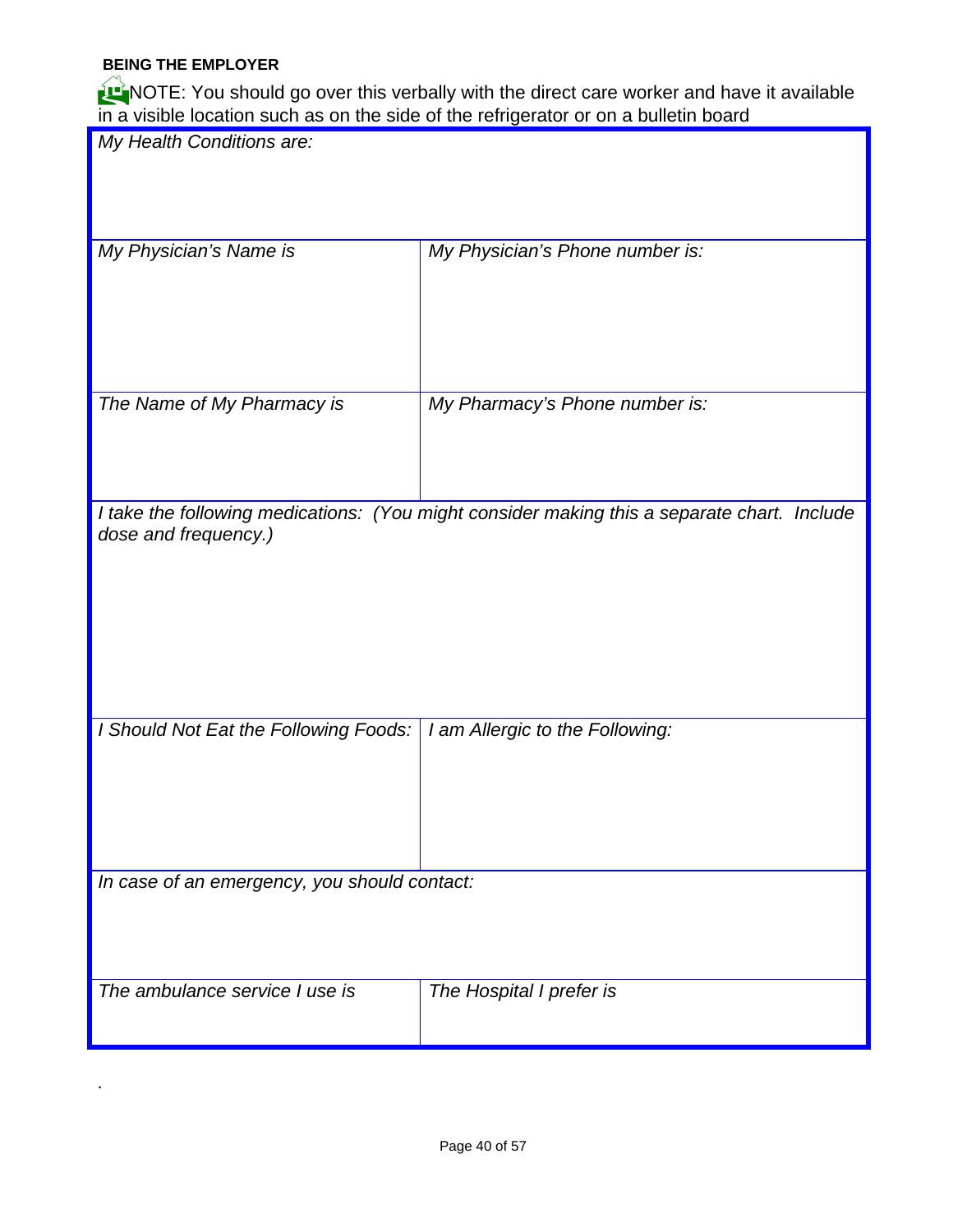#### *5.10 How Do I Pay My Direct Care Worker?*

Although people may become a direct care worker out of a desire to assist others, the truth is that earning money is most likely their main concern. As an employer it is your duty to know the process and assure you and your direct care worker follow the steps required for timely and accurate paychecks.

- You will get timesheets for each attendant to use from your Fiscal Employer Agent.
- The hours worked are filled in on the timesheets each day by the scheduled attendant.
- At the end of each pay period, you or your representative will review the timesheets for accuracy, sign them, (only to be signed by you or your representative) and send them to the Fiscal Employer Agent.
- The Fiscal Employer Agent is the paying agent for each of your attendants.
	- o The Fiscal Employer Agent will process the payroll, take out any applicable taxes, and file them with the IRS. If you have questions, you should call your Fiscal Employer Agent for more details.

 $\blacktriangleright$  You are responsible for staying within the amount of hours in your service plan/spending plan. You will run out of hours/money before the end of the month if you exceed your hours.

### *5.11 How Do I Fire My Direct Care Worker?*

Terminating an employee is never an easy task. It is necessary if the direct care worker's job performance or behavior is not working out. It is important to remember that you are in charge. If you are not happy with the way things are, it is up to you to change it.

- Termination should be a process.
	- o Don't use dismissal as a threat.
	- o Give feedback to the employee about your concerns as they occur.
- The next step is a reprimand.
	- $\circ$  You should do this in writing and clearly state the problem and possible solutions and have your direct care worker sign this document.
	- $\circ$  You should be open to discussion with the direct care worker about resolving problems and what steps will be taken if the issue occurs again.
- The final step is dismissal.
	- o Steps 1 and 2 should have prepared the direct care worker and reduced any surprise.
	- o You must have back-up plans in place before dismissing the direct care worker. You must make sure that your needs will be met before you dismiss an employee.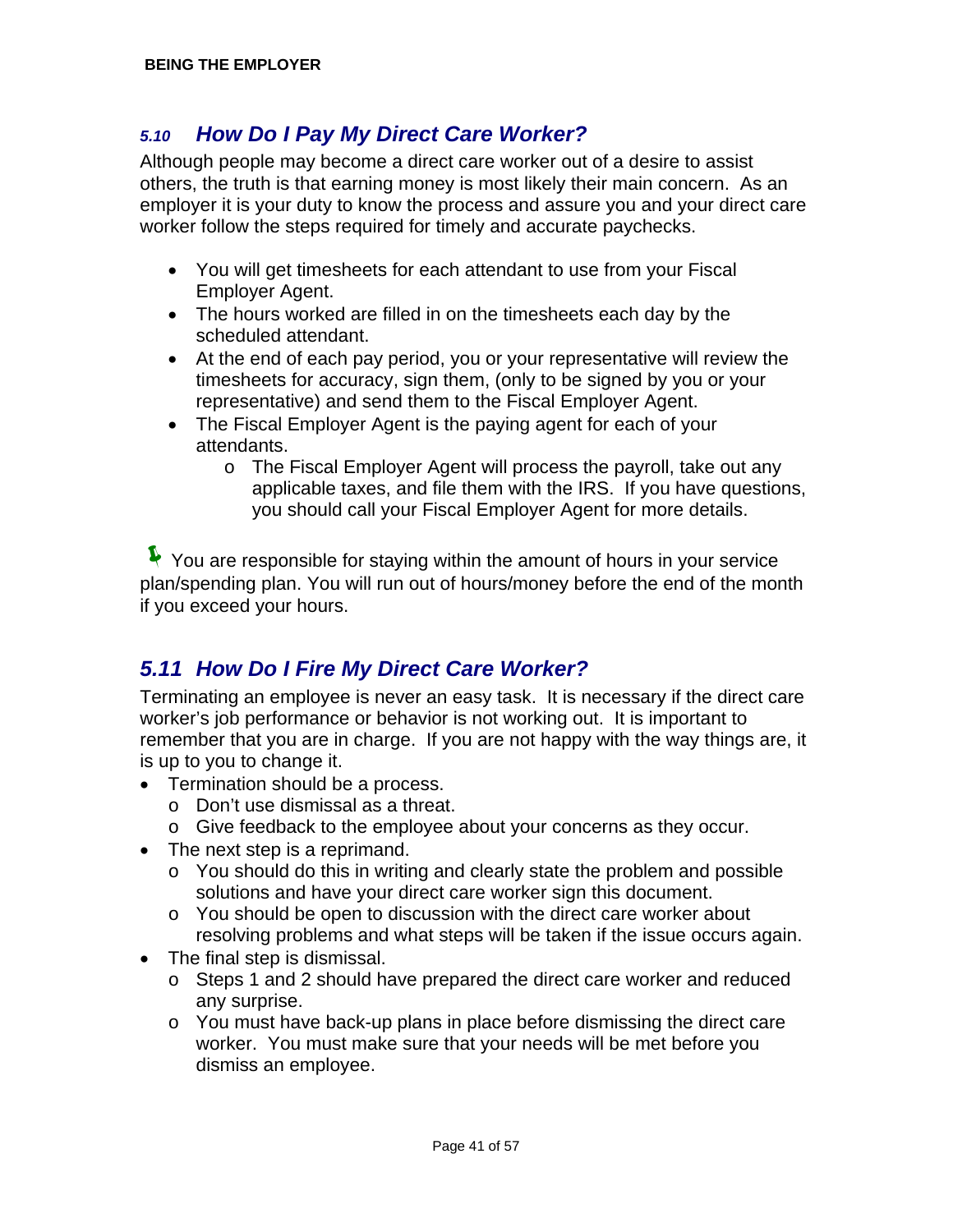$\circ$  If you have a contract with the direct care worker you can use it to support your decision to let them go. Point out what parts of the contract they have not met and why this puts you in jeopardy.

You may want to consider having a trusted person with you when you dismiss the direct care worker.

- Have a list prepared of the items the direct care worker needs to return to you and ask for them at this time.
- Discuss the final timesheet, or pay as appropriate.

Don't argue with the direct care worker. If the person becomes aggressive or hostile ask them to leave immediately and call the police if necessary.

#### *5.12 How Do I Provide a Safe Work Environment for My Direct Care Worker?*

Just as your direct care worker has a duty to ensure your safety, you have the same duty toward them. Looking out for the direct care worker's safety can prevent injuries that could result in direct care worker's compensation claims and put your health and safety in jeopardy by possible lack of coverage for your personal care needs.

- You should conduct a tour of your home.
	- o Look for anything that could be a safety hazard, such as rugs that could be tripped over or sharp edges.
	- o Make sure any issues found are corrected.
	- o A first aid kit should also be handy.
- You should have the direct care worker's complete information in case there is an emergency in which you need to contact someone on his or her behalf.
- The direct care worker should be trained on proper transferring techniques to prevent injury.
- Make sure universal precautions are followed.
	- o This will protect you and your direct care worker.
- Have smoke detectors and fire extinguishers.
	- o Train the direct care worker on how to use the fire extinguisher.
	- $\circ$  If your service provider offers this training have your direct care workers attend it.
- Be aware of dangerous substances in your home, such as bleach.
	- o Provide gloves for use by the direct care worker.
- Keep all mechanical equipment checked and maintained.
- Ensure all pets are free of parasites.
- Develop a safety plan and train your direct care worker concerning it.
	- o Keep this safety plan in a visible place.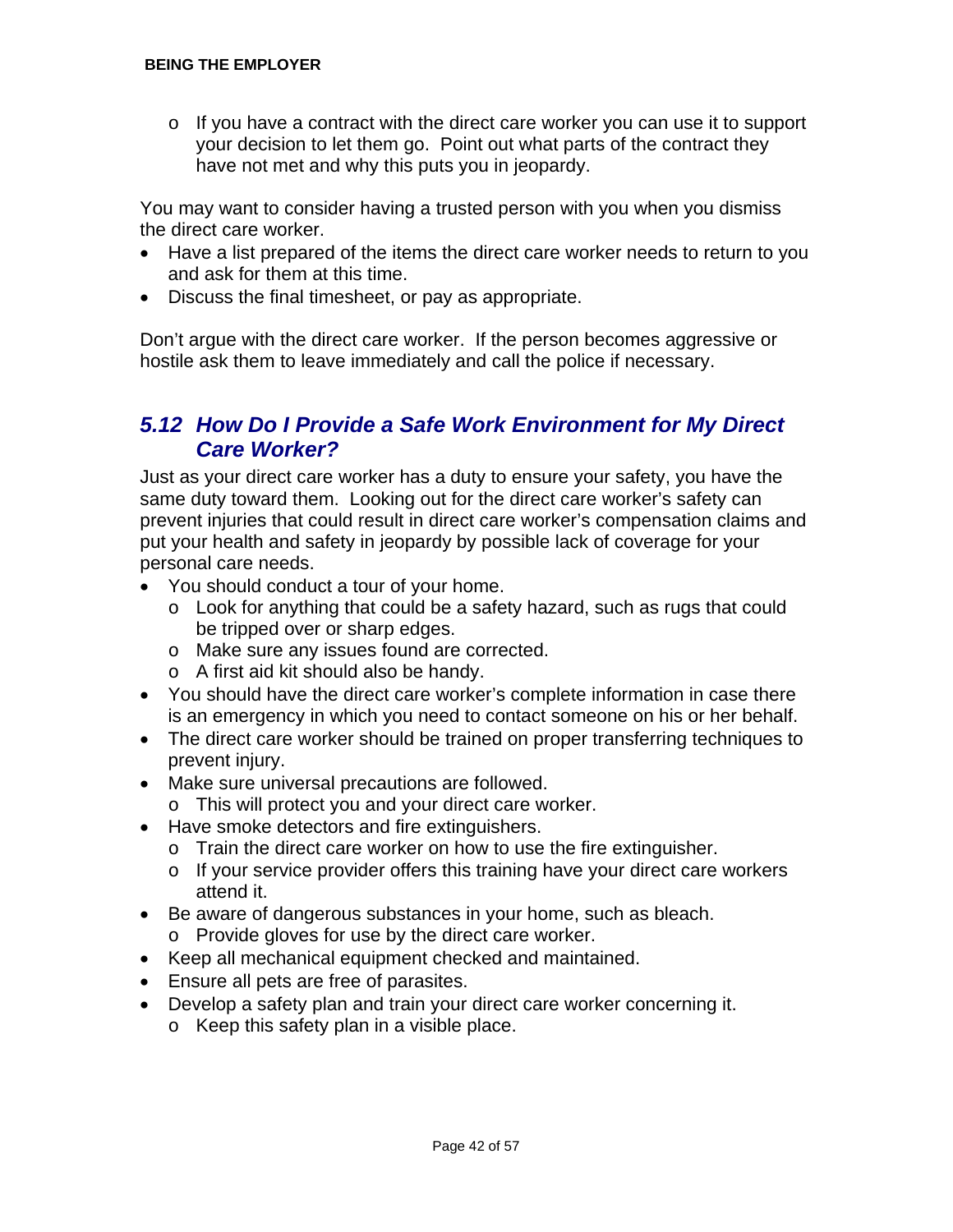| Safety Plan for My Household Workers                  |                                |                                  |                        |  |
|-------------------------------------------------------|--------------------------------|----------------------------------|------------------------|--|
| <b>Personal Safety:</b>                               |                                |                                  |                        |  |
| <b>My Equipment Needs</b>                             | <b>My Critical Medications</b> |                                  | My Communication Needs |  |
|                                                       |                                |                                  |                        |  |
|                                                       |                                |                                  |                        |  |
|                                                       |                                |                                  |                        |  |
|                                                       |                                |                                  |                        |  |
| <b>Household Safety:</b>                              |                                |                                  |                        |  |
| <b>Location of Fire Extinguishers</b>                 |                                | <b>Location of First Aid Kit</b> |                        |  |
|                                                       |                                |                                  |                        |  |
| <b>Location of Critical Supplies</b>                  |                                |                                  |                        |  |
| (You must notify me if you require non-latex gloves.) |                                |                                  |                        |  |
|                                                       |                                |                                  |                        |  |
|                                                       |                                |                                  |                        |  |
|                                                       |                                |                                  |                        |  |
|                                                       |                                |                                  |                        |  |
| <b>Building Evacuation Plan</b>                       |                                |                                  |                        |  |
|                                                       |                                |                                  |                        |  |
|                                                       |                                |                                  |                        |  |
|                                                       |                                |                                  |                        |  |
| <b>Meeting Location</b>                               |                                |                                  |                        |  |
|                                                       |                                |                                  |                        |  |
| <b>Special Notes</b>                                  |                                |                                  |                        |  |
|                                                       |                                |                                  |                        |  |
|                                                       |                                |                                  |                        |  |
|                                                       |                                |                                  |                        |  |
|                                                       |                                |                                  |                        |  |
|                                                       |                                |                                  |                        |  |
| <b>Resources:</b>                                     |                                |                                  |                        |  |
| <b>Police Department</b>                              |                                | Neighbor                         |                        |  |
|                                                       |                                |                                  |                        |  |
| <b>Fire Department</b>                                |                                | <b>Emergency Contact</b>         |                        |  |
|                                                       |                                |                                  |                        |  |
| <b>Building Manager/Maintenance</b>                   |                                | My Doctor                        |                        |  |
|                                                       |                                |                                  |                        |  |
| <b>Service Coordinator</b>                            |                                | Ambulance                        |                        |  |
|                                                       |                                |                                  |                        |  |
| <b>Worker's Compensation Contact Information</b>      |                                | <b>Other Numbers</b>             |                        |  |
|                                                       |                                |                                  |                        |  |
|                                                       |                                |                                  |                        |  |
| <b>Policy Number:</b>                                 |                                |                                  |                        |  |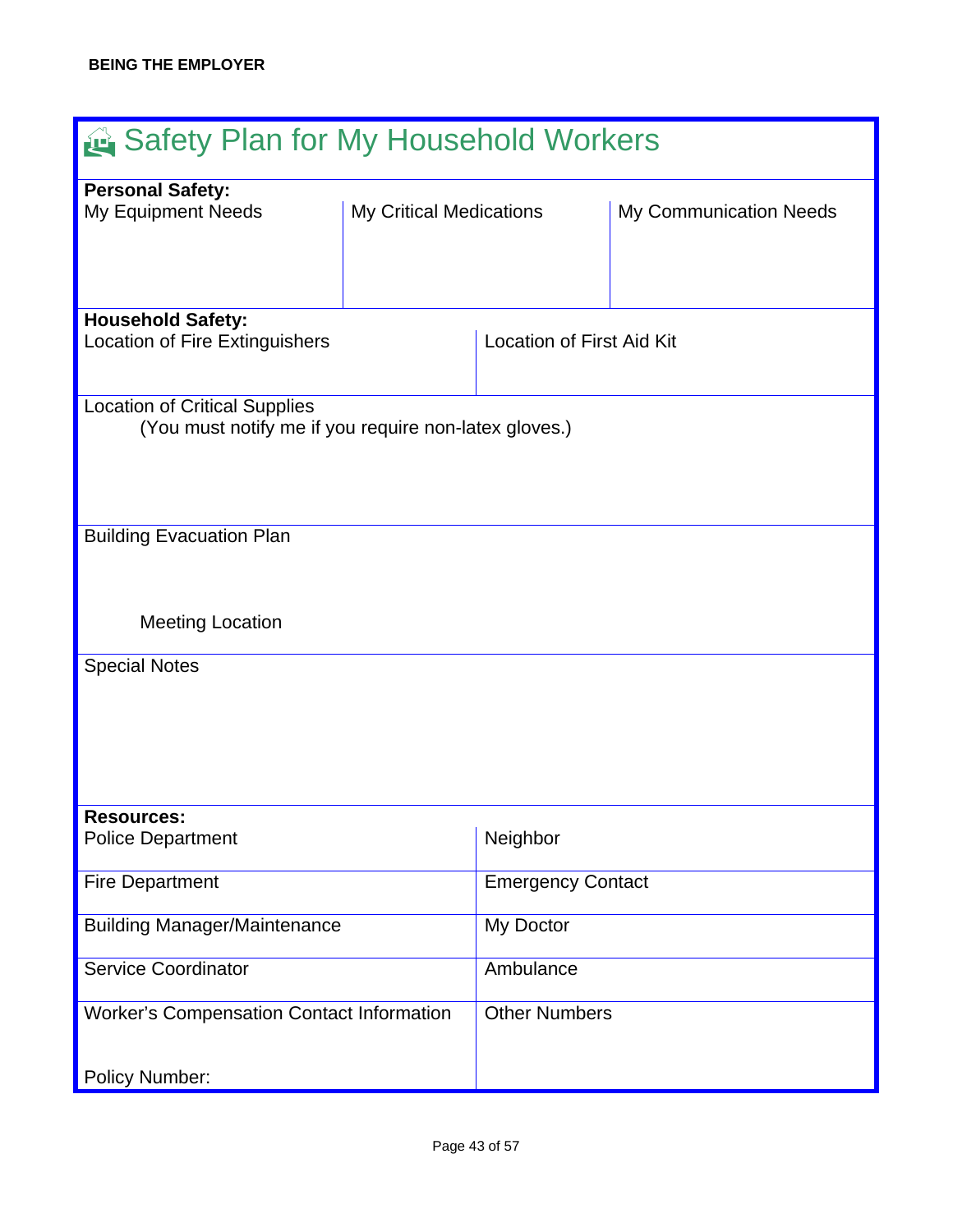#### *5.13 How Do I Purchase Worker's Compensation Insurance for My Direct Care Worker?*

Direct care worker's compensation insurance is a means of protecting you and your direct care worker. You are ultimately responsible to make sure your Fiscal Employer Agent takes responsibility for all of the needed paperwork and sending payments in a timely manner. You should familiarize yourself with this requirement. The Fiscal Employer Agent may also be able to provide training for you in the event your attendant needs to file a claim due to injury on the job.

- All employers need to be covered by direct care worker's compensation insurance, but it will be taken care of by the Fiscal Employer Agent.
- The Fiscal Employer Agent will take care of securing and renewing direct care workers' compensation insurance policies, paying the premiums, collecting data on claims, and keeping track of what is paid to direct care workers.
- The amount owed for direct care workers' compensation insurance should be calculated into the wage being paid to each attendant.

#### *5.14 How Do I Prevent Myself from Being a Victim of a Theft?*

Preventing theft is an important thing to consider when you have direct care workers in your home. We may want to trust everyone but that is not always advisable. *Preventing theft* 

F Below are some tips to prevent getting ripped off by your attendant.

- Screen attendants thoroughly.
	- o This means never hire someone until you have had an opportunity to check their references.
- Never leave valuables lying around.
	- o The most common items stolen are jewelry and money.
	- o Always lock your jewelry in a safe place.
	- o Keep your money on yourself or close to you.
- Keep track of your medication.
	- o Always keep your medication locked up.
	- o Also, keep track of how many pills you have.
- Avoid letting your attendant write checks or withdraw money for you.
	- o One of the easiest ways for attendants to steal money is to forge checks.
	- o Never give attendants access to your checkbook or bankcards when you are not around.

 Don't give them your card and your pin number and send them to the bank alone. ALWAYS accompany attendants when money is concerned.

*is important to consider when you have workers in your home.*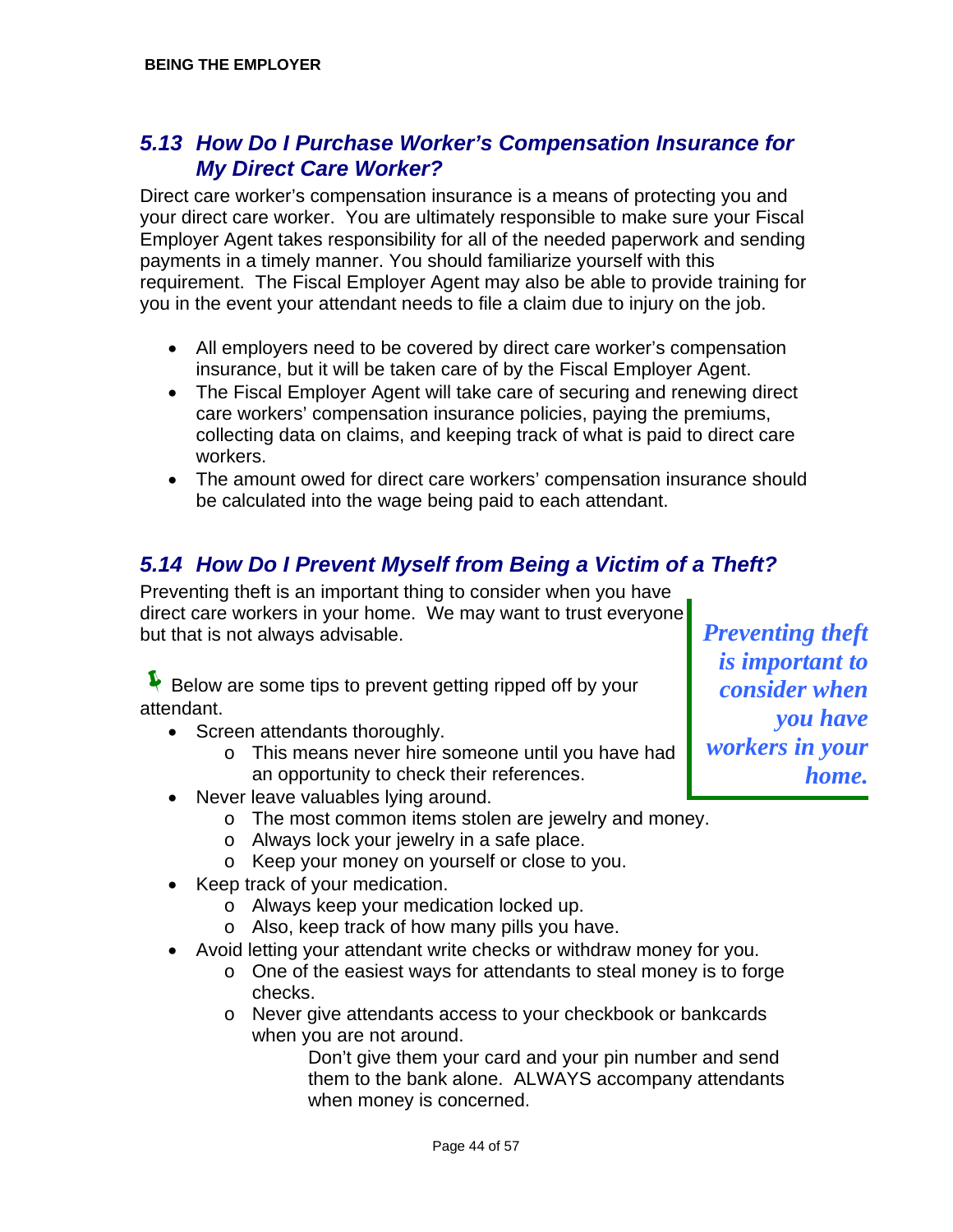- ALWAYS have attendants give you receipts for any errands you have them run for you. Use cash if you send them on errands.
- Never give your credit card to your attendant to use.
	- o A credit card is one of the simplest ways an attendant can steal from you.
- Avoid letting your attendant use your property for his or her personal use.
	- o Many people get ripped-off through the abuse of personal property.
	- o This includes use of your van, phone, and apartment.
- Be sure to get your key back when an attendant quits or is fired.
	- o If your attendant fails to return your keys, have your locks changed immediately.
	- o Have all keys you may give to attendants stamped with "Do Not Duplicate."
	- o Combinations on locks controlled by keypad combinations should always be changed when an attendant quits or you terminate them.
- Keep an eye on things.
	- o From the first day, let your attendant know that you will be keeping track of medication, van miles, phone calls, etc.

If you are the victim of theft, confront the attendant to get their side of the story (unless it would be unsafe to do so). If it is clear that they took something, call the police. If you are afraid that the attendant will harm you, let the police know.

# **A word about Boundaries**

### *5.15 Tips to Effective Communication*

#### **Communication Tips**

Having good communication between you and your attendants is very important. Good communication<br>is a skill and needs to be practiced. This skill is<br>natural to some people and very uppatural to others skill. It needs to be natural to some people and very unnatural to others. Good communication always makes for better *practiced!*<br>working relationships.

- Effectively communicating with your direct care workers will help reduce the number of conflicts or issues that may arise.
- Although many types of communication are present in any relationship, you should always try to be an assertive communicator.
	- o Assertive communicators are:
		- **People who can treat themselves and others with respect**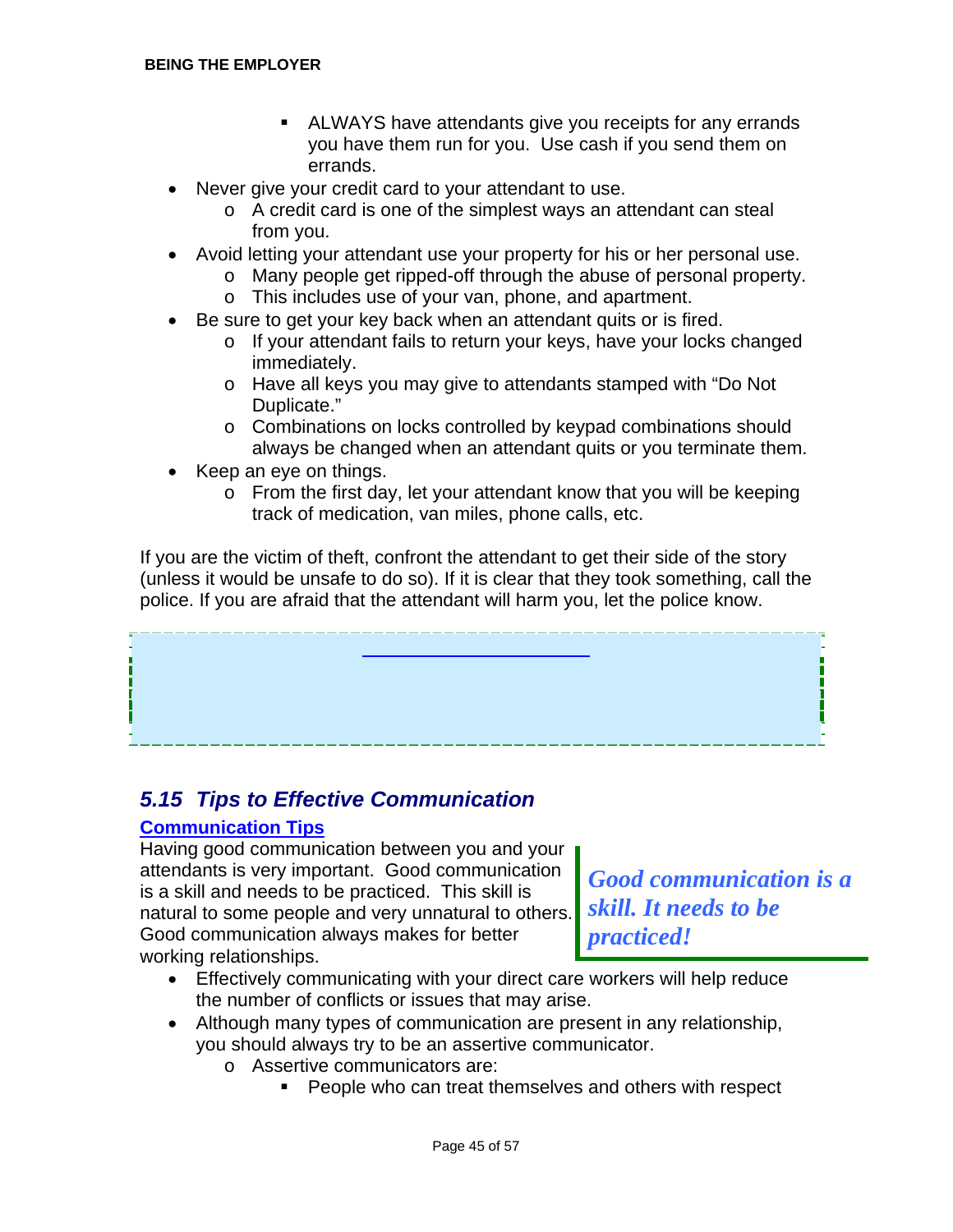- **People who stand up for their thoughts and beliefs without** violating the thoughts and beliefs of others
- **People who are direct and honest without being rude.**
- **People who clearly state their own ideas and needs**
- **People who are self-confident even when another person** disagrees with what they have to say
- Assertive communication is not something that comes naturally. Practicing some of these skills will benefit you. If you can follow the outline of assertive statements below you will be on your way to better assertive communication.
	- o Do not put yourself down, always speak positively of yourself
	- o When speaking to your attendant use "I". In doing so you are taking the responsibility for the actions that are taking place. As an example, "I would like you to cut the carrots up smaller next time." Instead of saying, "It would be nice if you could find a way to cut the carrots up smaller next time."
	- o Do not use the word "but". In general, people will become defensive when you use this word and may even stop listening when they hear it.
- Do not speak down to your attendant even if they are much younger than you. They are your employee and they are also your equal.
- Do not forget to let your attendant know when they have done an exceptional job with a task. Simply giving them a nice polite "thank you" will let them know that the task or gesture was greatly appreciated.

**F** Remember: Effective communication does not always come naturally to everyone so make sure to practice to develop these skills.

#### **Giving Feedback**

Giving feedback to your direct care worker is an essential part of being an

employer. Feedback is information telling the direct care worker how he or she is performing *Feedback lets your worker* in their job tasks. Feedback lets your direct *Reviseds the arsha is doing in* care worker know what they are doing well and *how he or she is doing in* care worker know what they are doing well and<br>what skills may need improvement. It may also *their job.* **help you retain direct care workers by giving** the person praise and respect, as well as

handling corrective issues in a positive way.

- Providing training initially is the best way to let your direct care worker know what is expected of their work performance.
	- o If you are using task checklists, you can go over them with the direct care worker as a type of evaluation and feedback.
	- o This applies to the training period as well as an ongoing tool for providing constructive feedback.
- It is very important to provide feedback to your direct care worker. There are two types of feedback: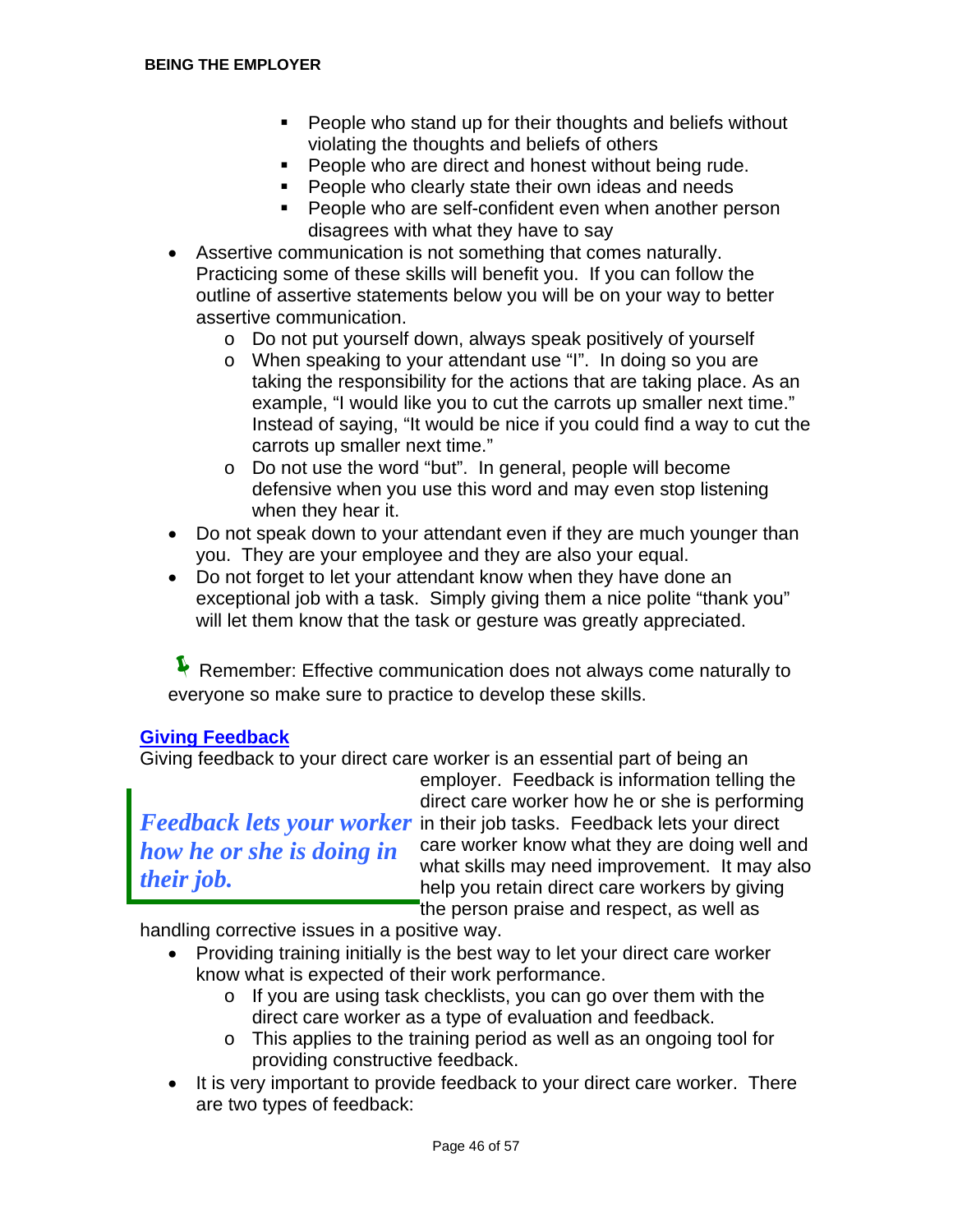- o Positive
	- Positive feedback is praising your direct care worker for a job done well.

 This lets the person know that you acknowledge their effort and appreciate their work. This should be done frequently. Try not to use the same phrases each time as this can cause the praise and feedback to loose impact and effectiveness.

o Corrective

 You should give corrective feedback at the time it is needed. One approach is to start by saying something they did right and then presenting the corrective topic.

- Being firm but polite helps you to be assertive but not punishing.
	- o You could say "You did a very good job cleaning the bathroom and I appreciate it. In the future will you also mop the hall please?"
- Being a good employer means being the boss without being a dictator or a doormat.
	- o It is difficult for many people to accept the role of boss.
	- o Remember you are in charge of the duties performed by your attendant.
	- o If something goes wrong, or you are not happy with the way things are being done, it is up to YOU to fix it or change it.
	- o You are responsible for your own routine.
		- If your attendant is not performing the tasks as well as you would like, then try giving feedback that is more specific.
	- o An honest description of your feelings of dissatisfaction may help the situation.

 If you are still unhappy with their performance, let the attendant go. You will, of course, need to hire another attendant.

- Being in charge does not mean forgetting that your attendant is a person, too, not just an employee.
	- o Respecting your attendant can do more for your relationship than screaming or just accepting things the way they are to avoid a confrontation.
	- $\circ$  Treating your direct care worker with respect is the beginning of your direct care worker treating you with respect.

#### **Effective Listening**

Listening is very important in developing effective communication skills. Listening skills and communication skills are like peanut butter and jelly. You really can't have one without the other! You need to practice listening to become effective at it just as you have to practice communication skills to become effective. Both communication and listening skills will make you a more effective employer.

• You have to practice to become an effective listener.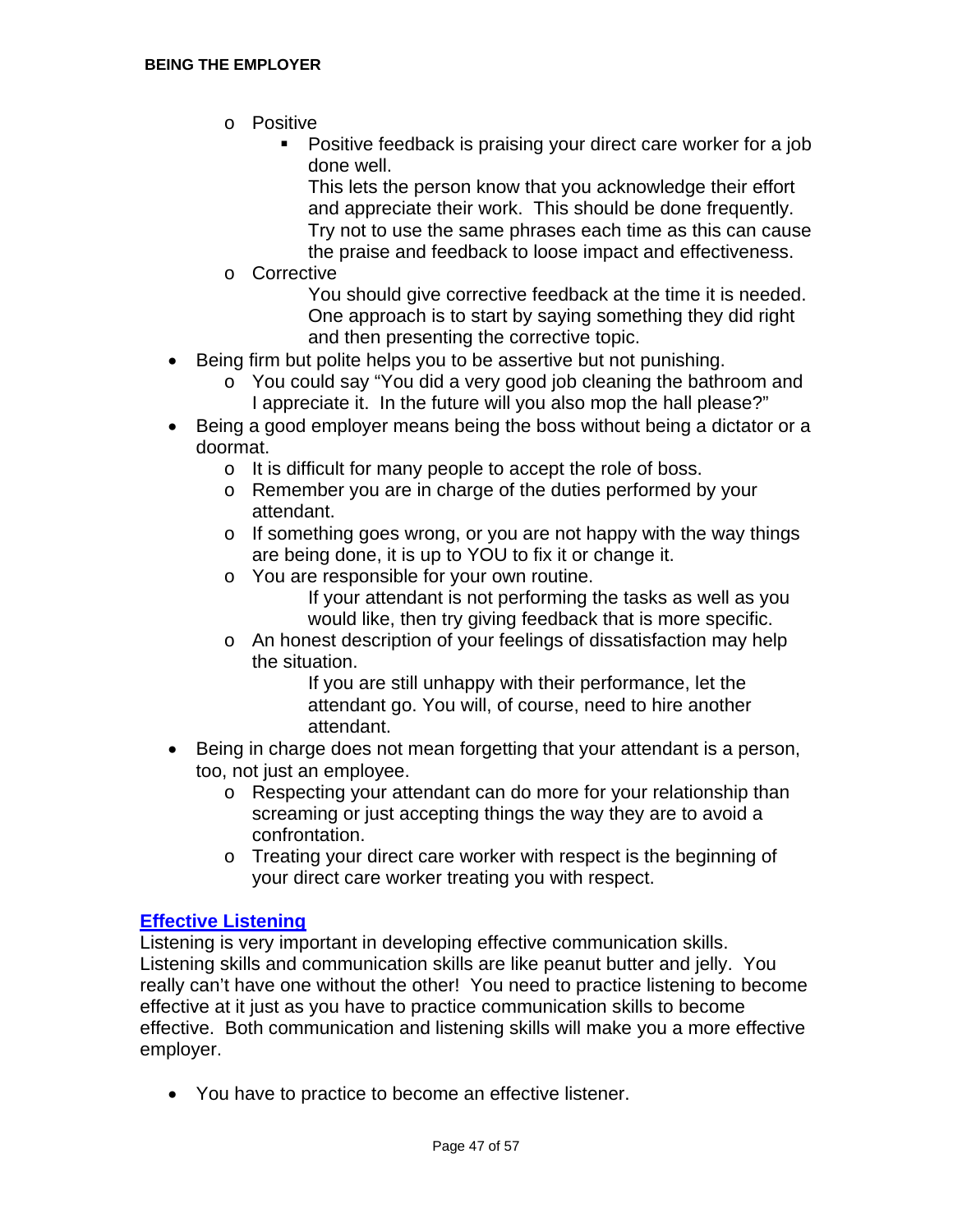- o Too often a listener is thinking of how to respond rather than truly listening.
- When you listen you should engage the person speaking by:
	- o Giving them your full attention
	- o Paying attention to body language as well as what is being said.
	- o Nodding your head or saying "uh huh" or "go on" so the person talking knows you are paying attention to what they are saying.
- You should reiterate what the person is saying to make sure you received the message as intended.
	- o Ways to reiterate are:
		- "What I hear you saying is…"
		- "This is my understanding of what you are saying…"
		- "You are angry because…"
		- "You would like…"
- Repeating what the speaker says does not mean that you agree, or don't have your own opinion on the subject. It just gives the person a sense that you have acknowledged their thoughts or feelings.
- If the person who is speaking is angry they will not hear what you have to say or how you feel, so letting them know you understood what they're saying will help them to calm down and relax so they can pay more attention to what you have to say.
	- o Avoid saying "but." An example of this is:
		- "I understand you would like the day off, but you didn't give me enough notice to get back-up"
			- This could cause the person to become defensive and not hear anything else that you say.
	- o Instead use:
		- "I understand you would like the day off, and if you had given me more notice I could have arranged for back-up."
			- This gives the person the sense that you acknowledge their feelings and that you are willing to work with them if they work with you.
- You need to practice effective listening. Effective listening separates acknowledging the thoughts and feelings of a person from approving, agreeing, or persuading that person. It leaves you open to the option of:
	- o Agreeing or disagreeing
	- o Saying yes or no to a request
	- o Saying more about the matter being discussed.

#### **Managing Conflict & Issues**

Positive working relationships don't happen by chance. It takes a lot of work and effort on the part of everyone to make a work environment<br>peaceful and pleasant. As an employer, you are *creating a positive work* peaceful and pleasant. As an employer, you are the leader in creating a positive work *environment.*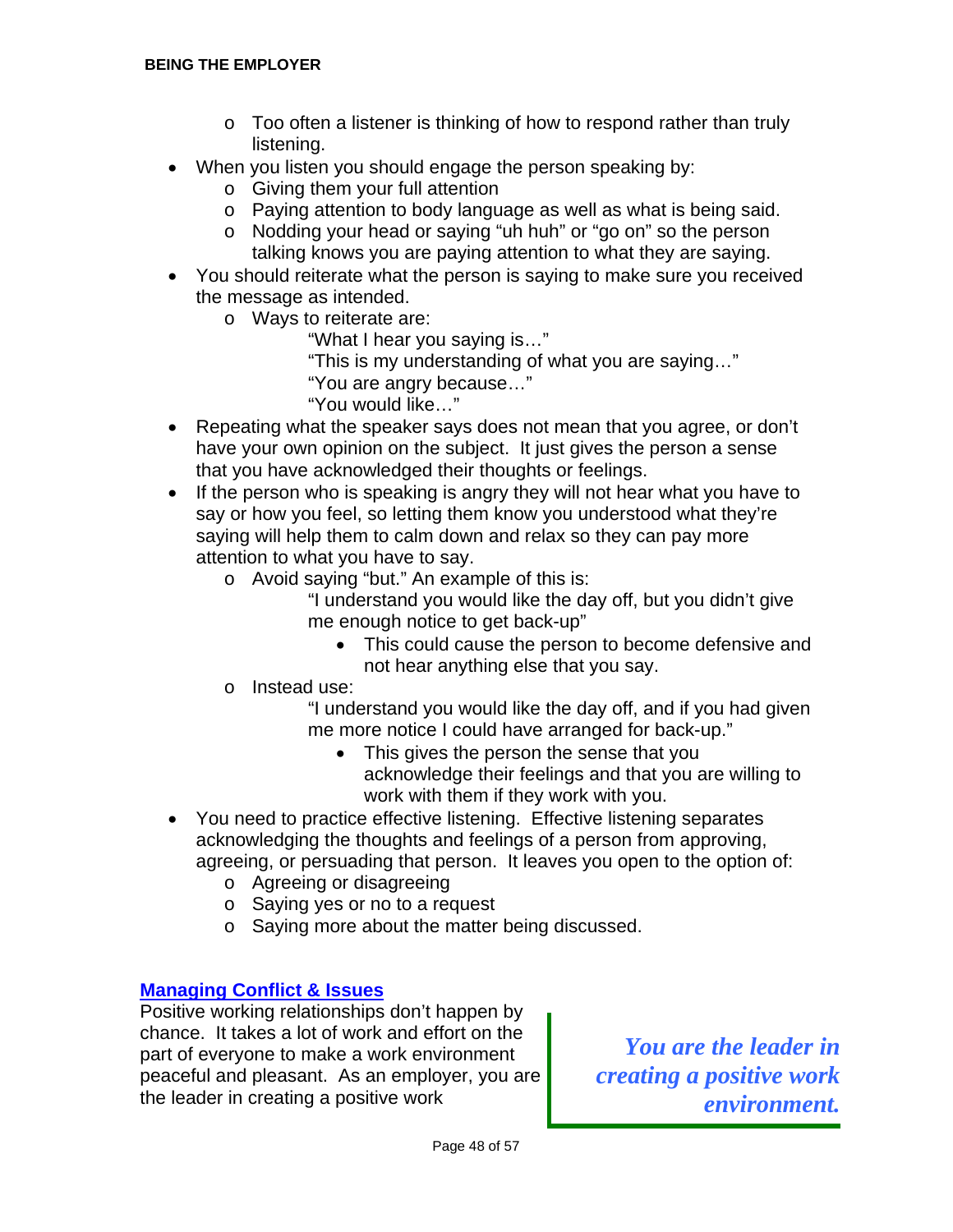environment. Recognizing that not everyone will agree all of the time is a good place to start in promoting a positive working environment. When issues do arise, the employer is the person to take the initiative to find a resolution. There are many ways to resolve issues that occur at the work place. In all cases, it is important to listen to everyone involved in the conflict. This is when you want to use your effective listening skills as described earlier.

 $\blacktriangleright$  Minimizing Workplace Conflicts and Issues

- Hire attendants who fit into your life style. You want the personality of your attendant to mix well with you as well as your other attendants.
- Have an open communication policy so that your attendants always feel like they can talk to you when they have a problem.
- Be fair with all of your attendants. Distribute work hours as evenly as possible, or as you had previously discussed.
- Have a strategy for your attendants to express problems or issues they have. This will allow any issues to be brought to your attention before they evolve into a major issue.
- Set common goals for your attendants. Focus on the tasks you want completed.
- Avoid using language that is loaded. These are words or phrases that have different meanings to different people. They can create strong negative or positive feelings to different individuals. Use words that are straight forward and do not have other meanings.
	- o Doing this will ensure no confusion exists between what you said and what your attendant thought you meant.
	- o Asking attendants to repeat what you said will confirm they got your message correctly.

 $\blacktriangleright$  How to work through Conflicts and Issues

- **Identify the Problem.** State the conflict in a formal manner by writing it down
	- $\circ$  You may feel there is a problem, but your attendant may not realize that one exists.
	- o Make sure to express what is going on that you do not like. When talking about what you don't like, do it in a neutral way. Keep in mind that it is a situation you don't like, and not a person.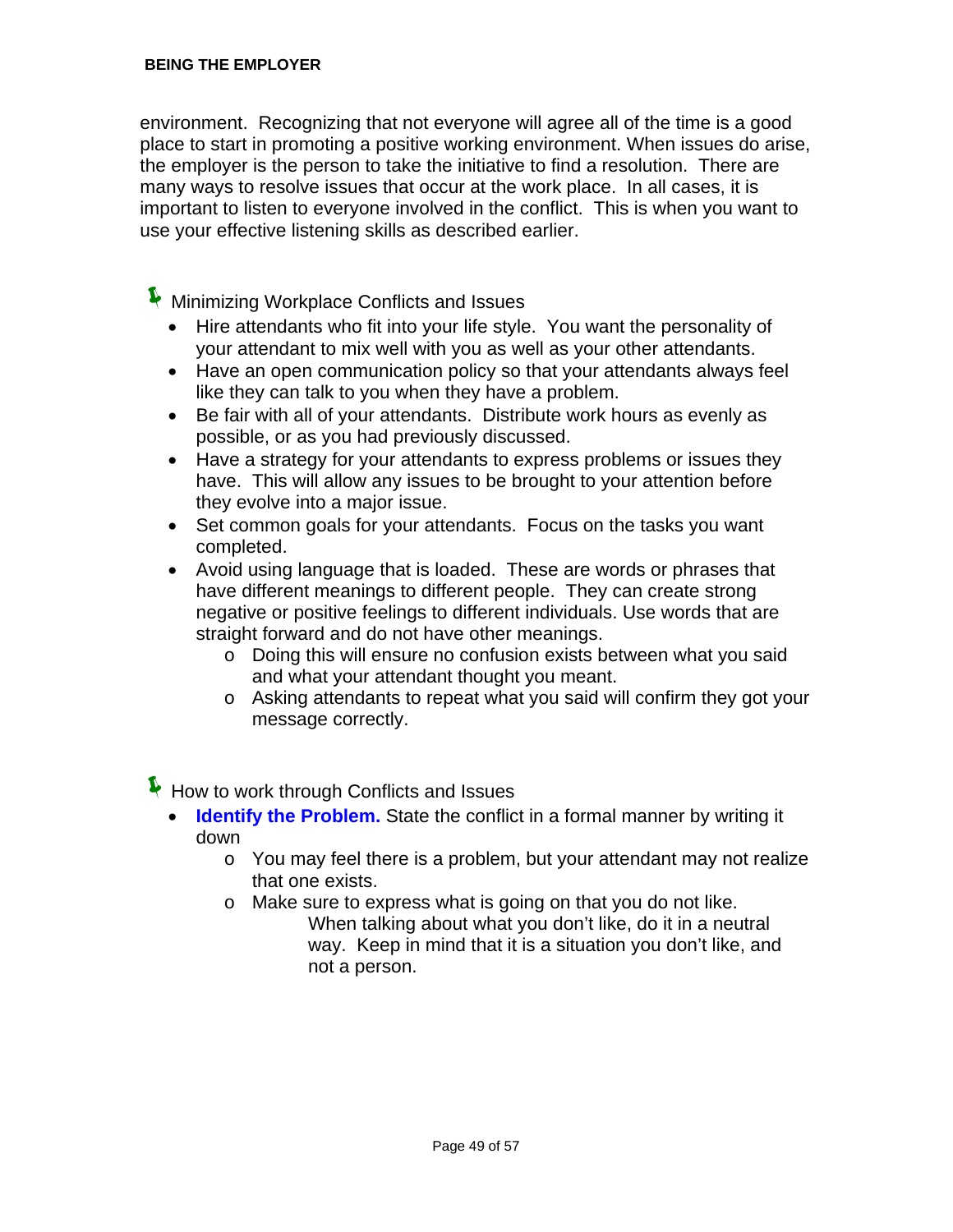- Use "I" statements. For example say, "I really don't like when wet towels are left on the floor, I prefer them to be hung over the shower curtain rod." instead of "How come you're so lazy leaving towels on the floor!"
- **Define the issue.** You need to explain the problem without using outside influences, such as personalities, motives, blame, or value judgments. Ask open-ended questions to get a clearer picture of the issue.
	- o Getting a clear picture of the issue allows you to address the problem in a more precise manor.
- **Brainstorm and Evaluate Solutions.** After identifying and defining issues, generate solutions.
	- o Everyone who is involved should be sure to suggest solutions.
	- o One key aspect is to make sure the solutions do not focus on individual personalities.
	- o After developing several solutions, make sure to evaluate all the positives and negatives of each solution.

• **Choose a Solution and** 

**Actions.** Once all the solutions have been evaluated, you will need to choose one that all parties involved will be able to manage.

- o You will use this solution to solve the issue that you have defined.
- o Once you have a solution picked, decide who will take what actions and when they must be completed by. By doing this you will hold yourself and your attendants accountable.
- **Implement and Check the Solution.** Make sure you set a date in the future to ensure the issue is being solved and decide if you need to choose a different solution.

What do you do if these processes do not work?

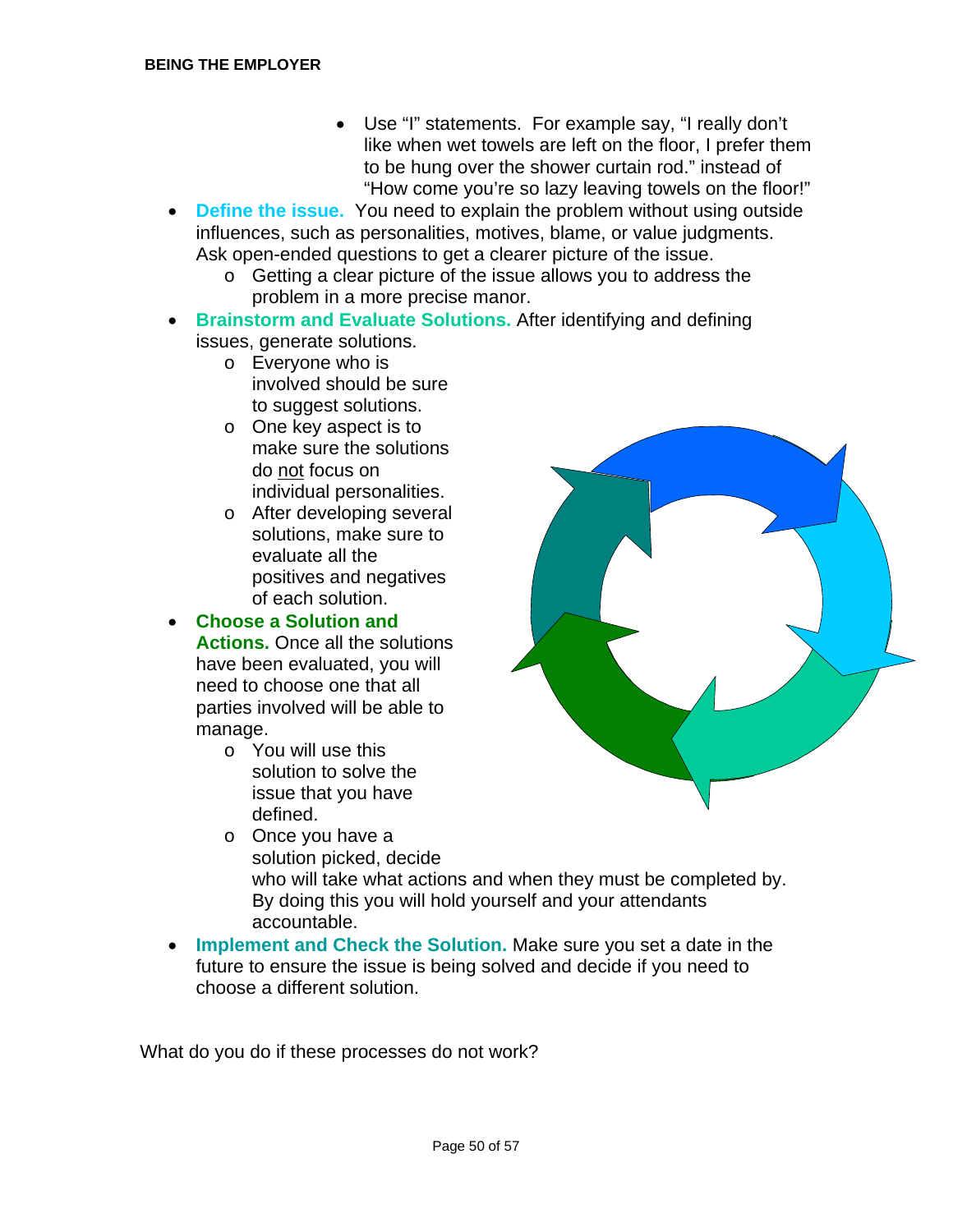#### **BEING THE EMPLOYER**

- Always know you can ask for help from your Service Coordinator. They will be able to let you know how to handle the issues or will know where you can get help.
- If you notice that the issues or conflicts continue to exist it may be necessary to terminate employment with an attendant.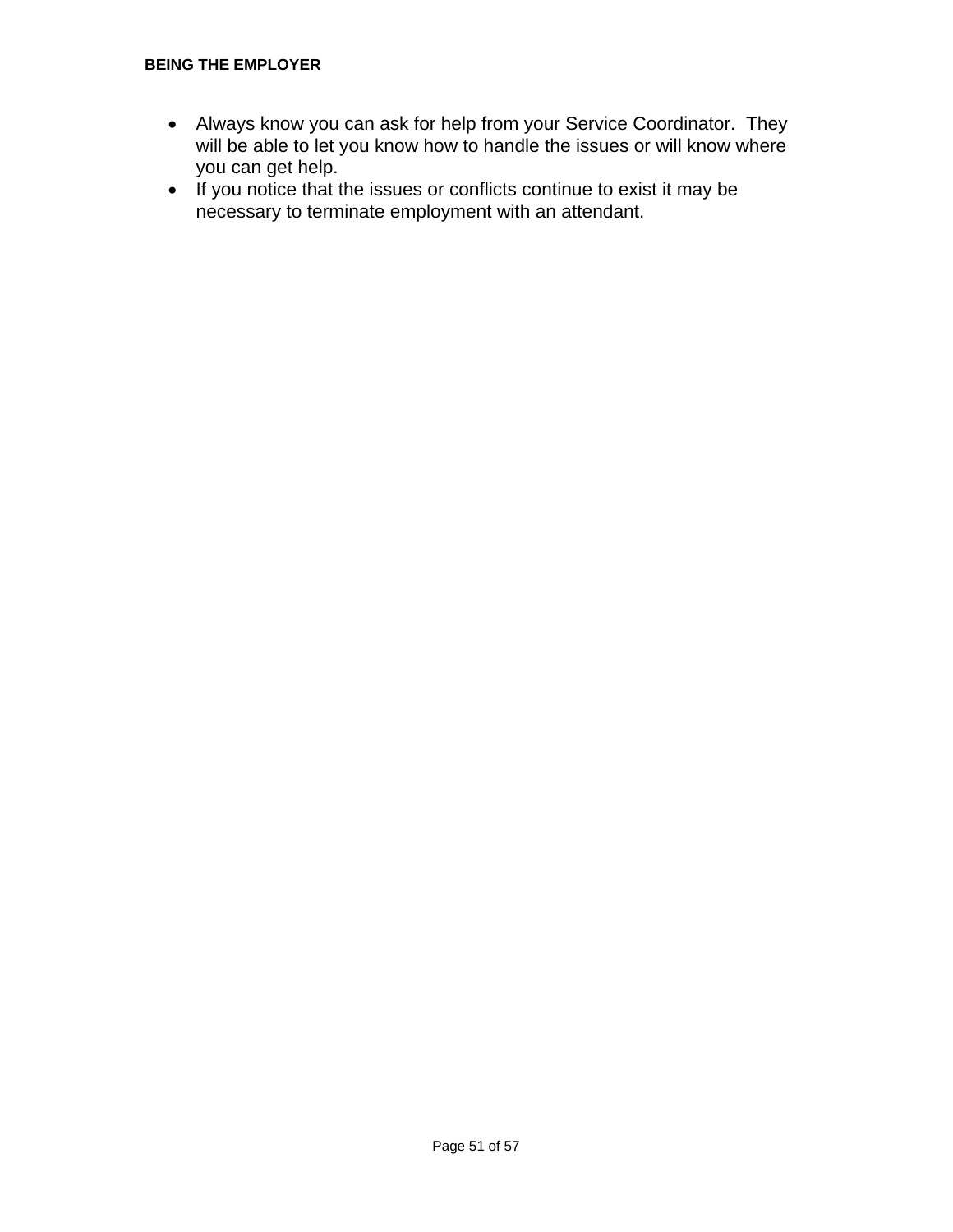## <span id="page-54-0"></span>**Chapter 6: Other** Information

**6.1 Where Can I Find Additional Help and Information?** 

**6.2 Glossary of Terms** 

#### *6.1 Where Can I Find Additional Help and Information?*

Contact your Service Coordinator.



### *6.2 Glossary of Terms*

| Adaptive<br>Equipment           | An item, piece of equipment, or product system, whether<br>acquired commercially, modified, or customized, that is used to<br>increase, maintain, or improve functional capabilities of<br>participants. |
|---------------------------------|----------------------------------------------------------------------------------------------------------------------------------------------------------------------------------------------------------|
| Advocate                        | A person who gives you support or protects your rights.                                                                                                                                                  |
| <b>Aging Waiver</b>             | A long term care program that assists frail elderly<br>Pennsylvanians with the services they need to live<br>independently in their own homes and communities.                                           |
| Area Agencies on<br>Aging (AAA) | There are 52 Area Agencies on Aging, covering all 67 counties.<br>They administer various programs and services offered to older<br>Pennsylvanians. Your local Area Agency on Aging is listed in         |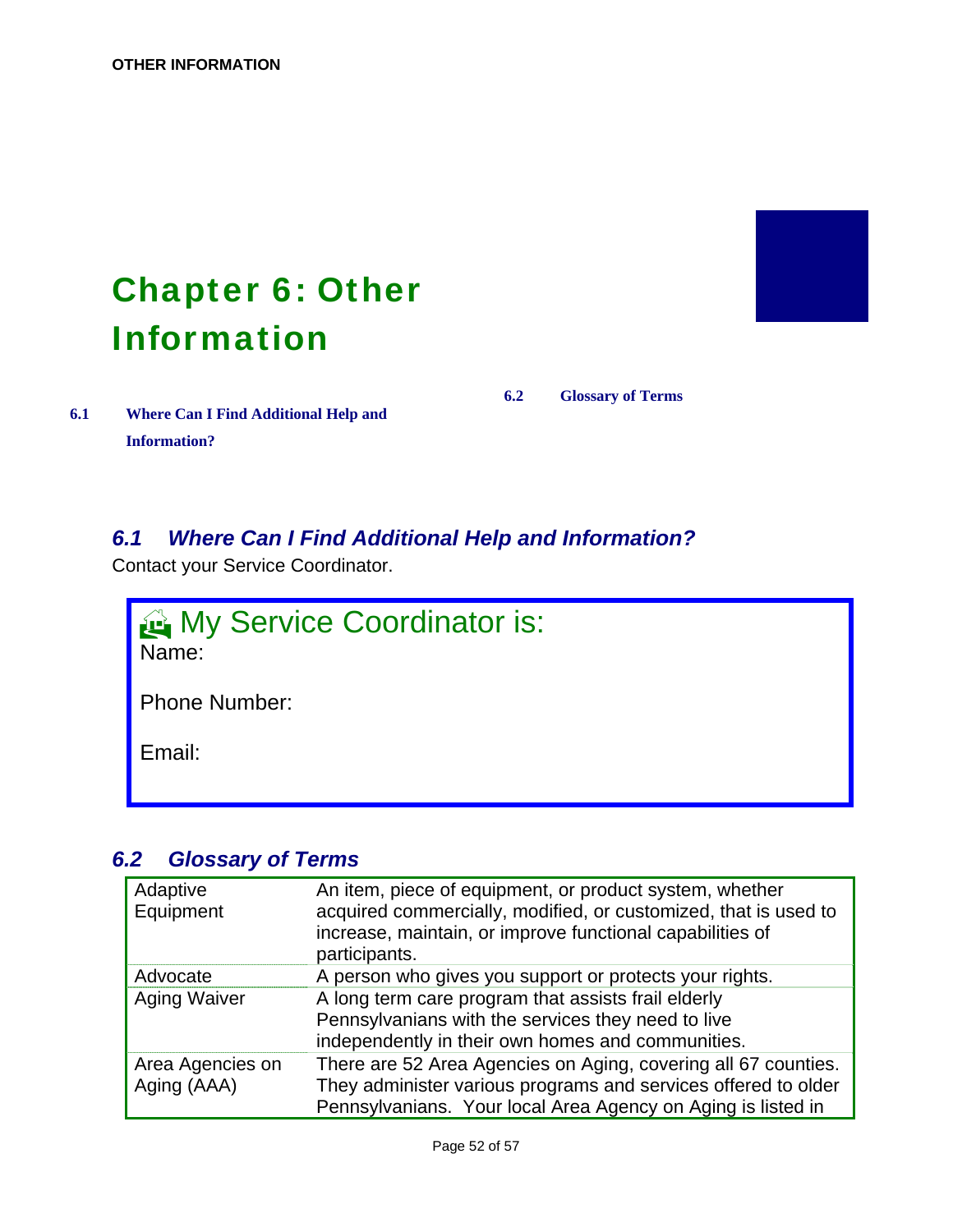|                                                                      | the blue pages of your phone book or you can find a listing at:<br>http://www.aging.state.pa.us.                                                                                                                                                                                                                                                                                                                                                                                                                                                                                                                                                                                |
|----------------------------------------------------------------------|---------------------------------------------------------------------------------------------------------------------------------------------------------------------------------------------------------------------------------------------------------------------------------------------------------------------------------------------------------------------------------------------------------------------------------------------------------------------------------------------------------------------------------------------------------------------------------------------------------------------------------------------------------------------------------|
| Average Regional<br><b>Agency Personal</b><br><b>Assistance Rate</b> | This is the average hourly wage of all direct care workers in a<br>region of Pennsylvania across all provider agencies. This<br>average rate does not take into account the variances in pay<br>due to education, experience, or years with the employer. The<br>rate also does not factor in varying job descriptions or job<br>duties.                                                                                                                                                                                                                                                                                                                                        |
| Back-up Plan                                                         | This is the plan you will use if one of your regular workers or<br>informal supports is temporarily not available.                                                                                                                                                                                                                                                                                                                                                                                                                                                                                                                                                              |
| <b>Budget</b>                                                        | Your personalized blueprint for developing supports that show<br>how we are going to buy services within your monthly allowance                                                                                                                                                                                                                                                                                                                                                                                                                                                                                                                                                 |
| Consumer-<br>Employer                                                | A service model that allows you to employ your workers directly.                                                                                                                                                                                                                                                                                                                                                                                                                                                                                                                                                                                                                |
| <b>Direct Care Worker</b>                                            | One who performs activities of daily living that support your<br>health and well-being, promote your ability to care for yourself<br>and your family, assist you to enjoy leisure and recreation, and<br>help you to contribute to society and the community. Also<br>known as Personal Assistance Worker, Personal Service<br>Worker, attendant, and the participant's employee                                                                                                                                                                                                                                                                                                |
| Fiscal/Employer<br>Agent (F/EA)                                      | A vendor operating under Section 3504 of the IRS Code and<br>Revenue Procedure 70-6 who acts as your agent or<br>representative for the purpose of receiving and disbursing<br>program funds; withholding, filing and depositing federal and<br>state employment taxes; collecting, verifying and processing<br>workers' time sheets; preparing and disbursing workers' payroll<br>checks; and processing and paying non-labor related invoices<br>included in the your Purchasing Plans. The FEA also assists in<br>verifying citizenship/legal alien status, providing technical<br>assistance and generating standardized reports for you and the<br>state program agencies. |
| Home and<br><b>Community Based</b><br><b>Services</b>                | Services provided to you in your home or in the community<br>where you live, to allow you to remain at home rather than in an<br>institution or nursing facility.                                                                                                                                                                                                                                                                                                                                                                                                                                                                                                               |
| <b>Home Modifications</b>                                            | Adaptations to the living environment intended to increase ease<br>of use, safety, security, and independence                                                                                                                                                                                                                                                                                                                                                                                                                                                                                                                                                                   |
| <b>Individual Service</b><br>Plan                                    | A plan of supports and services for you that will be authorized<br>and paid by the waiver or program in which you participate.                                                                                                                                                                                                                                                                                                                                                                                                                                                                                                                                                  |
| Legal Guardian                                                       | A court-appointed person who has the legal responsibility for<br>the care and management of an estate, minor or incapacitated<br>person. This term applies to the Aging waiver only.                                                                                                                                                                                                                                                                                                                                                                                                                                                                                            |
| Participant                                                          | An individual enrolled in a home and community based services<br>program. Also referred to as a "consumer."                                                                                                                                                                                                                                                                                                                                                                                                                                                                                                                                                                     |
| Personal<br>Assistance                                               | Provides in-home personal assistance services such as help<br>with bathing, dressing, meal preparation and housekeeping.<br>These services differ from traditional homemaker and chore                                                                                                                                                                                                                                                                                                                                                                                                                                                                                          |